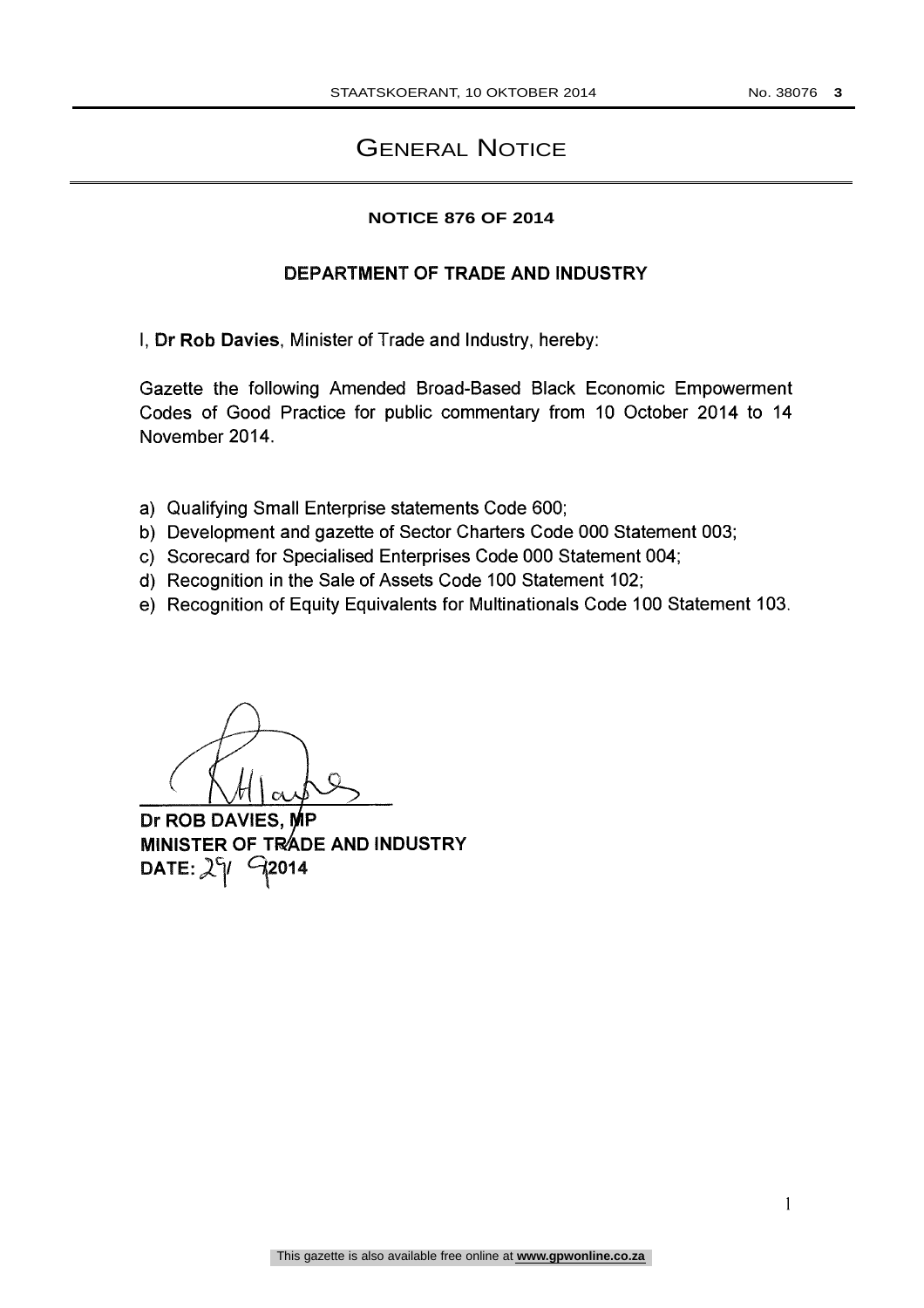# STATEMENT 003: AMENDED GUIDELINES FOR DEVELOPING AND GAZETTING OF TRANSFORMATION CHARTERS [AND], SECTOR CODES AND TRANSFORMATION PLANS

Issued under section 9 of the Broad-Based Black Economic Empowerment Amendment Act of 2013

## Arrangement of this statement

| <b>Para Subject</b> |                                                                        | Page |
|---------------------|------------------------------------------------------------------------|------|
| $\mathbf 1$         |                                                                        |      |
| 2                   | Procedure for developing and gazetting of Transformation Charters      |      |
| 3                   |                                                                        |      |
| 4                   | Procedure for developing and gazetting of Sector Transformation Plans4 |      |
| 5                   |                                                                        |      |
| 6                   |                                                                        |      |
|                     |                                                                        |      |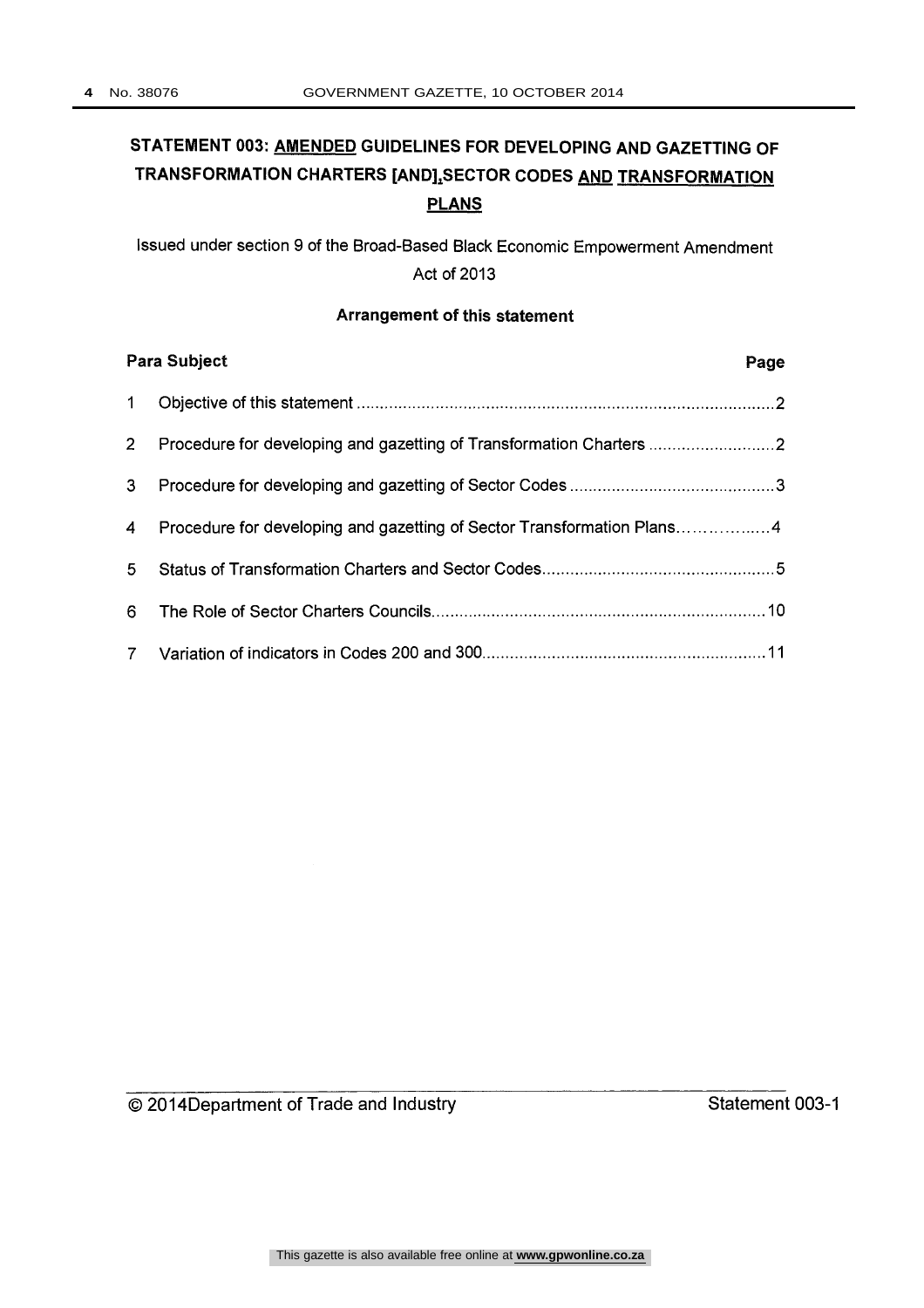## GENERAL EXPLANATORY NOTE

[ ] Words in bold type in square brackets indicate deletions from existing enactments

Words underlined with a solid line indicate insertions into existing enactments

## <sup>1</sup> OBJECTIVE OF THIS STATEMENT

The objectives of this statement are to specify:

- 1.1 The manner of gazetting Transformation Charters under section 12 of the B-BBEE Act;
- 1.2 the process for developing and gazetting of Sector Codes under section 9 of the B-BBEE Act;
- 1.3 the status of Transformation Charters and Sector Codes;
- 1.4 the status of [enterprise] B-BBEE Transformation plans; and
- 1.5 Recommend an approach for drawing up Transformation Charters, Sector Codes and Transformation Plans.

## 2 PROCEDURE FOR DEVELOPING AND GAZETTING OF TRANSFORMATION CHARTERS

- 2.1 The [representative body] Line Ministry, together with the relevant sector body of a sector seeking to gazette a Transformation Charter under section 12 must:
- 2.1.1 Apply in writing to the Minister of Trade and Industry; and
- 2.1.2 Provide evidence of compliance with section 12 of the B-BBEE Act.
- 2.2 The Minister of Trade and Industry may refuse an application to gazette a Transformation Charter if the applicant has failed to comply with section 12 of the B-BBEE Act.
- 2.3 If the Minister of Trade and Industry refuses to grant an application under paragraph 2.2,
- 2.3.1 The Minister of Trade and Industry must notify the applicant of that decision in writing within two months; and
- 2.3.2 An applicant may re-apply for the gazetting of that Transformation Charter by revising its submission.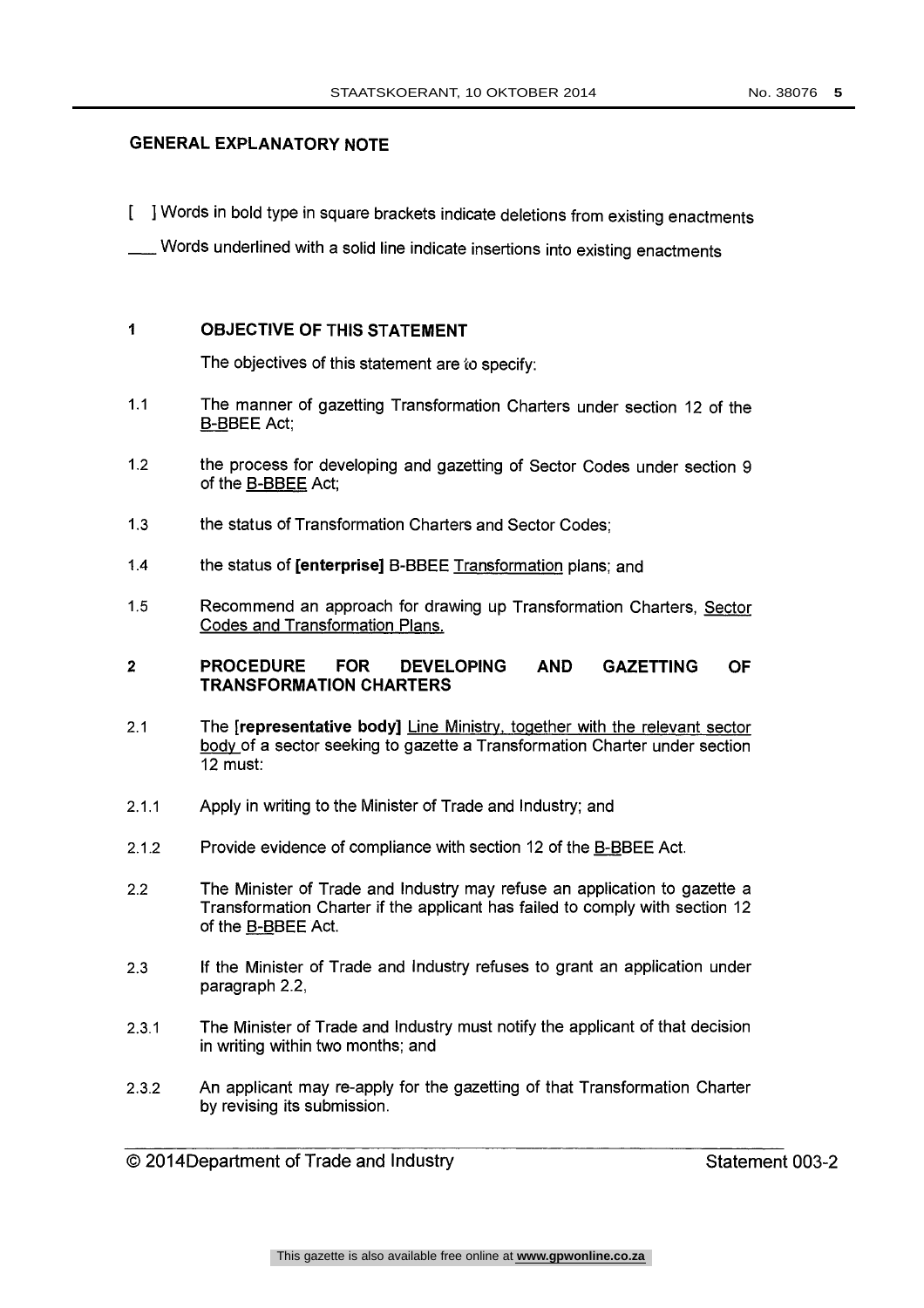2.4 The Minister of Trade and Industry must gazette that Transformation Charter as soon as it is reasonably possible following the granting of an application under paragraph 2.1.

## <sup>3</sup> PROCEDURE FOR DEVELOPING AND GAZETTING OF SECTOR CODES

- 3.1 The following principles apply to developing Sector Codes:
- 3.1.1 There must be common commercial and other characteristics within the entities operating in the sector which would make it feasible to formulate a transformation charter subject to the proposed Sector Code;
- 3.1.2 the proposed Sector Code must fully address all the Elements in the Generic Scorecard;
- 3.1.3 the proposed Sector Code must use the same definitions in respect of all beneficiaries as those used in the Codes;
- 3.1.4 the proposed Sector Code must use the same calculation methodologies to measure compliance as those used in the Codes;
- 3.1.5 the proposed Sector Code may deviate from Targets and Weightings used in the Codes only where those deviations are justifiable based on sound economic principles, sectorial characteristics or empirical research;
- 3.1.6 a sector code developed in terms of this statement must, set targets which are over and above the minimum targets set out in the Generic Codes of Good Practice .
- 3.1.7 the proposed Sector Code may deviate from the thresholds set out in the Generic Codes of Good Practice , only where those deviations are justifiable based on sound economic principles, sectorial characteristics or empirical research;
- 3.1.8 [3.1.6] the proposed Sector Code may introduce a new additional Element for measurement where such addition is justifiable based on sound economic principles, sectorial characteristics or empirical research;
- 3.1.9 [3.1.7] the proposed Sector Code must clearly define its scope of application;
- 3.1.10 There must be support by the Line Ministry responsible for the sector and the Minister of Trade and Industry responsible for the gazette of the Sector Code. There must have been a clear demonstration that the Line Ministry was part of the drafting of the Sector Code and a letter of support must be sent to the Minister of Trade and Industry.
- 3.1.11 No transitional period shall be provided for the implementation of a sector code.

© 2014Department of Trade and Industry example the Statement 003-3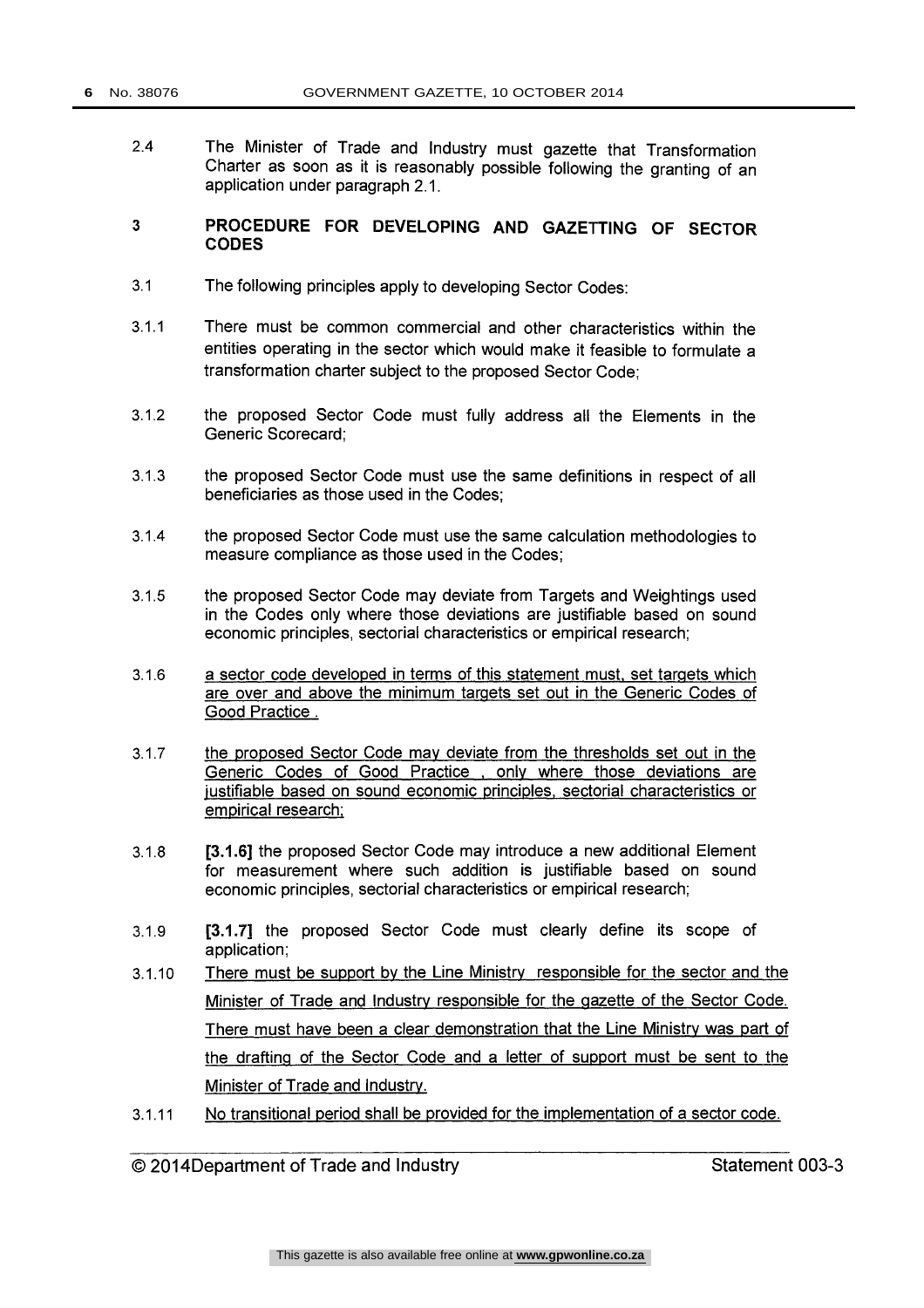- 3.2 The [representative body] Line Ministry supported by the sector body of a sector seeking to gazette a Sector Code under section nine must:
- 3.2.1 Apply in writing to the Minister;
- 3.2.2 indicate the process by which the [Charter] Sector Code has been [B-<br>BBEEI developed: and
- 3.2.3 provide evidence of compliance with section 12 of the B-BBEE Act.
- 3.3 The Minister must refuse an application under this paragraph 3 if the proposed Sector Code] Grounds for refusal to gazette Sector Code:
- 3.3.1 The [inadequately addresses any of the]fundamental principles of any of the Elements of the [referred to in the] Generic Scorecard are not adequately addressed as per [as referred to in] paragraph 3.1.2 above;
- 3.3.2 If there are deviations in the [contains deviations from the] calculation, methodologies and definitions applicable in measuring B-BBEE compliance as per [referred to in] paragraph 3.1.3 and 3.1.4 above;
- 3.3.3 [contains deviations in the definitions of beneficiaries of B-BBEE as referred to in paragraph 3.1.3;]
- 3.3.4 contains inconsistencies in the Targets and Weightings not fully justified as per [referred to in] paragraph 3.1.5 above [unless fully justified under that paragraph; or]
- 3.3.5 [contains inadequacies or a potential for] ambiguity with regards to sectorial scope of application [in defining the scope of the sector] as per [referred to in] paragraph 3.1.9. above.
- 3.4 [If on receiving the documents referred to in paragraph 3.2, the Minister decides against adopting that proposed Sector Code, the Minister may:]
- 3.4.1 [refer the application back to the representative body for the sector;]
- 3.5 [refer the documents to the Advisory Council for further consideration or recommendations]3.5 [The Minister may issue a draft Sector Code for public comment, in terms of section 9(5) of the BEE Act.]
- 3.6 [After considering the public comment, the Minister may gazette the Transformation Charter as a Sector Code under section nine of the Act.]

© 2014Department of Trade and Industry example the statement 003-4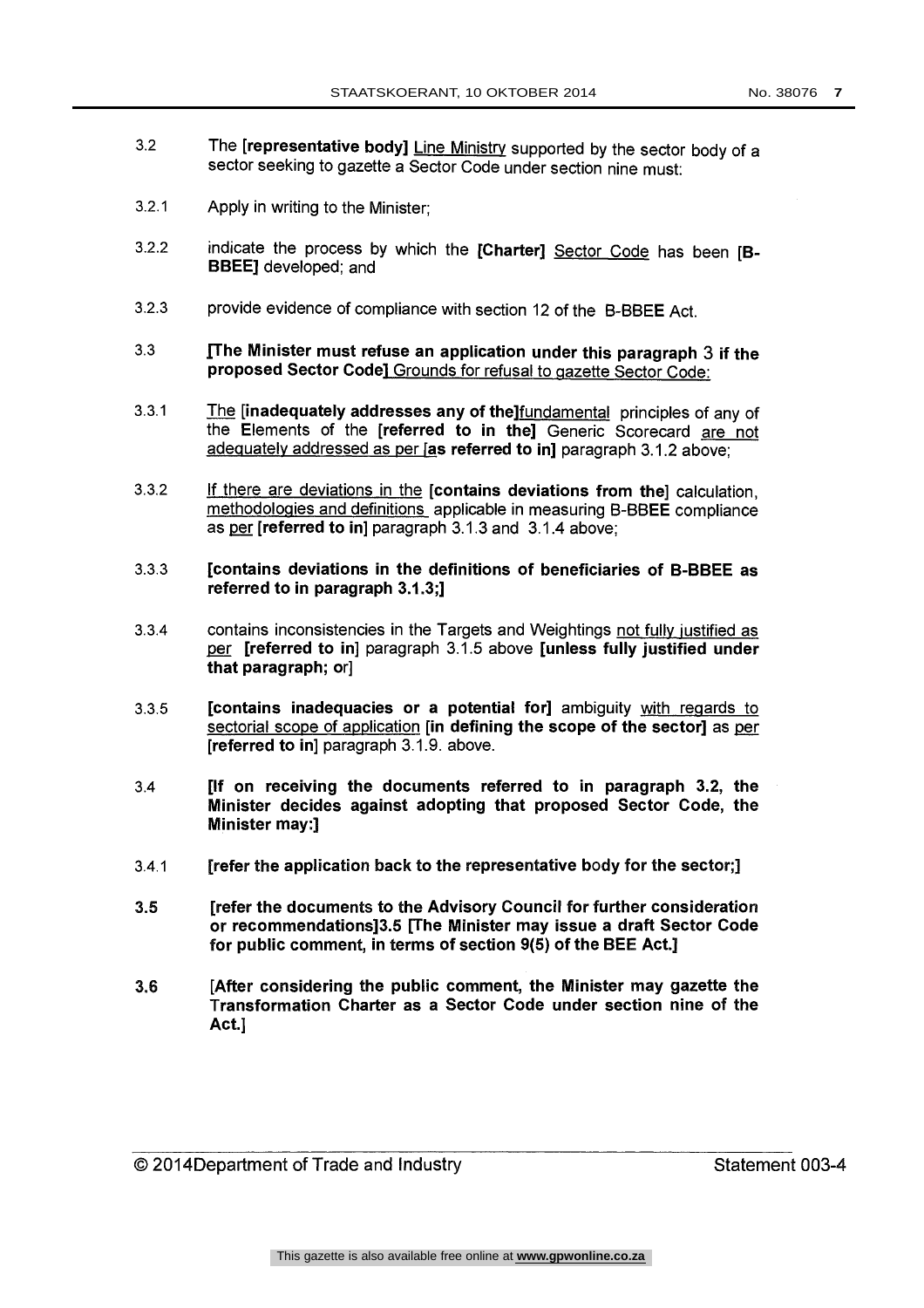## 4 PROCEDURE FOR DEVELOPING AND GAZETTING OF SECTOR TRANSFORMATION PLANS

- 4.1 Sector Transformation Plans are policy guidelines to achieve transformation by individual entities in their sectors and they shall be approved by the Line Ministry and gazetted by the Minister of Trade and Industry. These are sector-specific commitments to B-BBEE and are aimed to address identified sector specific peculiarities which are not addressed by the Generic Codes.
- 4.2 Government shall from time to time identify sectors or industries where there is a need to develop a Sector Transformation Plan. The process for the development of a Sector Transformation Plan shall be government-led and supported by stakeholder inputs.
- 4.3 Government shall ensure identification of key stakeholders and appointment of a representative Sector Transformation Forum.
- 4.4 The main responsibilities of the Sector Transformation Forum are to support government to develop Sector Transformation Plans and to monitor their implementation thereof.
- 4.5 When implementing their B-BBEE initiatives entities in those sectors should use them as guidelines for implementation of the B-BBEE strategies and plans.
- 4.6 Sector Transformation Plans once gazetted Line Ministries will be empowered to use these plans and requirement for transformation in their respective sectors.
- 4.7 Every organ of state and public entity must apply any relevant Sector Transformation Plans in-
- 4.7.1 determining qualification criteria for the issuing of licences, concessions; or other authorisations in respect of economic activity in terms of any law;
- 4.7.2 developing and implementing a preferential procurement policy;
- 4.7.3 determining qualification criteria for the sale of state-owned enterprises;
- 4.7.4 developing criteria for entering into partnerships with the private sector; and
- 4.7.5 determining criteria for the awarding of incentives, grants and investment schemes in support of broad-based black economic empowerment.
- 4.8 The private sector entities shall use Sector Transformation Plans as guidelines for transformation of their sectors. For the purpose of measurement of their B-BBEE status private sector entities shall use the Generic Codes of Good Practice.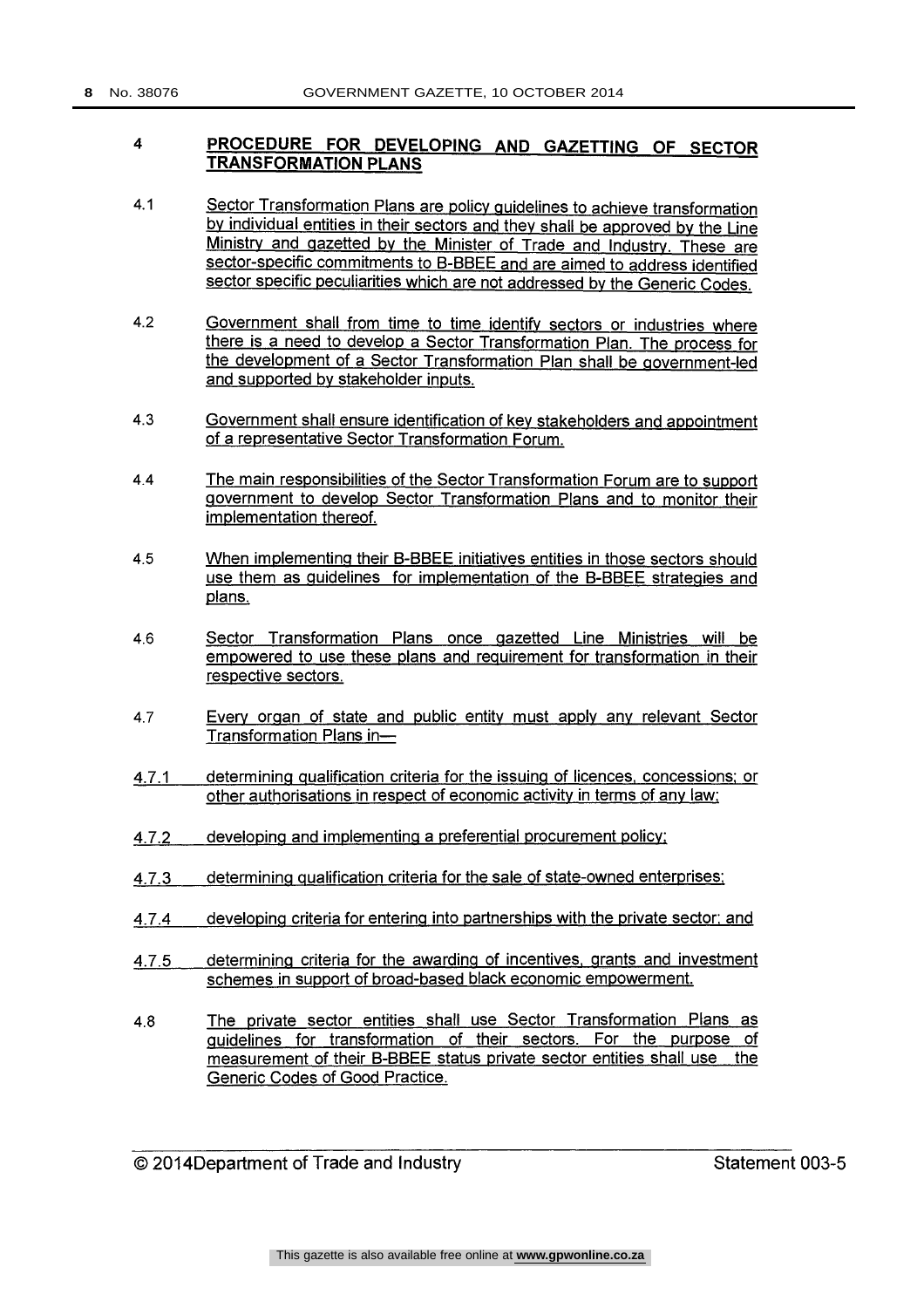- 4.9 Despite section 4.8 private sector entities are encouraged on an annual basis to report on progress made on implementation of Sector Transformation Plans.
- 4.10 Furthermore, it shall be compulsory for an entity that conducts business with government in terms of section 4.6 above, where there is a Sector Transformation Plan in place, to comply with the requirements of the plan.
- 4.11 The following principles apply to developing Sector Transformation Plans:
- 4.11.1 there must be common commercial and other characteristics within the entities operating in the sector which would make it feasible to formulate a transformation plan;
- 4.11.2 the proposed transformation plan must fully address all the Elements in the Generic Scorecard;
- 4.11.3 the proposed transformation plan must use the same definitions in respect of all beneficiaries as those used in the Codes;
- 4.11.4 the proposed transformation plan must use the same calculation methodologies to measure compliance as those used in the Codes;
- 4.11.5 the proposed transformation plan may deviate from Targets and Weightings used in the Codes only where those deviations are justifiable based on sound economic principles, sectoral characteristics or empirical research;
- 4.11.6 a transformation plan developed in terms of this statement must set targets which are over and above the minimum targets set out in the Generic Codes of Good Practice .
- 4.11.7 the proposed transformation plan may introduce a new additional Element for measurement where such addition is justifiable based on sound economic principles, sectoral characteristics or empirical research;
- 4.11.8 the proposed transformation plan must clearly define its scope of application;
- 4.11.9 No transitional period shall be provided for the implementation of a transformation plan.
- 4.12 The Line Ministry of a sector seeking to gazette a Sector Transformation Plan must:
- 4.12.1 apply in writing to the Minister;
- 4.12.2 indicate the process by which the transformation plan has been developed; and
- 4.12.3 provide evidence of compliance with section 12 of the B-BBEE Act.

© 2014Department of Trade and Industry example the Statement 003-6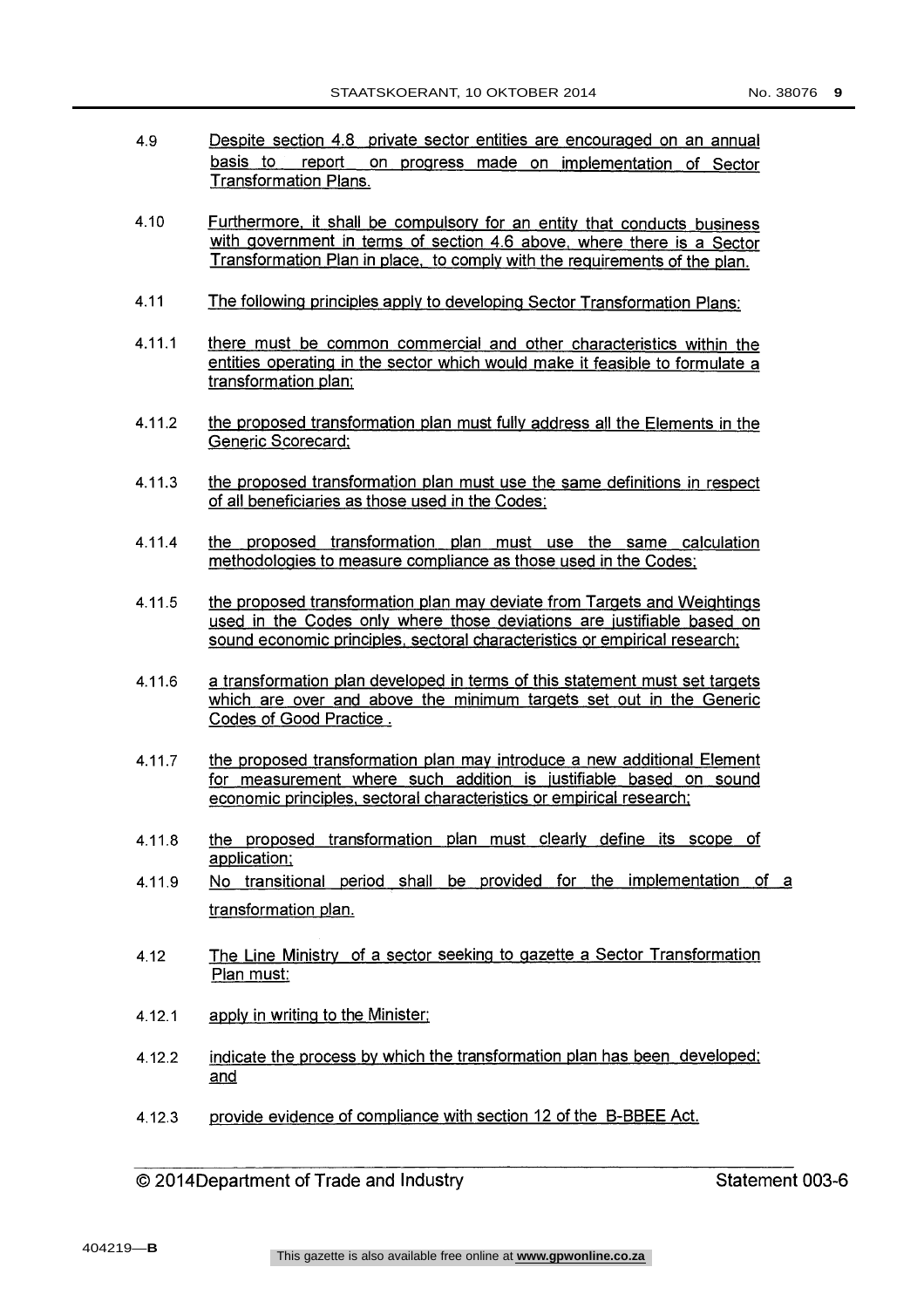- 4.13 The Sector Transformation Forums should report to their Line Ministry and Minister of Trade and Industry on progress made by the sector subject to the relevant Sector Transformation Plan. Such reports should typically contain qualitative and quantitative information about sectorial performance, including details about all the elements of the sector's B-BBEE balanced scorecard.
- 4.14 Sectors that have Sector Codes in place will not develop Sector Transformation Plans.

## [4] 5. STATUS OF TRANSFORMATION CHARTERS AND SECTOR CODES

- 5.1 [4.1] A section 12 [The gazetting of a] Transformation Charter constitutes a sectoral commitment [under section 12 of the Act is evidence of the commitment] to promote B-BBEE., [in the applicable sector and] It is not legally binding on the applicable sector, organs of state or public and private entities.
- 5.2 [4.2] Code series 000 to 600 [700] and any statements under those Codes remain applicable to enterprises in the sector, despite the gazetting of their Transformation Charter under section 12 of the Act.

## 14.31 IA sector code enjoys equal status with that of any other codel

- 5.3 A measured entity in a sector in respect of which the Minister of Trade and Industry has issued a sector code may only be measured in accordance with that sector code.
- 5.4 A section 9 (1) Code is legally binding on the applicable sector, organs of state or public and private entities.
- 5.5 The determining factor for a Holding Company/ Group of Companies' or subsidiary compliance with a Sector Code is the scope of application of the sector code and/or revenue. If a Holding Company/ Group of Companies' or subsidiary derive over 50% of its revenue from a sector where there is a Sector Code then such measured entity will be measured in accordance with the scorecard of that Sector Code.
- 5.5.1 Where a Holding Company/ Group of Companies' revenue is equally distributed amongst its divisions / subsidiaries such that the Holding Company / Group of Companies' cannot determine under which sector code it falls, then the Holding Company/ Group of Companies' will be measured in accordance with the Generic Codes.
- 5.5.2 However, the divisions/subsidiaries of the entity shall be subjected to a Sector Code if they fall or trade under a sector which has a gazetted Section 9 (1) Sector Code.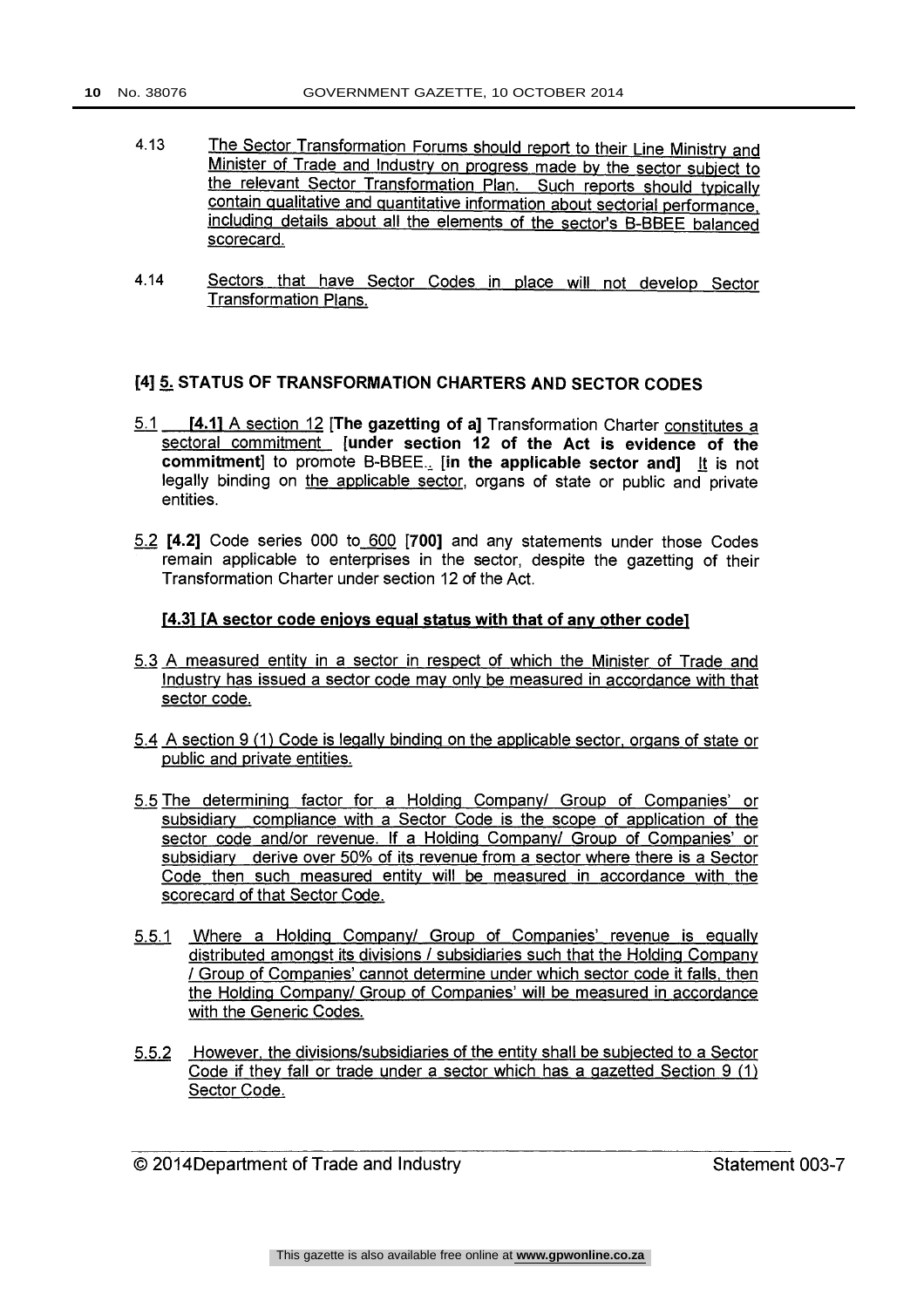Deletion of paragraph 5.1 to 5.3 of the Codes Series 000. Statement 003 -Recommended Model for Developing Transformation Charters (deleted sections will be inserted in the Technical Assistance Guide)

5. [RECOMMENDED MODEL FOR DEVELOPING TRANSFORMATION CHARTERS

5.1 This paragraph provides guidance to sectors wishing to develop Transformation Charters. It Is not a legal requirement.

5.2 Recommended model for developing Transformation Charters:

5.2.1 The following represents the matters needing consideration by sectors developing a Transformation Charter for gazetting under section 12 of the B-BBEE Act:

- 5.2.1.1 the sector seeking to gazette their Transformation Charter should interact or transact with the organs of state or public entities;
- 5.2.1.2 there should be common commercial and other characteristics within the entities forming part of the proposed sector;
- 5.2.1.3 the sector should be significant having regard to:
- 5.2.1.3.1 The national strategic importance of the sector as determined by government; and
- 5.2.1.3.2 the volume and value of transactions taking place between the sector and organs of state or public entities collectively - this is measurable by reference to the total volume and value of transactions taking place within the sector.
- 5.2.2 The following represents a recommended model for developing a Transformation Charter:
- 5.2.2.1 Public Proclamation of Charter: there must be a public proclamation of the object of developing a Transformation Charter.
- 5.2.2.2 Setting of Charter Mandate: the initiators of the Charter process propose setting the mandate of the Charter and the Charter's overall objectives. These initiators should then present a proposed mandate for the Charter, to relevant stakeholders for consideration and comment. The final mandate of the Charter must reflect the concerns and needs of the stakeholders.
- 5.2.2.3 Appointment of a Steering Committee: the initiators of the Charter process appoint a Steering Committee. This Steering Committee should represent relevant groups of stakeholders and should consist of senior and influential members of entities, organisations or departments in the sector.

<sup>© 2014</sup>Department of Trade and Industry Statement 003-8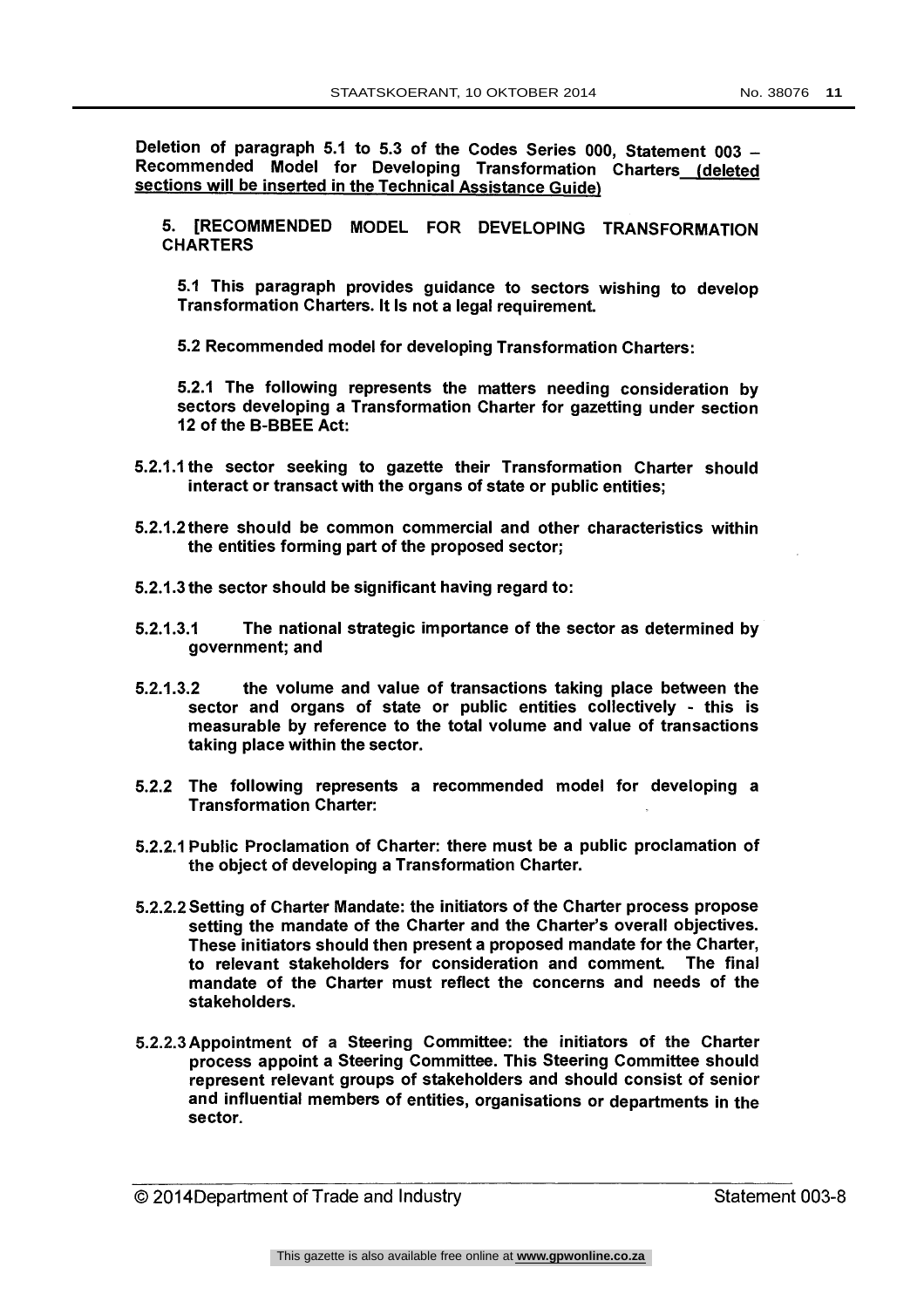- 5.2.2.4 Appointment of relevant Working Groups: the Steering Committee appoints several working groups to aid in drafting the Charter. Element specific working groups are desirable.
- 5.2.2.5 First Draft: Based on recommendations by the appointed Working Groups, the Steering Committee must compile the first draft of the Charter for presentation to stakeholders.
- 5.2.2.6 Consultation with Stakeholders: the Steering Committee will communicate the key elements of the first draft of the Transformation Charter, including a draft of its scorecard to stakeholders.
- 5.3 Recommended Consulting Process, Representatives and Stakeholder Identification:
- 5.3.1 The consultation process for developing a Transformation Charter can take any of the following forms:
- 5.3.1.1 a major gathering of the key stakeholders in the sector;
- 5.3.1.2workshops addressing particular issues in the Transformation Charter;
- 5.3.1.3 sector-wide road shows; or
- 6.3.1.4 other interactive mechanisms that would ensure effective communication with and participation by the relevant stakeholders.
- 5.3.2 The relevant stakeholders may include:
- 5.3.2.1 key enterprises within the sector;
- 5.3.2.2 industry bodies for the sector and the relevant chamber of commerce;
- 5.3.2.3 government, and in particular, the relevant government departments having jurisdiction over the particular sector;
- 5.3.2.4 labour bodies or the relevant trade unions;
- 5.3.2.5 industry regulators and civil society organisations; and
- 5.3.2.6 any others with a relevant interest in the sector.
- 5.3.3 The steering committee should have equitable representation to enable participation by all the different stakeholders in the Transformation Charter formulation.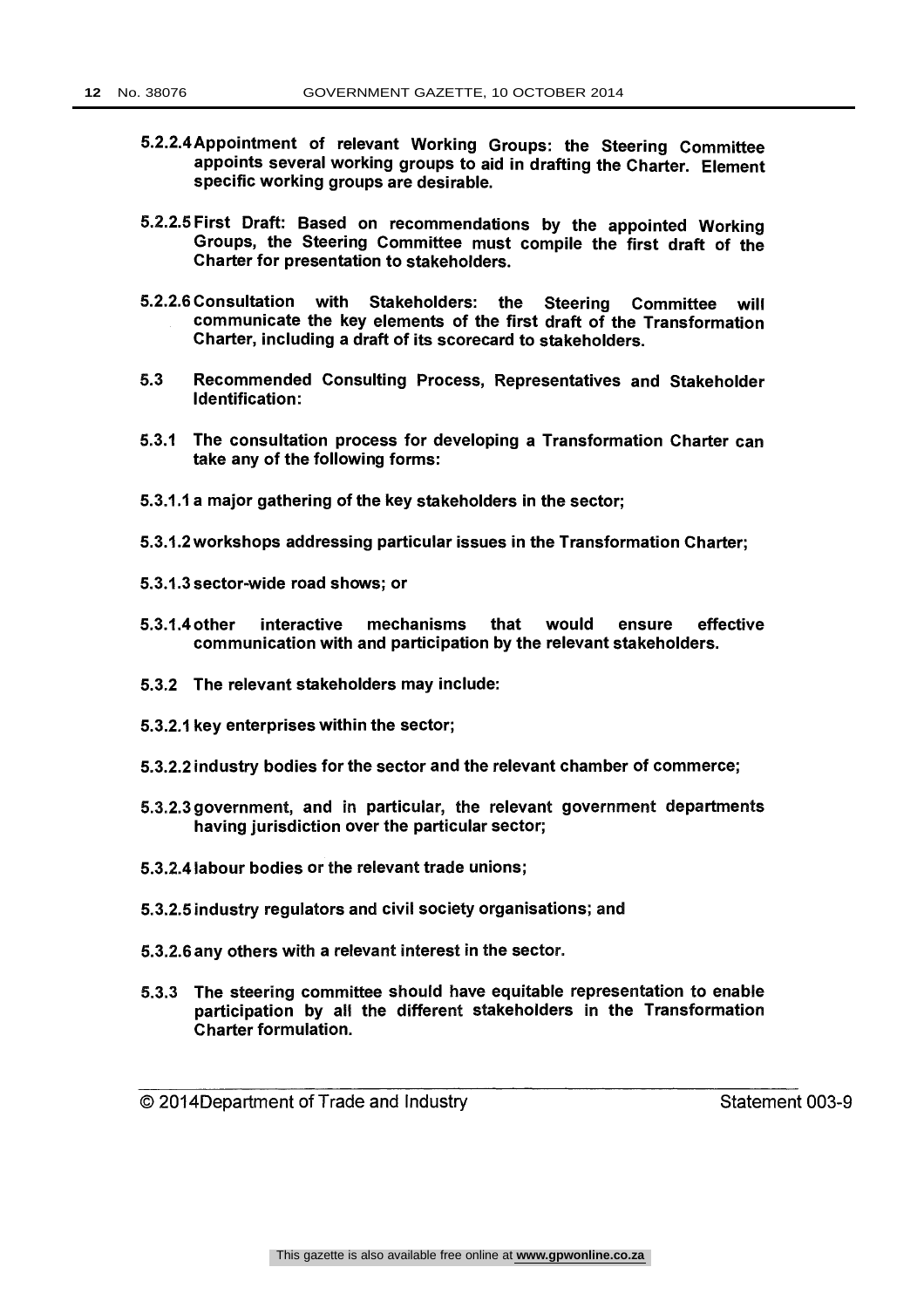- 5.3.4 Implementation of innovative mechanisms for ensuring that under resourced parties contribute in the key strategic decisions is a key consideration, especially in the following stages:
- 5.3.4.1 Setting up various working groups
- 5.3.4.2 setting the mandates of the respective charter committees;
- 5.3.4.3 actively taking part in the various charter committees;
- 5.3.4.4 outlining the key principles and qualitative undertakings of the Transformation Charter;
- 5.3.4.5setting targets and weightings for the sector as contained in the balanced B-BBEE scorecard;
- 5.3.4.6 providing for implementation, reporting and monitoring mechanisms;
- 5.3.4.7 presentation of the Transformation Charter to the Advisory Council, the ministry in the government responsible for the relevant sector and to the Minister of Trade and Industry.
- 5.3.4.8 setting the mandate and the powers of the Charter Council;
- 5.3.4.9 ensuring application of good corporate governance principles in the Steering Committee or any executive body reporting to the Charter Council.]

## 6. [5.4] THE ROLE OF SECTOR CHARTER COUNCILS

- 6.1 The main responsibilities of Sector Charter Councils are to develop the sector codes and to monitor their implementation thereof.
- 6.2 Sector Charter Councils may or are encouraged to be registered as legal entities that exist for non-profit making
- 6.3 [5.4.1] The following represents a recommended model for setting up Sector Charter Councils:
- 6.3.1 [5.4.1.1] equitable composition of stakeholders in the members of the Sector Charter Council;
- 6.3.2 [5.4.1.2] ensuring application of good corporate governance principles in the Sector Charter Council.
- 6.3.3 The Line Ministry has the responsibility to drive the process of establishing a Sector Charter Council with the Sector.

© 2014Department of Trade and Industry example the Statement 003-10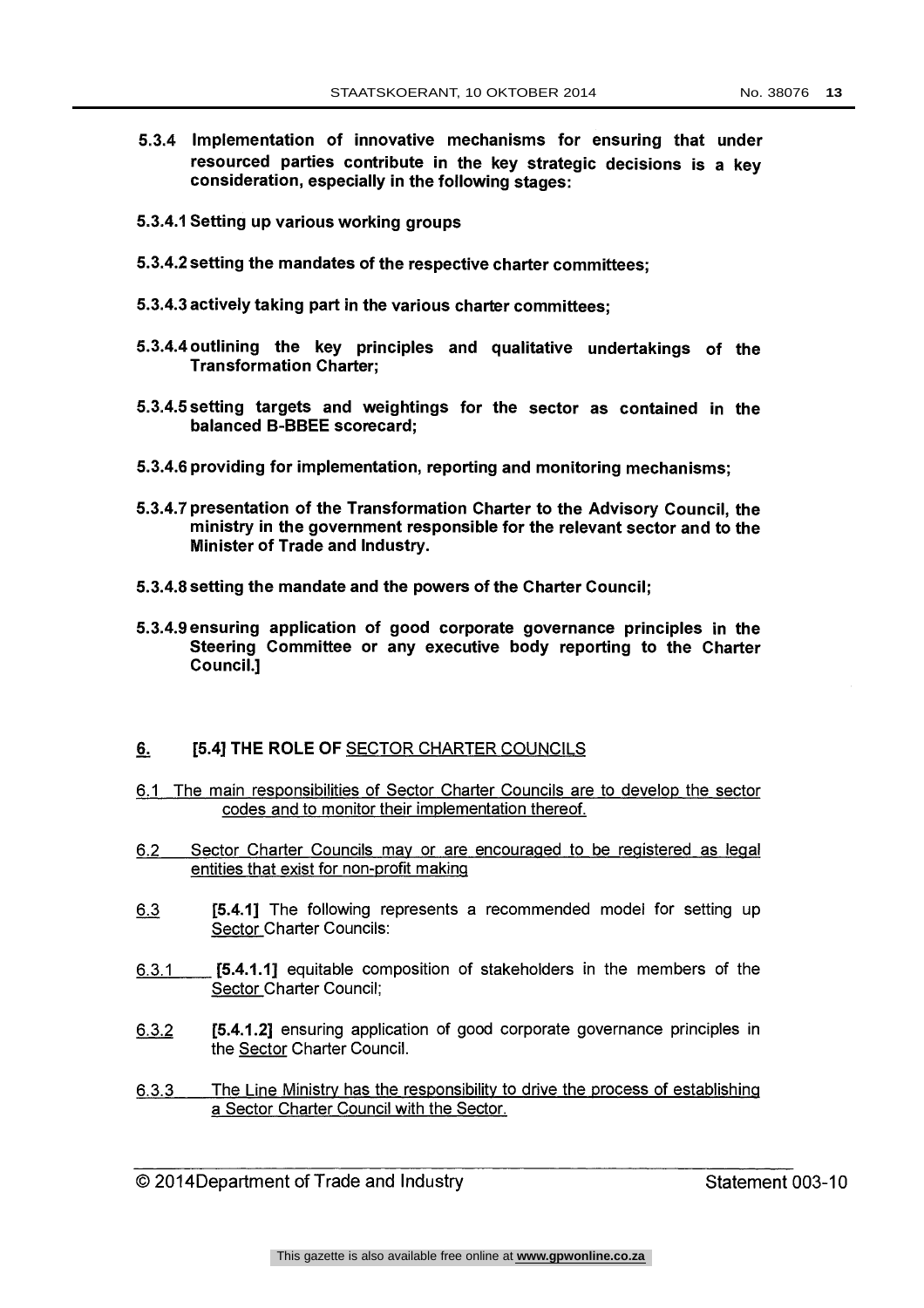- 6.3.4 The appointment of the Sector Charter Council members shall be approved by the Line Ministry recommended by the sector stakeholders.
- 6.4 **[5.4.2]** The functions of the Sector Charter Council may include:
- 6.4.1 [5.4.2.1] to provide guidance on sector-specific matters effecting B-BBEE in entities within the sector;
- 6.4.2 **[5.4.2.2]** to compile reports on the status of broad-based black economic empowerment within the sector, and
- 6.4.3 [5.4.2.3] to share information with sector members, approved accreditation agencies, B-BBEE Commission, B-BEE Presidential Advisory Council, Line Minister [or] and the Minister of Trade and Industry.
- 6.5 [5.4.3]The Charter Councils should report to the Line Ministry and to the Minister of Trade and Industry and to the Advisory Council on progress made by the sector subject to the relevant Transformation Charter. Such reports should typically contain qualitative and quantitative information about sectorial performance, including details about all the elements of the sector's B-BBEE balanced scorecard.
- 6.6 Measured Entities that are governed by Sector Codes must submit on an annual basis their B-BBEE Certificate and relevant B-BBEE verification reports to the Sector Charter Councils.
- 6.7 The funding of the operations of Sector Charter Councils is a joint responsibility between the private sector and Line Ministry responsible for that particular sector.

## 7. VARIATION OF INDICATORS IN CODES 200 and 300

7.1 A Sector Code may allow the use of indicators that differ from those contained in Codes 200 and 300 as a means of fixing the relevant Measurement Categories.

## 7.2.1 Sectors adopting this approach must:

- 7.2.2 Consider using indicators that are consistent with the principles contained in the EE Regulations;
- 7.2.3 consider all relevant factors such as seniority, expertise, scarcity of skill-set, organisational role and responsibility and geographic location;
- 7.2.4 base the definition of occupational levels on sound and empirical research undertaken in the sector by a reputable institution; and

© 2014Department of Trade and Industry example the Statement 003-11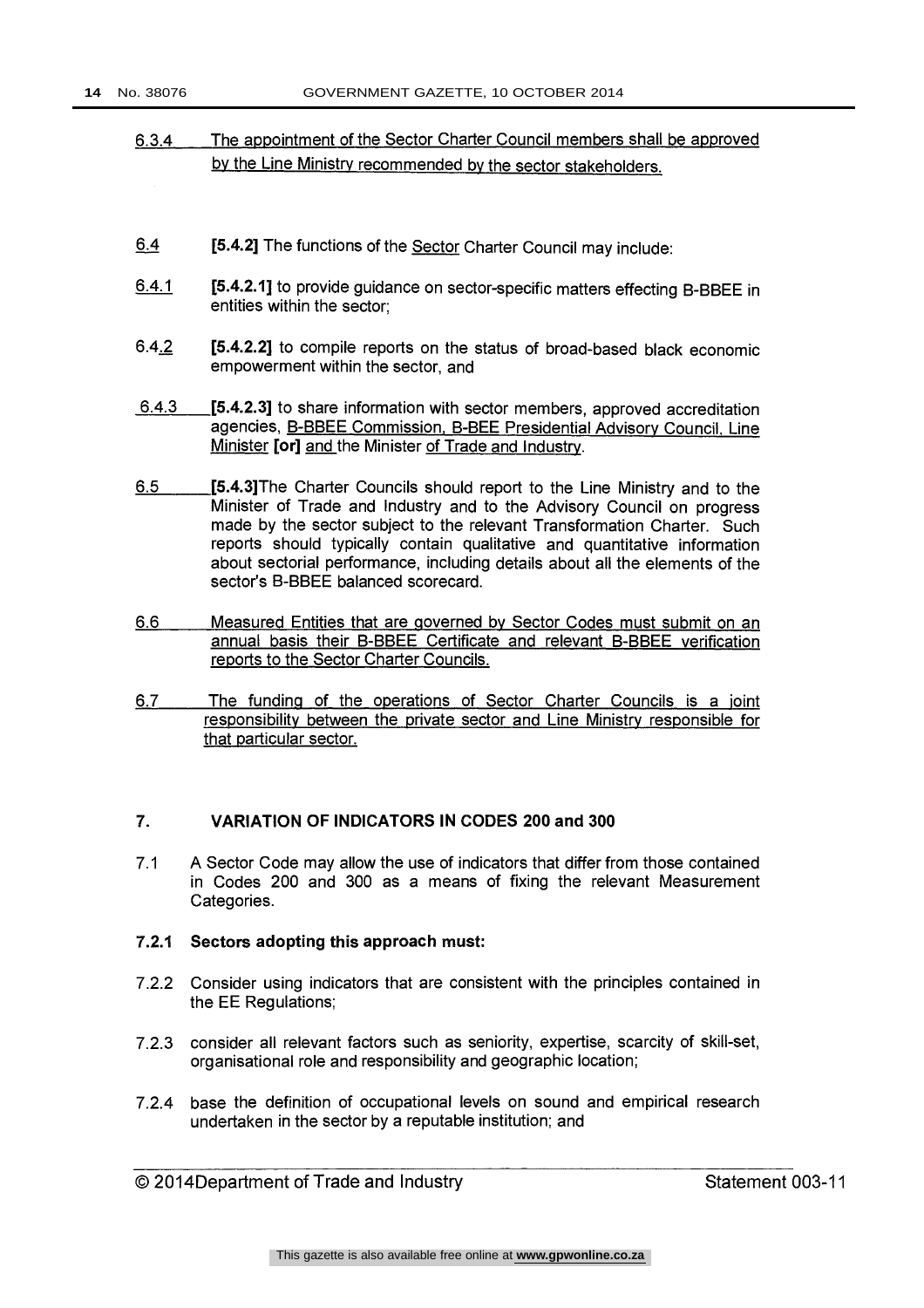- 7.2.5 If the indicators include salary scales, consider providing for a default cost of living or inflation adjustment in the salary scales, even if the sector intends to amend those salary scales annually.
- 7.3 The gazetting of a Sector Code does not affect any employer's obligations to comply with the EE Act and its regulations.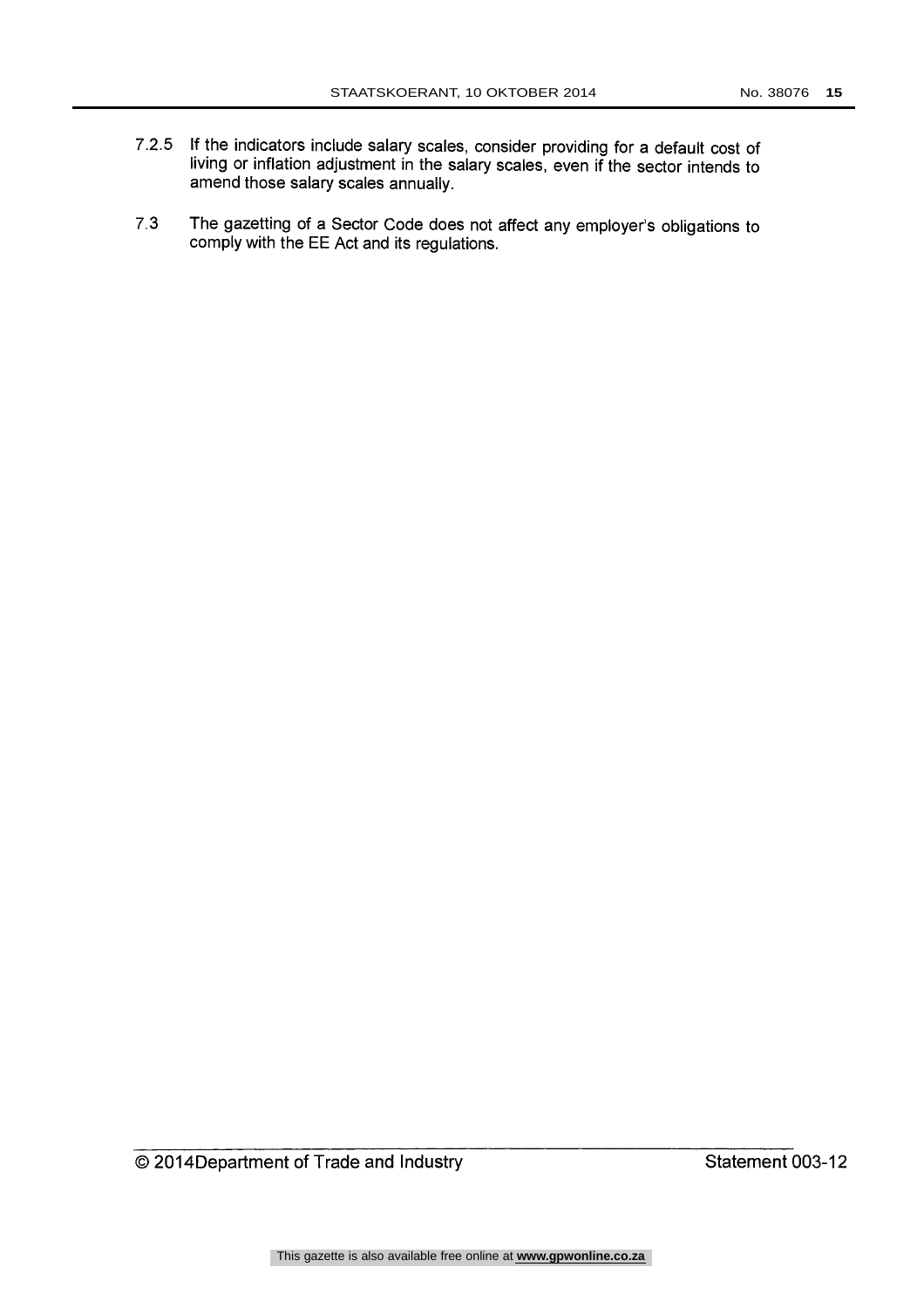## CODE SERIES 000: FRAMEWORK FOR MEASURING BROAD-BASED BLACK ECONOMIC EMPOWERMENT

## STATEMENT 004: SCORECARDS FOR SPECIALISED ENTERPRISES

Issued under section 9 of the Broad-Based Black Economic Empowerment Act of 2003

## Arrangement of this statement

## Para Subject **Para Subject** Page 2014

| $\mathbf 1$    |                                                                                            |  |
|----------------|--------------------------------------------------------------------------------------------|--|
| $\overline{2}$ |                                                                                            |  |
| 3              |                                                                                            |  |
| 4.             |                                                                                            |  |
| 5              |                                                                                            |  |
| 6              |                                                                                            |  |
| $\overline{7}$ |                                                                                            |  |
| 8              |                                                                                            |  |
| 9              | Management Control Qualifying Small Enterprise Specialised Scorecard 10                    |  |
| 10             | Skills Development Qualifying Small Entperprise Specialised Scorecard 10                   |  |
| 11             | Enterprise and Supplier Development Qualifying Small Enterprise Specialised Scorecard.  10 |  |
| 12             | Socio-Economic Development Qualifying Small Entperprise Specialised Scorecard 11           |  |
| 13             |                                                                                            |  |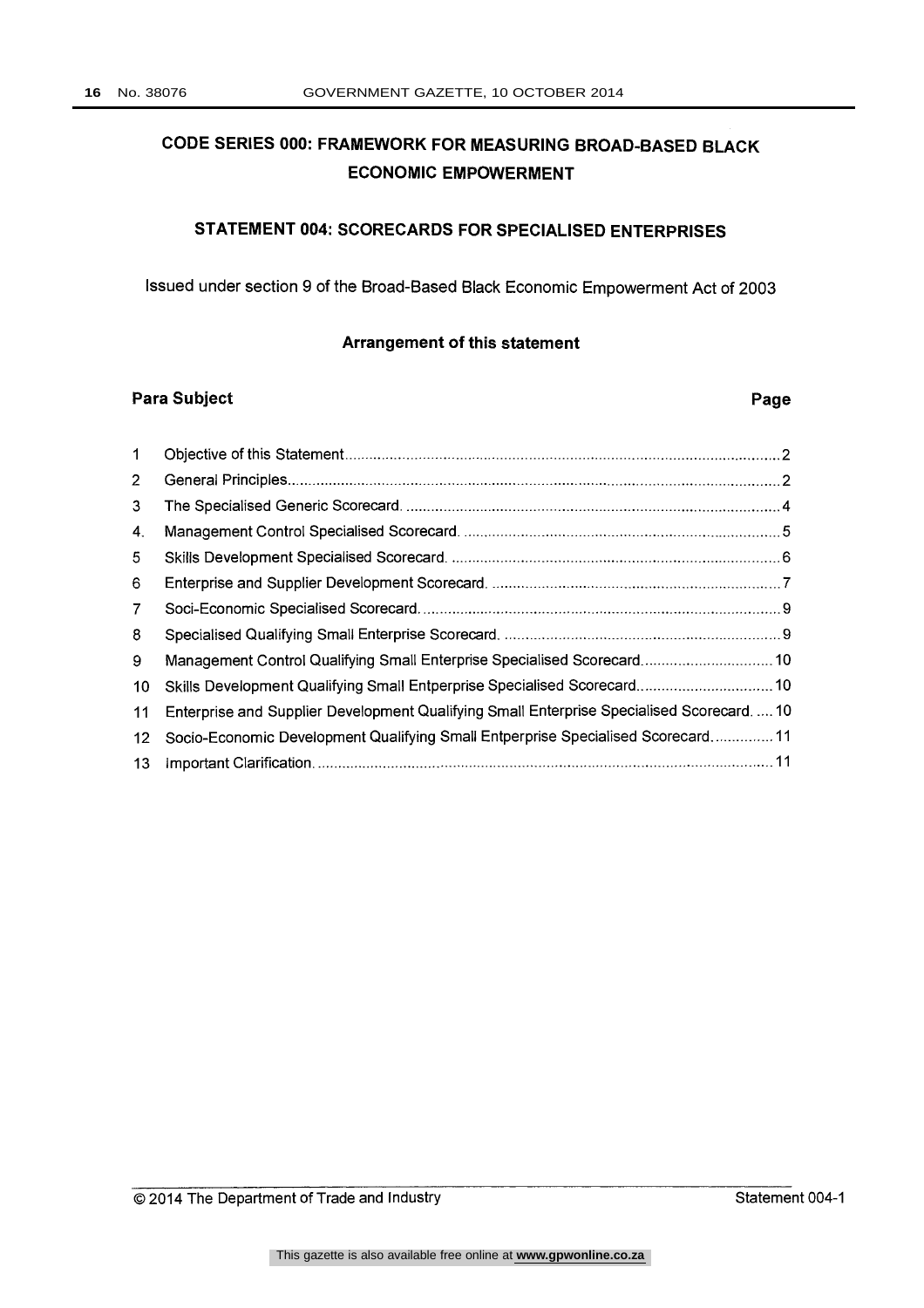## GENERAL EXPLANATORY NOTE

[ ] Words in bold type in square brackets indicate deletions from existing enactments \_ Words underlined with a solid line indicate insertions into existing enactments

## 1. OBJECTIVE OF THIS STATEMENT

The objectives of this statement are to:

- 1.1 Provide guidance about the treatment of Ownership for Specialised Enterprises , for B-BBEE purposes, of:
	- 1.1.1 Companies limited by guarantee;
	- 1.1.2 Higher Education Institutions;
	- 1.1.3 Non-Profit Organisations;
	- 1.1.4 Public entities and other Enterprises exclusively owned by organs of State;
	- 1.1.5 Public Benefit Schemes or Public Benefit Organisations; and
	- 1.1.6 Section 21 companies.
- 1.2 Specify scorecards applicable to Measured Entities subject to this statement.

## 2 GENERAL PRINCIPLES

- 2.1 Every organ of State and public entity must apply any relevant Code of Good Practice issued in terms of the B-BBEE Act as amended when:
	- 2.1.1 Determining qualification criteria for the issuing of licences, concessions or other authorisations in respect of economic activity in terms of any law;
	- 2.1.2 Developing and implementing a preferential procurement policy'.
	- 2.1.3 Determining qualification criteria for the sale of state-owned enterprises;
	- 2.1.4 Developing criteria for entering into partnerships with the private sector; and
	- 2.1.5 Determining criteria for the awarding of incentives, grants and investment schemes in support of B-BBEE.
- 2.2 **[2.1]** Public entities and other enterprises exclusively owned by organs of State are not capable of evaluation of black ownership under Code series 100.
- 2.3 [2.2] Higher Education Institutions are not public entities under the Public Finance Management Act of 1999. They are incapable of evaluation of black ownership under Code series 100.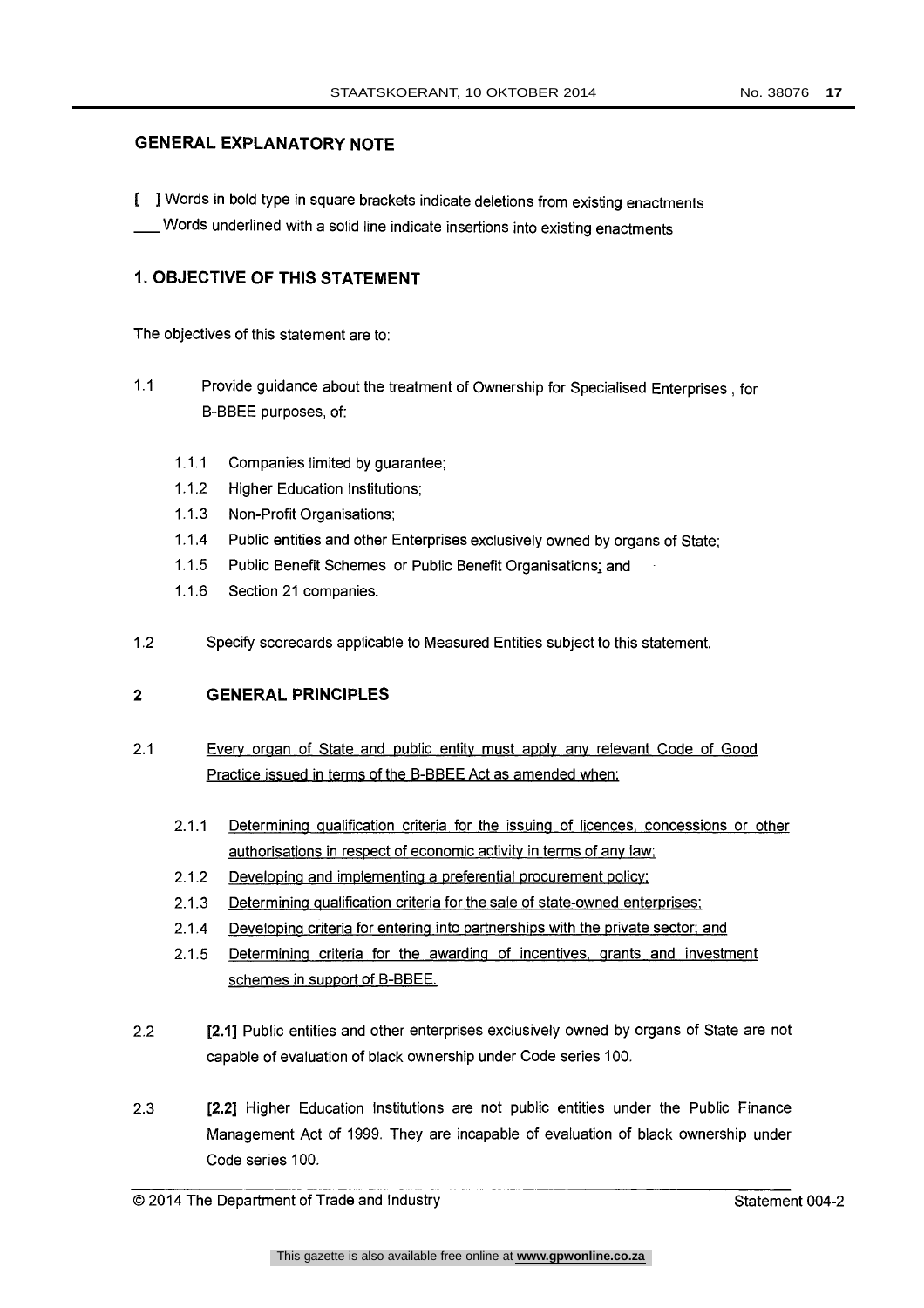- 2.4 [2.3] Companies limited by guarantee and Section 21 companies have no shareholding. They are not capable of evaluation of black ownership under Code series 100. This does not imply that companies limited by guarantee and Section 21 companies sharing in the ownership of other enterprises cannot contribute towards black ownership to such enterprises as provided for in Statement 100.
- 2.5 [2.4] Non-Profit Organisations and Public Benefit Organisations generally do not have any beneficial ownership and are incapable of evaluation of black ownership under Code series 100. This does not imply that Non-Profit Organisations and Public Benefit Organisations sharing in the ownership of other enterprises as broad-based ownership schemes cannot contribute towards black ownership to such enterprises as provided for in Statement 100.
- 2.6 [2.5] Wherever any of the entities listed in paragraphs [1] one and [2]two require evidence of their own B-BBEE compliance, they will use the Specialised Generic Scorecard. If those entities are also Qualifying Small Enterprises, they will use the Specialised Qualifying Small Enterprises Scorecard.
- 2.7 Entities that are Exempted Micro Enterprises (EME) under this statement are deemed to have a B-BBEE status of "level four", having a B-BBEE recognition level of 100%.
- 2.8 Enhanced B-BBEE recognition level for an EME:
	- 2.8.1 Despite paragraph 2.7, an EME that has at least 75% black beneficiaries qualifies for elevation to "Level One Contributor", having a B-BBEE recognition level of 135%; and
	- 2.8.2 Despite paragraph 2.7 and 2.8.1, an EME that has at least 51% black beneficiaries qualifies for elevation to "Level Two Contributor", having a B-BBEE recognition level of 125%.
- 2.9 An EME is only required to obtain a sworn affidavit annually confirming the following:
	- 2.9.1 Annual Total Revenue/Allocated Budget/Gross Receipts of R10 million or less; and
	- 2.9.2 Level of percentage of black beneficiaries.
- 2.10 Any misrepresentation in terms of paragraph 2.9 above constitutes a criminal offence as set out in the B-BBEE Act as amended.
- 2.11 Entities that are Qualifying Small Enterprises (QSE) will use the Specialised Qualifying Small Enterprises Scorecard.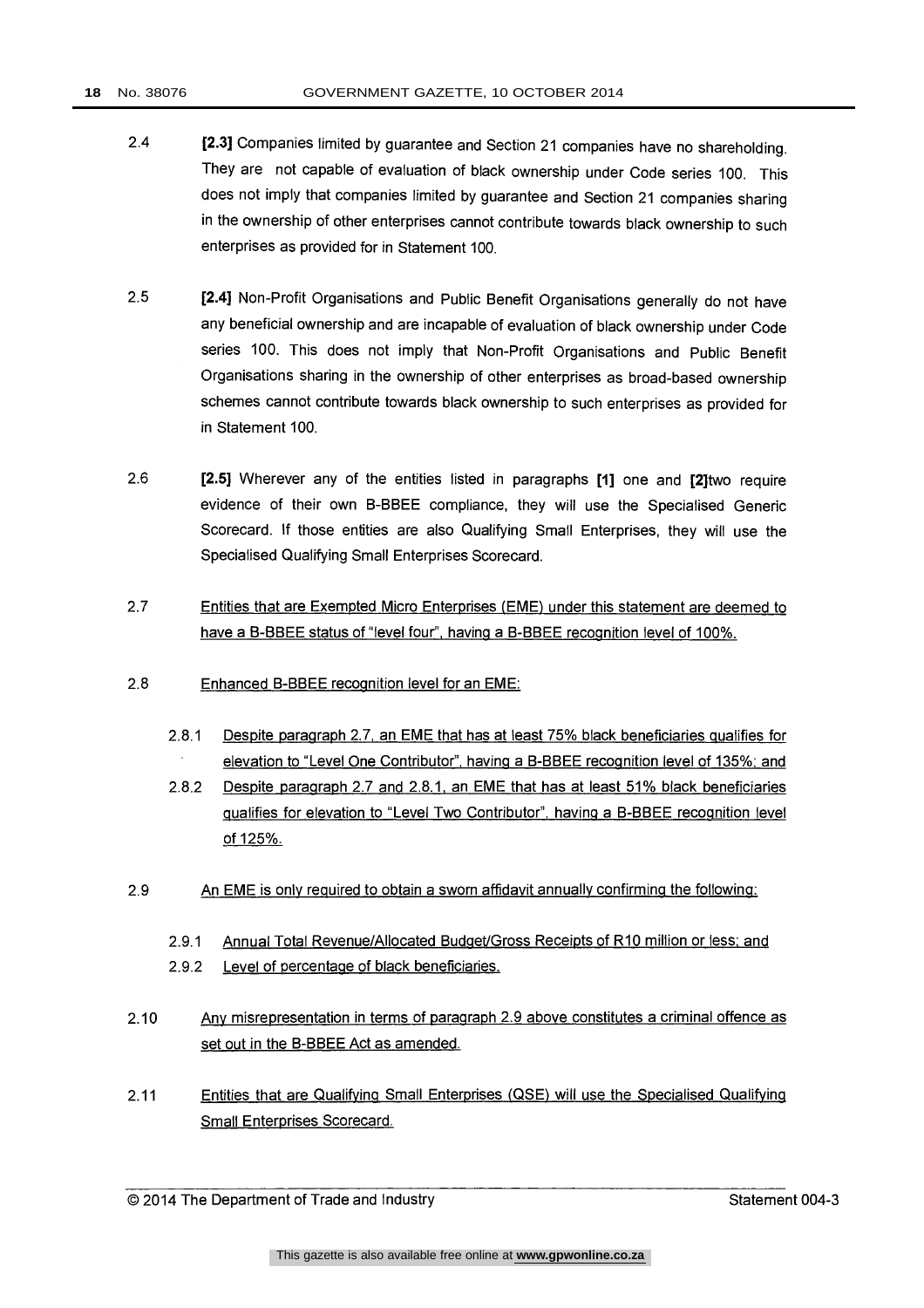- 2.12 Despite paragraph 2.11, a QSE that has at least 75% black beneficiaries qualifies for elevation to "Level One Contributor", having a B-BBEE recognition level of 135%.
- 2.13 Despite paragraphs 2.11 and 2.12, a QSE that has at least 51% black beneficiaries qualifies for elevation to "Level Two Contributor", having a B-BBEE recognition level of 125%.
- 2.14 Despite paragraphs 2.11, 2.12 and 2.13, a QSE that has les than 51% black beneficiaries will qualify for Level Four Contributor, having a B-BBEE recognition level of 100%
- 2.15 A QSE is only required to obtain a sworn affidavit annually confirming the following:
	- 2.15.1 Annual Total Revenue/Allocated Budget/Gross Receipts of R50 million or less: and 2.15.2 Level of percentage of black beneficiaries.
- 2.16 Any misrepresentation in terms of paragraph 2.14 above constitutes a criminal offence as set out in the B-BBEE Act as amended.
- 3 THE [ADJUSTED] SPECIALISED GENERIC SCORECARD
- 3.1 The following table represents the [Adjusted] Specialised Generic Scorecard and contains the:
	- 3.1.1 Elements of the scorecard;
	- 3.1.2 Weightings; and
	- 3.1.3 The Code series reference that specify the mechanisms for measurement and calculation of each of the Elements of the scorecard (Code series 100 - [700 ] 500).
- 3.2 All other terms of statement 000[-500] apply to Measured Entities subject to this statement, mutatis mutandis.

| Element                                   | Weighting                 | Code series<br>reference |
|-------------------------------------------|---------------------------|--------------------------|
| Management control                        | [15] 20 points            | 200                      |
| $_{\rm c}$ [Employment equity] $_{\rm b}$ | [ 15 points]              | 3001                     |
| Skills development                        | [20] 25 points            | 400 ] 300                |
| [ Preferential procurement ]              | $[20 \text{ points}]$     | 500 ]                    |
| Enterprise and Supplier Development       | [ 15 ] 5 <u>0 p</u> oints | 600 ] 400                |
| Socio-Economic Development                | $[15]$ 5 points           | 700 1500                 |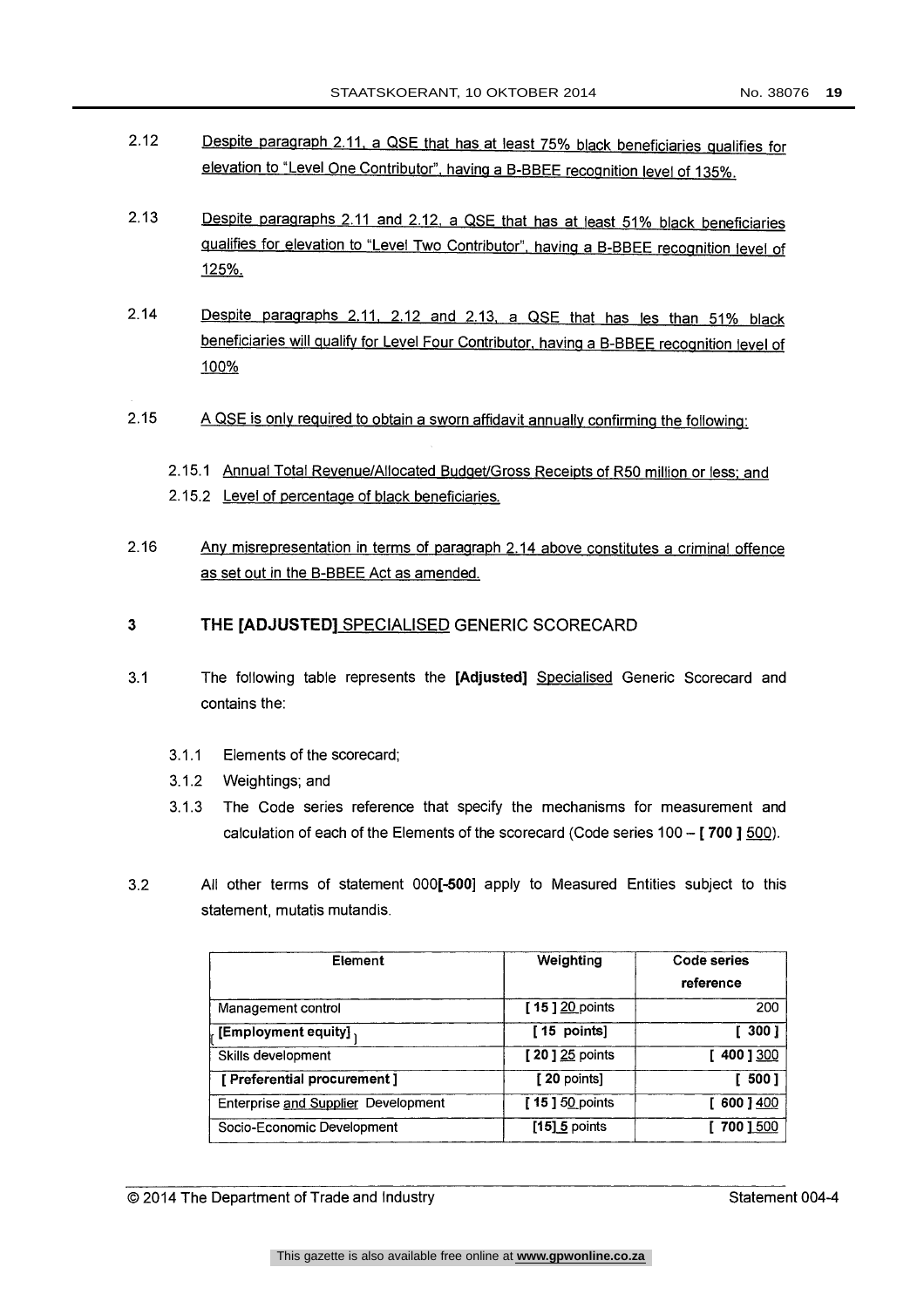# 4. [THE ADJUSTED QUALIFYING SMALL ENTERPRISE SCORECARD] MANAGEMENT CONTROL SPECIALISED SCORECARD

[ 4.1] The following table represents the [Adjusted] Specialised Generic Scorecard and contains the:

- 4.1.1 Elements of the scorecard;
- 4.1.2 Weightings; and
- 4.1.3 The Code series reference that specify the mechanisms for measurement and calculation of each of the elements of the scorecard (Code series 801 - 807 605).]

The following table represents the criteria used to derive a score for Management Control under this statement:

| <b>Measurement Category and Criteria</b>                   | <b>Weighting points</b> | <b>Compliance targets</b> |
|------------------------------------------------------------|-------------------------|---------------------------|
| 4.1 Board participation:                                   |                         |                           |
| 4.1.1 Exercisable voting rights of black board members as  |                         |                           |
| a percentage of all board members                          | $\overline{2}$          | 50%                       |
| 4.1.2 Exercisable voting rights of black female board      |                         |                           |
| members as a percentage of all board members               | $\mathbf{1}$            | 25%                       |
| 4.1.3 Black executive directors as a percentage of all     |                         |                           |
| executive directors                                        | $\overline{2}$          | 50%                       |
| 4.1.4 Black female executive directors as a percentage of  |                         |                           |
| all executive directors                                    | 1                       | 25%                       |
| 4.2 Other Executive Management:                            |                         |                           |
| Black executive management as a percentage of all<br>4.2.1 | $\overline{2}$          | 60%                       |
| executive management                                       |                         |                           |
| 4.2.2 Black female executive management as a               | $\mathbf{1}$            |                           |
| percentage of all executive management                     |                         | 30%                       |
| 4.3 Senior Management                                      |                         |                           |
| 4.3.1 Black employees in senior management as a            | $\overline{2}$          | 60%                       |
| percentage of all senior management                        |                         |                           |
| 4.3.2 Black female employees in senior management as a     | 1                       | 30%                       |
| percentage of all senior management                        |                         |                           |
| 4.4 Middle Management                                      |                         |                           |
| 4.4.1 Black employees in middle management as a            |                         | <u>75%</u>                |
| percentage of all middle management                        | $\overline{2}$          |                           |
| 4.4.2 Black female employees in middle management as a     |                         |                           |
| percentage of all middle management                        | 1                       | 38%                       |
| 4.5 Junior Management                                      |                         |                           |
| 4.5.1 Black employees in junior management as a            | $\overline{2}$          | 88%                       |
| percentage of all junior management                        |                         |                           |
| 4.5.2 Black female employees in junior management as a     | 1                       | 44%                       |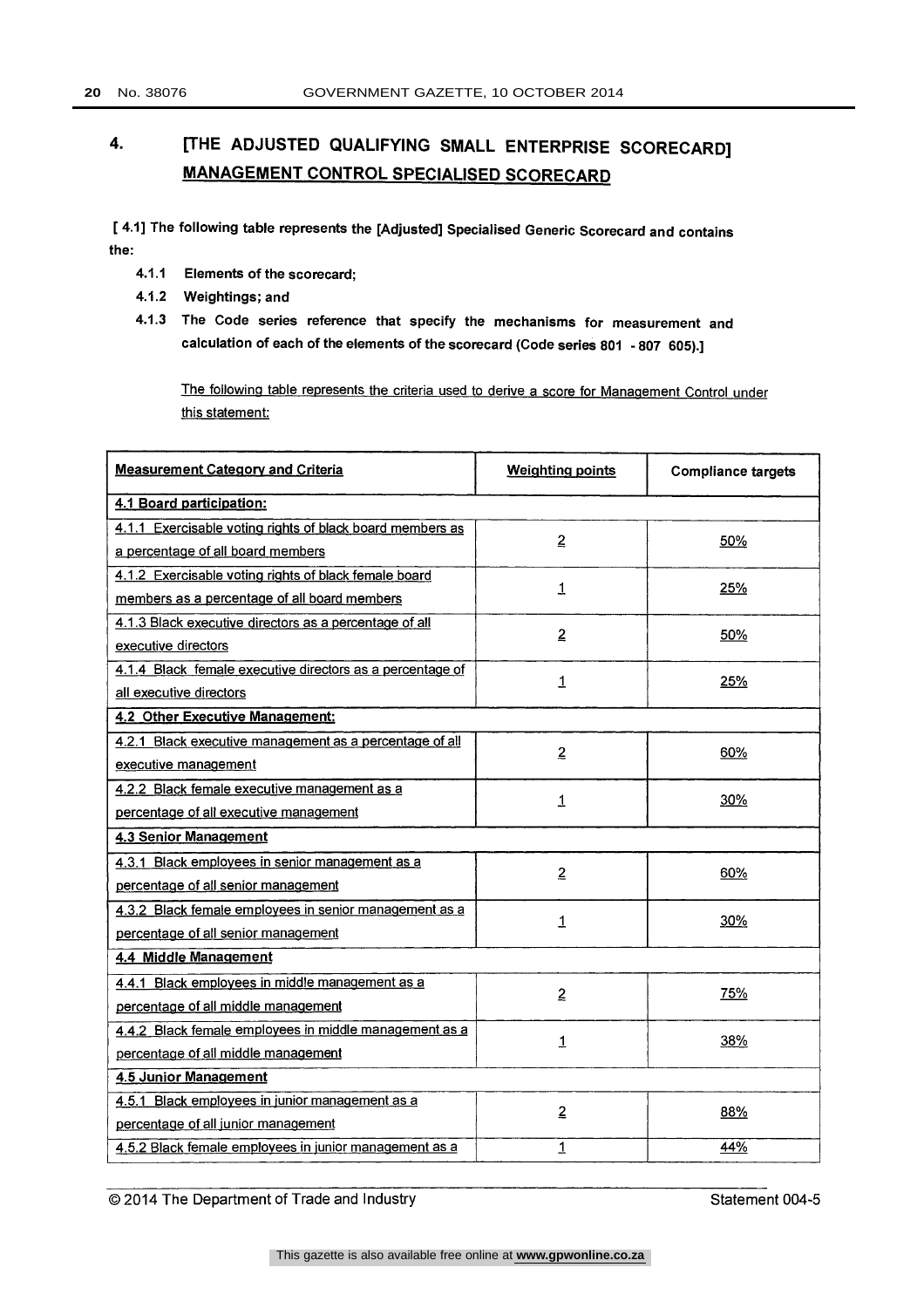| percentage of all junior management                        |           |
|------------------------------------------------------------|-----------|
| <u>4.6 Employees with disabilities</u>                     |           |
| 4.6.1 Black employees with disabilities as a percentage of |           |
| all employees                                              | <u>2%</u> |

- 4.7 The compliance targets for 4.3, 4.4, and 4.5 of the Management Control scorecard are based on the overall demographic representation of black people as defined in the Regulations of Employment Equity Act and Commission on Employment Equity Report, as amended from time to time.
- 4.8 In determining a Measured Entity's score, the targets should be broken down into specific criteria according to the different race sub-groups, within the definition of black and in accordance with the Employment Equity Act, and weighted accordingly.

## 5. THE SKILLS DEVELOPMENT ELEMENT SPECIALISED SCORECARD

The following table represents the criteria used to derive a score for Skills Development under this statement:

| Category                       | <b>Skills Development Element</b>                                                                         | <b>Weighting points</b> | <b>Compliance</b> |
|--------------------------------|-----------------------------------------------------------------------------------------------------------|-------------------------|-------------------|
|                                |                                                                                                           |                         | <b>Target</b>     |
|                                | 5.1. Skills Development Expenditure on any programme specified in the Learning Programme Matrix for black |                         |                   |
|                                | people as a percentage of the Leviable Amount                                                             |                         |                   |
|                                |                                                                                                           |                         |                   |
|                                | 5.1.1 Skills Development Expenditure on Learning Programmes                                               |                         |                   |
|                                | specified in the Learning Programme Matrix for black people as a                                          | $\overline{a}$          | <u>6%</u>         |
| percentage of Leviable Amount. |                                                                                                           |                         |                   |
|                                | 5.1.2 Skills Development Expenditure on Learning Programmes                                               |                         |                   |
|                                | specified in the Learning Programme Matrix for black employees with                                       | $\overline{4}$          | 0,3%              |
|                                | disabilities as a percentage of Leviable Amount.                                                          |                         |                   |
|                                | 5.2 Learnerships, apprenticeships and internships                                                         |                         |                   |
|                                | 5.2.1 Number of black people participating in learnerships.                                               |                         |                   |
|                                | apprenticeships and internships as a percentage of total employees                                        | $6\overline{6}$         | 2,5%              |
|                                |                                                                                                           |                         |                   |
|                                | 5.2.2 Number of black unemployed people participating in training                                         |                         |                   |
|                                | specified in the learning programme matrix as a percentage of                                             | 6                       | 2,5%              |
| number of employees            |                                                                                                           |                         |                   |
| Bonus points:                  |                                                                                                           |                         |                   |
| 5.3                            | Number of black people absorbed by the Measured and                                                       | $\overline{5}$          | 100%              |
|                                | Industry Entity at the end of the learnership programme                                                   |                         |                   |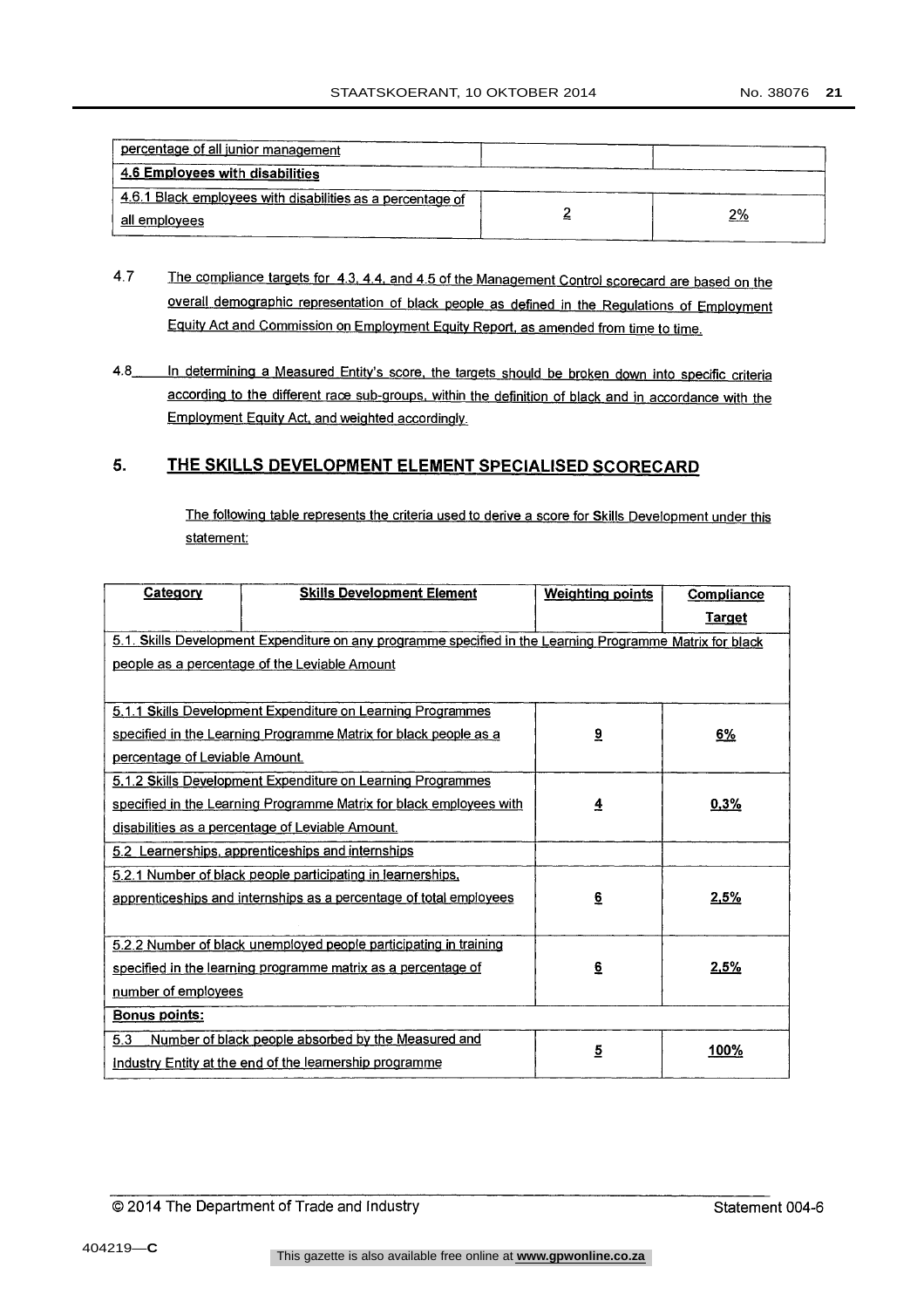# 6. ENTERPRISE AND SUPPLIER DEVELOPMENT SPECIALISED SCORECARD

The following table represents the criteria to derive a score for Enterprise and Supplier Development under this statement.

|         | <b>Criteria</b>                                        | <b>Weighting points</b> | Compliance       |
|---------|--------------------------------------------------------|-------------------------|------------------|
|         |                                                        |                         | <u>targets</u>   |
|         |                                                        |                         |                  |
| 6.1     | PREFERENTIAL PROCUREMENT                               |                         |                  |
| 6.1.1   | <b>B-BBEE Procurement Spend from all Empowering</b>    |                         |                  |
|         | Suppliers based on the B-BBEE Procurement              |                         |                  |
|         | Recognition Levels as a percentage of Total Measured   | $\overline{5}$          | 80%              |
|         | <b>Procurement Spend</b>                               |                         |                  |
| 6.1.2   | <b>B-BBEE Procurement Spend from all Empowering</b>    |                         |                  |
|         | Suppliers that are Qualifying Small Enterprises based  |                         |                  |
|         | on the applicable B-BBEE Procurement Recognition       |                         |                  |
|         | Levels as a percentage of Total Measured Procurement   | 4                       | 15%              |
|         | Spend                                                  |                         |                  |
| 6.1.3   | B-BBEE Procurement Spend from all Exempted Micro-      | $\overline{5}$          | 15%              |
|         | <b>Enterprises based on the applicable B-BBEE</b>      |                         |                  |
|         | Procurement Recognition Levels as a percentage of      |                         |                  |
|         | <b>Total Measured Procurement Spend</b>                |                         |                  |
|         |                                                        |                         |                  |
| 6.1.4   | <b>B-BBEE Procurement Spend from Empowering</b>        |                         |                  |
|         | Suppliers that are at least 51% black owned based on   | 11                      | 40%              |
|         | the applicable B-BBEE Procurement Recognition Levels   |                         |                  |
|         | as a percentage of Total Measured Procurement Spend    |                         |                  |
| 6.1.5   | <b>B-BBEE Procurement Spend from Empowering</b>        |                         |                  |
|         | Suppliers that are at least 30% black women owned      | 5                       | 12%              |
|         | based on the applicable B-BBEE Procurement             |                         |                  |
|         | Recognition Levels as a percentage of Total Measured   |                         |                  |
|         | <b>Procurement Spend</b>                               |                         |                  |
| 6.1.6   | <b>Bonus points</b>                                    |                         |                  |
|         |                                                        |                         |                  |
| 6.1.6.1 | <b>B-BBEE Procurement Spend from Designated Group</b>  | $\overline{2}$          | 2%               |
|         | Suppliers that are at least 51% black owned            |                         |                  |
| 6.2     | <b>SUPPLIER DEVELOPMENT</b>                            |                         |                  |
| 6.2.1   | Annual value of all Supplier Development Contributions |                         | 2% of NPAT       |
|         | made by the Measured Entity as a percentage of the     | 15                      | or 0,2%          |
|         | target                                                 |                         | Annual           |
|         |                                                        |                         | Revenue/         |
|         |                                                        |                         | <b>Allocated</b> |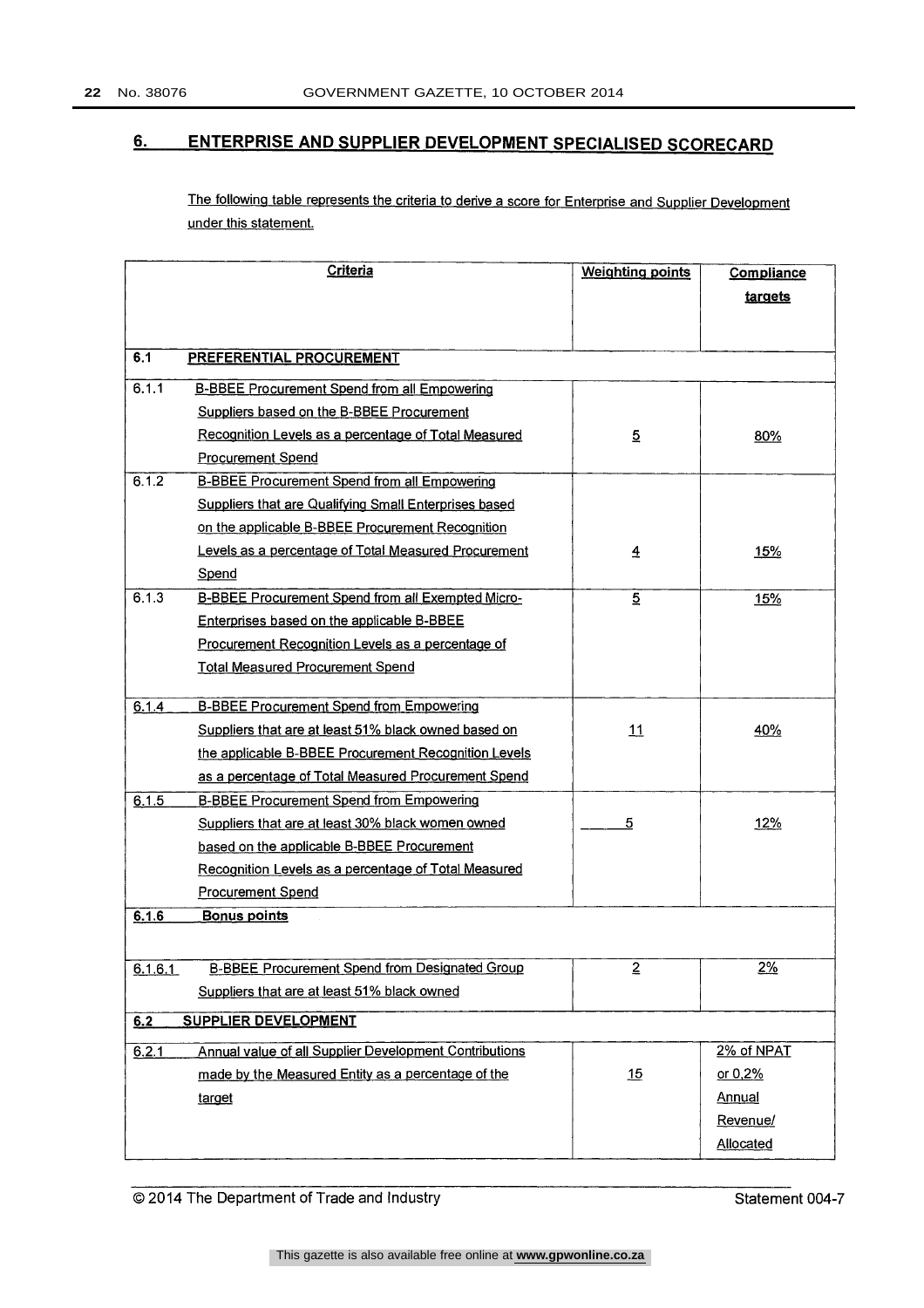| 6.3<br><b>ENTERPRISE DEVELOPMENT</b>                              |                | budget/ Gross<br>receipts/<br>Discretional<br>spend |
|-------------------------------------------------------------------|----------------|-----------------------------------------------------|
| 6.3.1<br>Annual value of Enterprise Development Contributions and | $\overline{5}$ | 1% of NPAT                                          |
| Sector Specific Programmes made by the Measured Entity            |                | or 0,1%                                             |
| as a percentage of the target.                                    |                | Annual                                              |
|                                                                   |                | revenue/                                            |
|                                                                   |                | Allocated                                           |
|                                                                   |                | budget/ Gross                                       |
|                                                                   |                | receipts/                                           |
|                                                                   |                | Discretional                                        |
| <b>Bonus Points</b><br>6.4                                        |                | spend                                               |
|                                                                   |                |                                                     |
| Bonus point for graduation of one or more Enterprise<br>6.4.1     | $\mathbf{1}$   |                                                     |
| Development beneficiaries to graduate to the Supplier             |                |                                                     |
| Development level.                                                |                |                                                     |
| Bonus point for creating one or more jobs directly as a<br>6.4.2  | $\mathbf{1}$   |                                                     |
| result of Supplier Development and Enterprise                     |                |                                                     |
| Development initiatives by the Measured Entity                    |                |                                                     |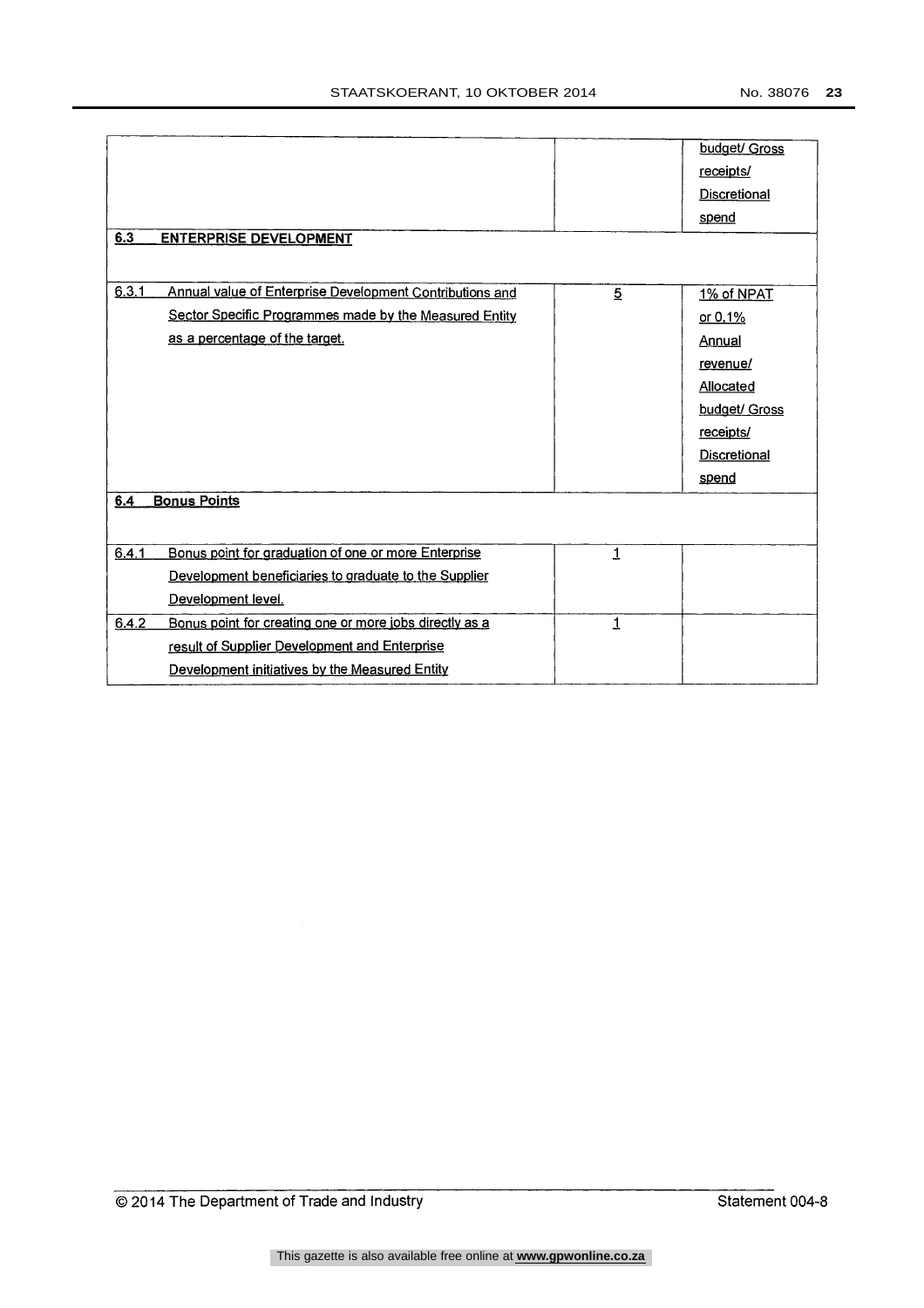## 7. SOCIO-ECONOMIC DEVELOPMENT SPECIALISED SCORECARD

The following table represents the criteria to derive a score for Socio-Economic Development under this statement.

| Criteria                                                         | Weighting | Compliance        |
|------------------------------------------------------------------|-----------|-------------------|
|                                                                  | Points    | <b>Target</b>     |
| 7.1 Annual value of all Socio-Economic Development contributions | 5         | 1% of NPAT or     |
| by the Measured Entity as a percentage of the target.            |           | 0.1% Annual       |
|                                                                  |           | Revenue/          |
|                                                                  |           | Allocated budget/ |
|                                                                  |           | Gross receipts/   |
|                                                                  |           | Discretional      |
|                                                                  |           | spend             |

## 8. THE [ADJUSTED] SPECIALISED QUALIFYING SMALL ENTERPRISES **SCORECARD**

8.1.[4.1]The following table represents the [Adjusted] Specialised Generic Scorecard and contains the:

8.1.1 [4.1.1]Elements of the scorecard;

8.1.2 [4.1.2] Weightings; and

8.1.3.[4.1.3] The Code series reference that specify the mechanisms for measurement and calculation of each of the elements of the scorecard (Code series [801] 602 - [807] 605).

8.2. All other terms of statement 000 -600 apply to Measured Entities subject to this statement, mutatis mutandis.

| Element                                    | Weighting           | Code series<br>reference |
|--------------------------------------------|---------------------|--------------------------|
| Management control                         | $125$ points<br>[25 | [802 ]602                |
| [Employment equity]                        | points]<br>[25]     | [803]                    |
| Skills development                         | 130 points<br>T25   | [804 ]603                |
| [Preferential procurement]                 | [25<br>points       | [805                     |
| <b>Enterprise and Supplier Development</b> | 30 points<br>125    | [806 ]604                |
| Socio-Economic Development                 | $115$ points<br>r25 | 605<br>1807              |

[ 4.2.]A measured entity, subject to this statement, that is a QSE must choose any four of the six elements of B-BBEE, against which their B-BBEE compliance will be measured under the Adjusted Qualifying Small Enterprise Scorecard].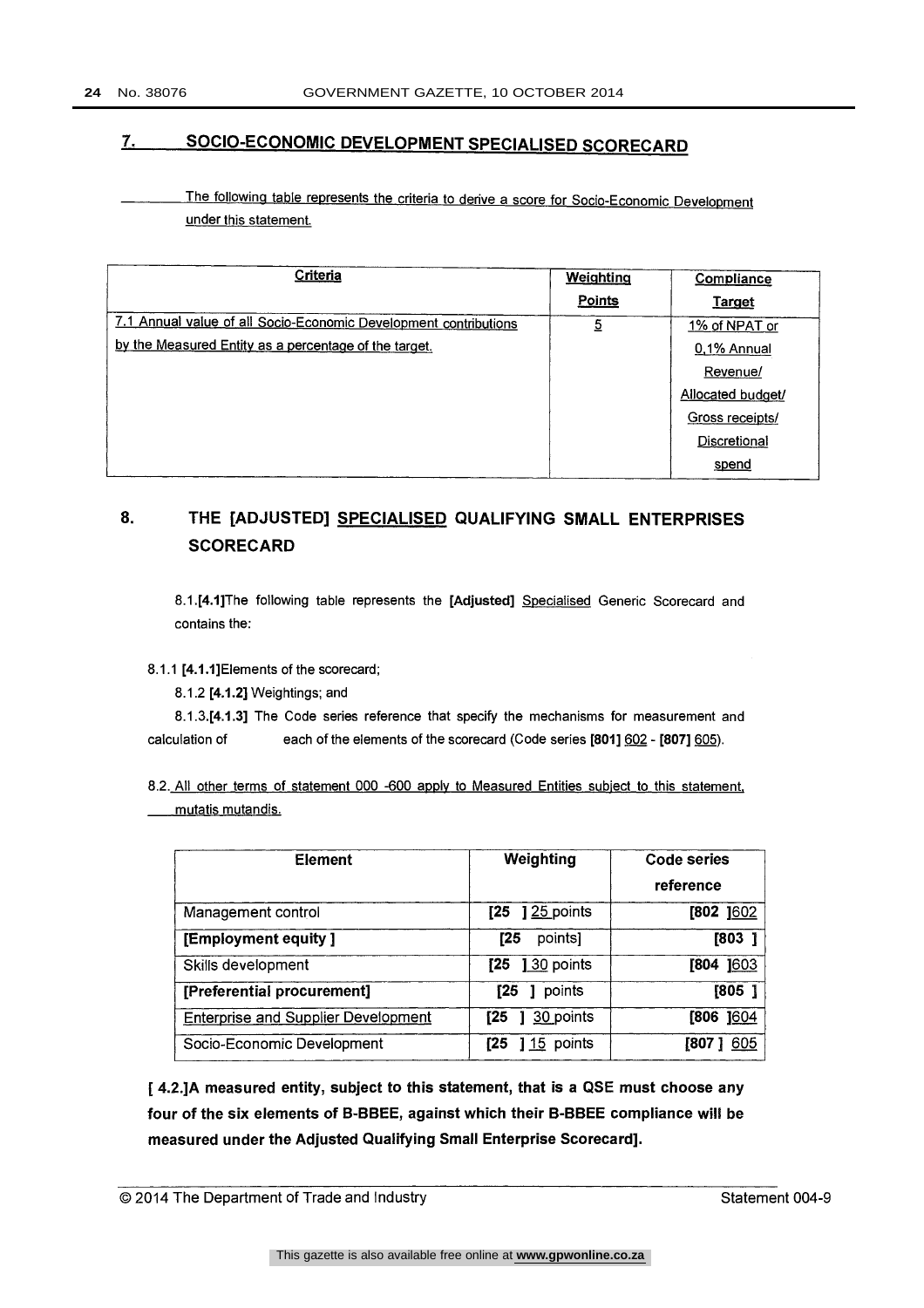8.3. A QSE is required to comply with all the applicable elements for purposes of measurement under the Specialised Qualifying Small Enterprise Scorecard.

## 9. THE MANAGEMENT CONTROL QUALIFYING SMALL ENTERPRISES SPECIALISED SCORECARD

The following table represents the indicators and method for calculating a score for management control under this statement:

| Criteria                                                     | Weighting      | <b>Compliance Target</b> |  |  |  |
|--------------------------------------------------------------|----------------|--------------------------|--|--|--|
|                                                              | <u>points</u>  |                          |  |  |  |
| 9.1 Executive Management                                     |                |                          |  |  |  |
|                                                              |                |                          |  |  |  |
| 9.1.1<br><b>Black representation at Executive Management</b> | 8              | 50%                      |  |  |  |
|                                                              |                |                          |  |  |  |
| 9.1.2 Black female representation at Executive               | $\overline{3}$ | 25%                      |  |  |  |
| Management.                                                  |                |                          |  |  |  |
| 9.2 Non Executive Management                                 |                |                          |  |  |  |
| Black representation at non-executive management<br>9.2.1    | <u> 11</u>     | 60%                      |  |  |  |
| 9.2.2 Black female representation at non-executive           | $\overline{3}$ | 30%                      |  |  |  |
| management                                                   |                |                          |  |  |  |

## 10. SKILLS DEVELOPMENT QUALIFYING SMALL ENTERPRISES SPECIALISED SCORECARD

The following table represents the indicators and methods for calculating a score under this statement:

| 10.1 Skills Development Element                       | Weighting       | Compliance    |
|-------------------------------------------------------|-----------------|---------------|
|                                                       | points          | <u>Target</u> |
| 10.1.1 Skills development expenditure on learning     | $\overline{24}$ | 3%            |
| programmes specified in the learning programme matrix |                 |               |
| for black people as a percentage of leviable amount   |                 |               |
| 10.1.2 Skills development expenditure on learning     | 6               | <u>1%</u>     |
| programmes specified in the learning programme matrix |                 |               |
| for black female as a percentage of leviable amount   |                 |               |

## 11. ENTERPRISE AND SUPPLIER DEVELOPMENT QUALIFYING SMALL ENTERPRISES SPECIALISED SCORECARD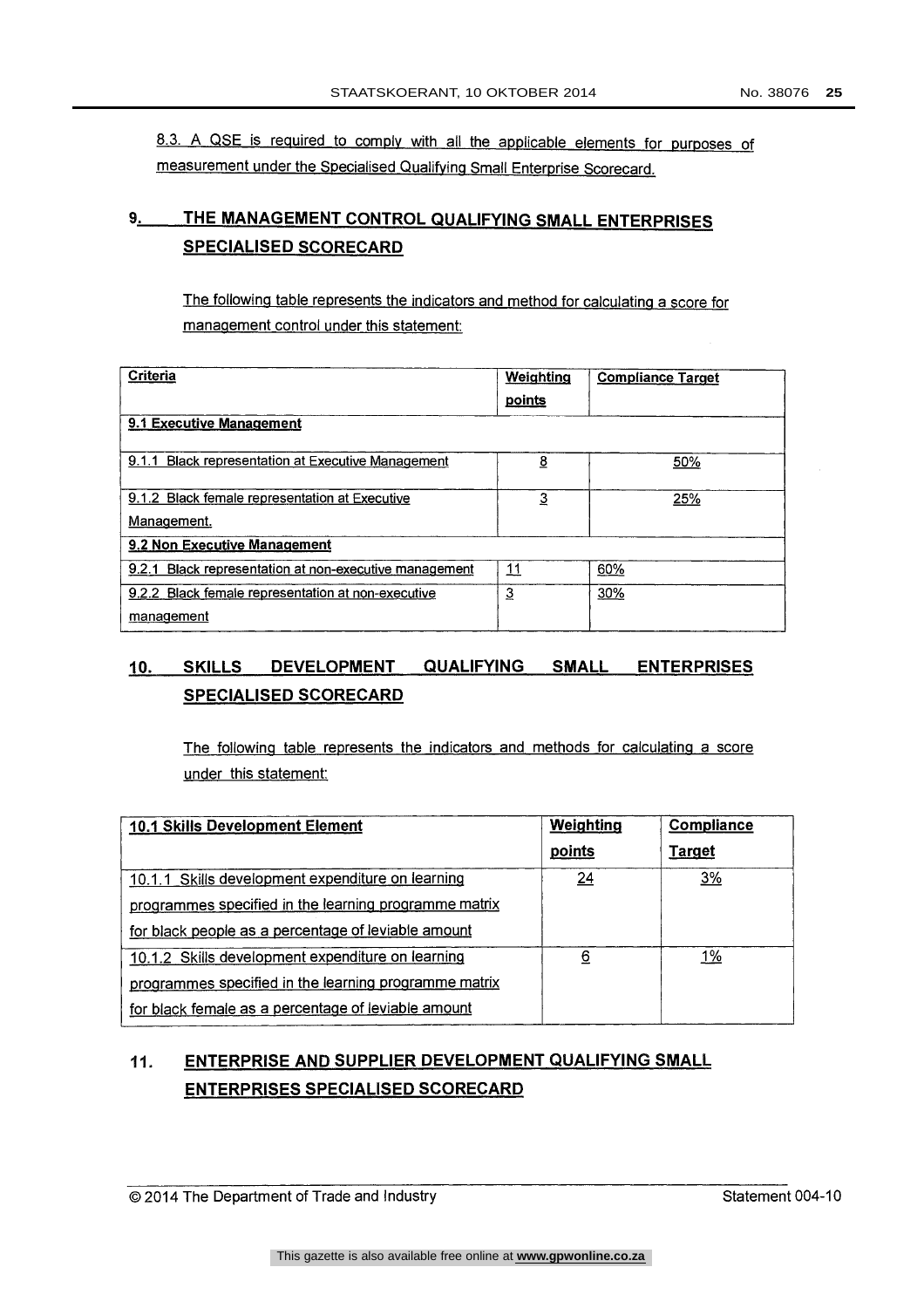The following table represents the criteria to devise a score for Enterprise and Supplier Development under this statement.

| Criteria                                                   | Weighting | <b>Compliance targets</b> |
|------------------------------------------------------------|-----------|---------------------------|
|                                                            | points    |                           |
| <b>11.1 PROCUREMENT</b>                                    |           |                           |
| 11.1.1 B-BBEE Procurement Spend from all Empowering        | 25        | 60%                       |
| Suppliers based on the B-BBEE Procurement Recognition      |           |                           |
| Levels as a percentage of Total Measured Procurement Spend |           |                           |
| 11.1.2 B-BBEE Procurement Spend from Empowering            |           |                           |
| Suppliers that are at least 51% black owned based on the   | 5         | 10%                       |
| applicable B-BBEE Procurement Recognition Levels as a      |           |                           |
| percentage of Total Measured Procurement Spend             |           |                           |

## 12. SOCIO-ECONMIC DEVELOPMENT QUALIFYING SMALL ENTERPRISES SPECIALISED SCORECARD

The following table represents the criteria and method used for deriving a score for socioeconomic development under this statement.

| Criteria                                                          | Weighting     | <b>Compliance Target</b> |
|-------------------------------------------------------------------|---------------|--------------------------|
|                                                                   | <b>Points</b> |                          |
| 12.1 Annual value of all Socio-Economic Development Contributions | 15            | 1% of NPAT or 0,1%       |
| and Qualifying Socio-Economic Development Contributions made      |               | Annual Revenue/          |
| by the Measured Entity as a percentage of the target.             |               | Allocated budget/        |
|                                                                   |               | Gross receipts/          |
|                                                                   |               | Discretional spend       |

## 13 IMPORTANT CLARIFICATION

The status of Socio-Economic Development Contributions made to any of the types of entities in paragraphs [1]one and [2] two under Code series [700] 500 or [807] 605 is not dependent on such entity's scorecard result, but rather on the nature of the contribution itself and the identity of that contribution's beneficiaries.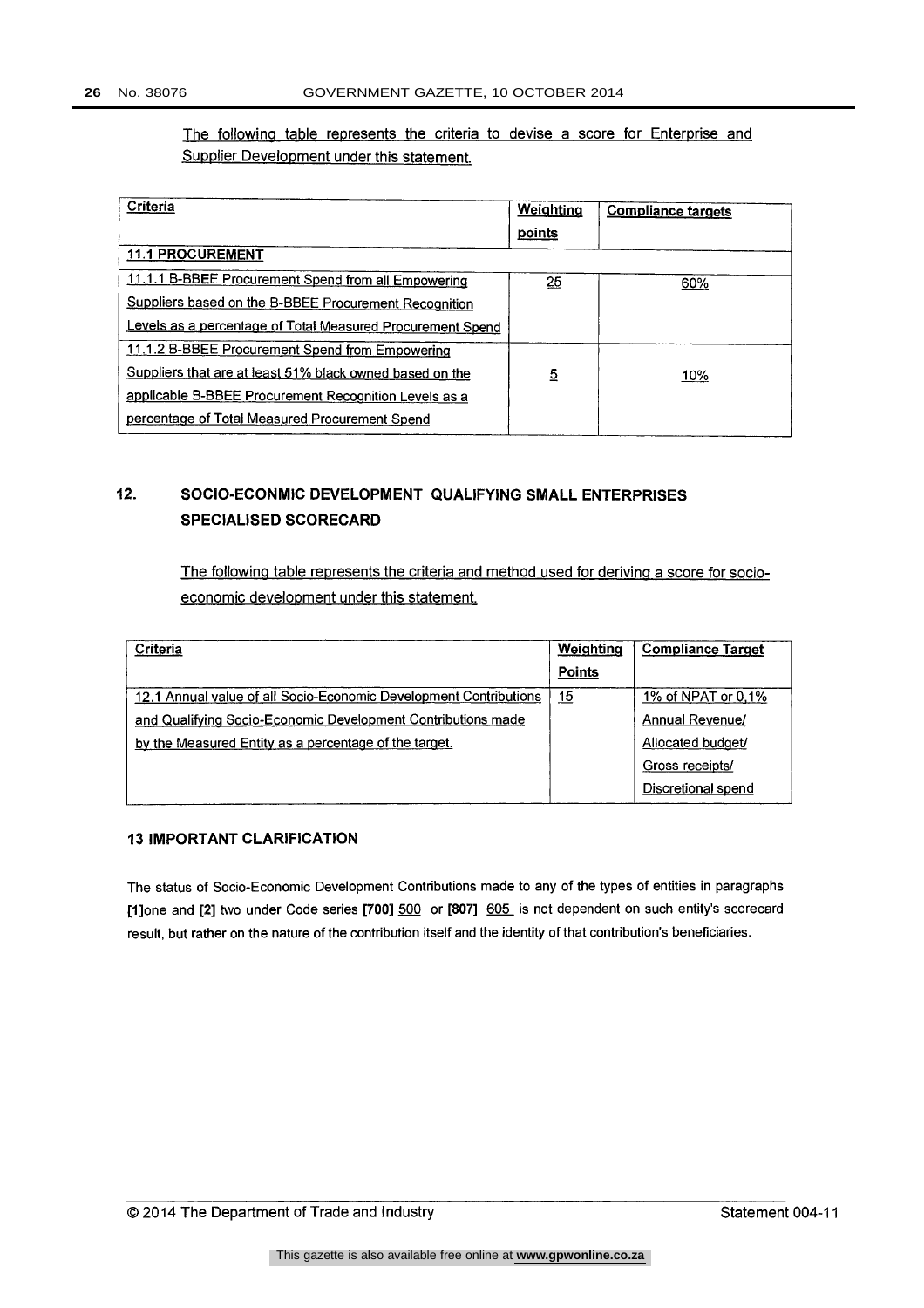## CODE SERIES 100: THE MEASUREMENT OF THE OWNERSHIP ELEMENT OF BROAD-BASED BLACK ECONOMIC EMPOWERMENT

## STATEMENT 102:

## RECOGNITION [IN] OF THE SALE OF ASSETS, EQUITY INSTRUMENTS, AND OTHER **BUSINESSES**

Issued under section 9 of the Broad-Based Black Economic Empowerment Act of 2003

## Arrangement of this statement

## Para Subject **Para Subject** Page 2014

| 6 |  |
|---|--|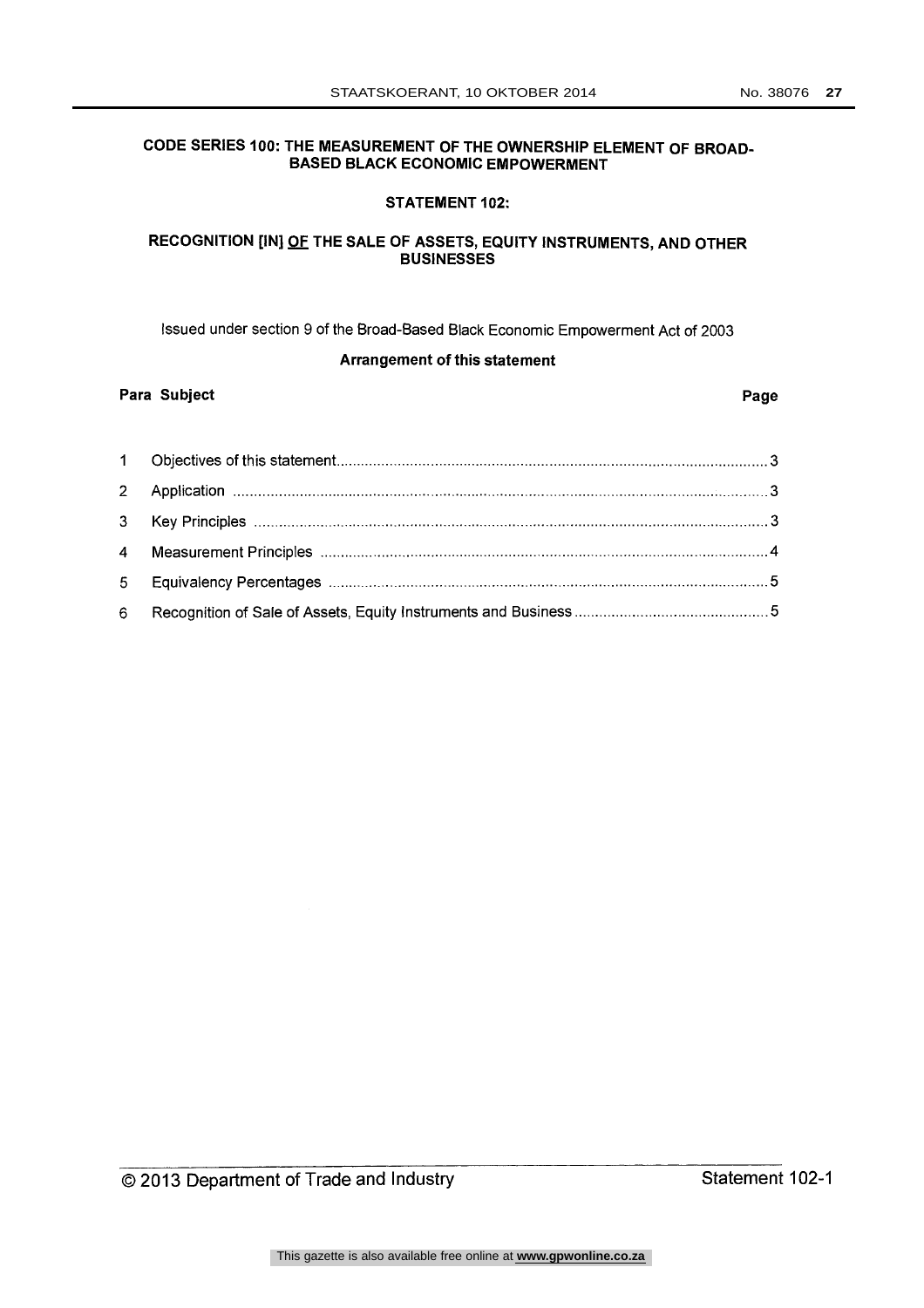## GENERAL EXPLANATORY NOTE

[ ] Words in bold type in square brackets indicate deletions from existing enactments

**Words underlined with a solid line indicate insertions into existing enactments**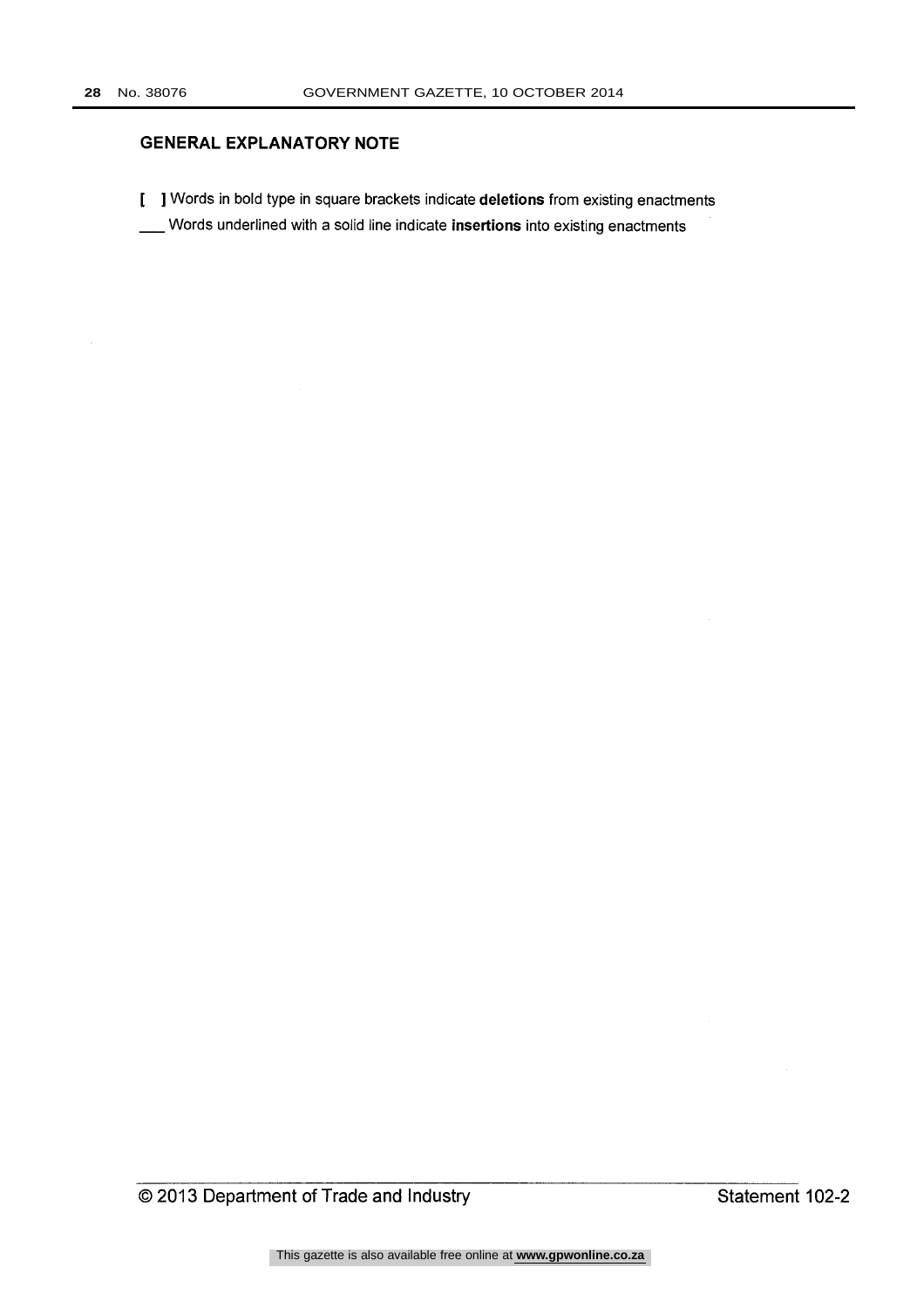## <sup>1</sup> OBJECTIVES OF THIS STATEMENT

The objectives of this statement are to:

- 1.1 Set out the conditions where the Sale of Assets, Equity Instruments and other Businesses will be recognised.
- 1.2 Set out how the Ownership points will be determined.

## 2 APPLICATION

- 2.1 A qualifying transaction in terms of this Statement may involve the sale of:
- 2.1.1 an Asset;
- 2.1.2 a Business; or
- 2.1.3 Equity Instruments in an [Enterprise] Entity.

## 3 KEY PRINCIPLES

## 3.1 [General] Benefit Principles:

- 3.1.1 A Seller that has concluded a transaction involving a sale of Asset, Equity Instrument or Business [with an Associated Enterprise] of a separately identifiable related business, may claim the benefits provided for in this statement in its own Ownership scorecard.
- 3.1.2 Where a Seller has claimed benefits in terms of [the Ownership scorecard for the Sale of Asset, Equity Instrument or Business] this Statement under its Ownership scorecard it may not claim benefits under the Enterprise and Supplier Development element.

#### 3.2 Qualification Criteria:

- 3.2.1 For Ownership points to be recognised the transaction:
- 3.2.1.1 must result in the creation of viable and sustainable businesses or business opportunities in the hands of Black people; and
- 3.2.1.2 result in the transfer of critical and specialised skills, managerial skills, [or] and productive capacity to Black people.
- 3.2.2 A Sale of Asset, Equity Instrument and Business must involve a separately identifiable related Business [Associated Enterprise] which has: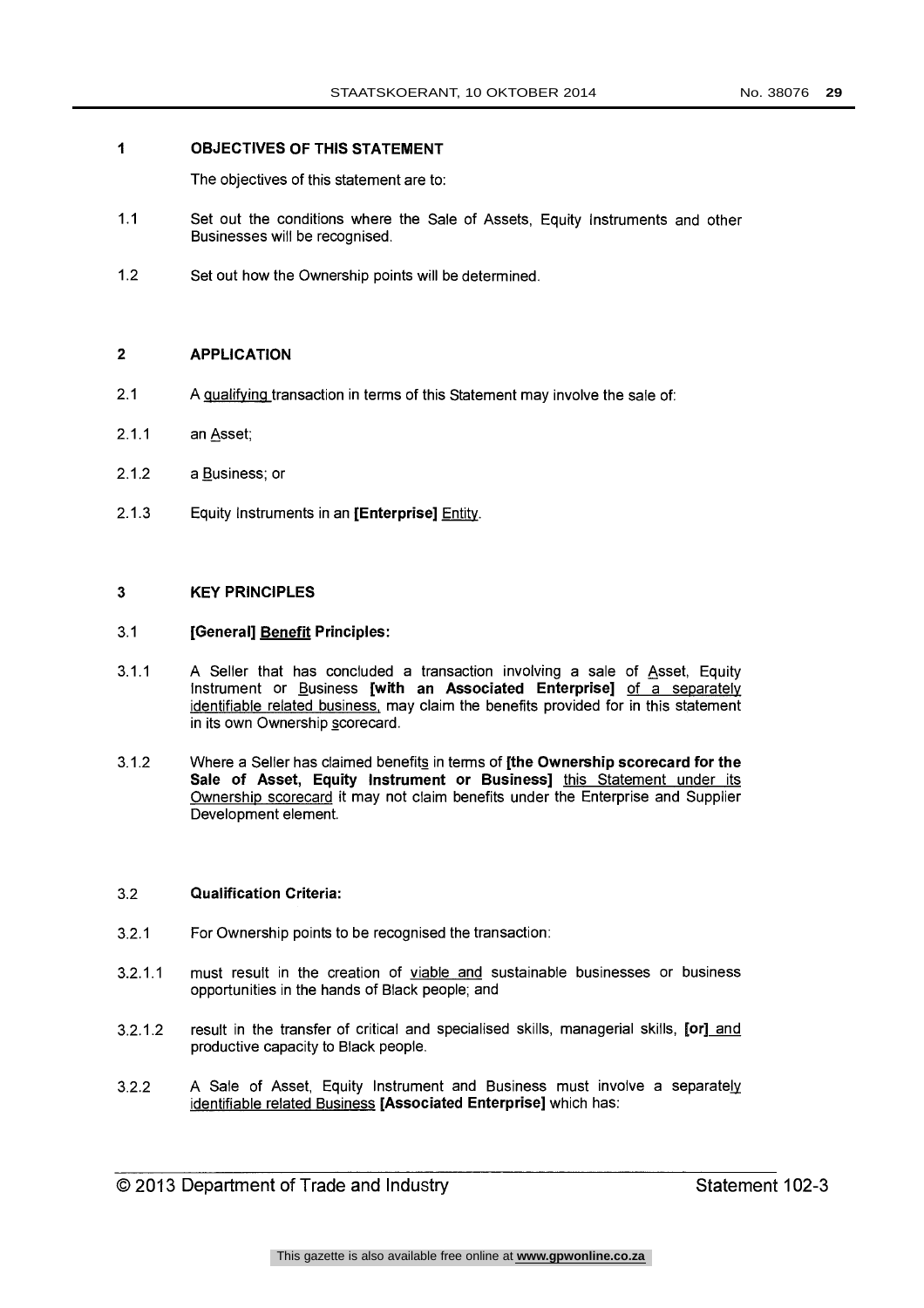- 3.2.2.1 no unreasonable limitations or conditions with regards [as] to its clients or customers; and
- 3.2.2.2 clients, customers or suppliers other than the Seller.
- 3.2.3 Any operational outsourcing arrangements between the Seller and the separately identifiable related Business [Associated Enterprise] must be negotiated at armslength on a fair and reasonable basis.
- 3.2.4 The following transactions do not constitute Qualifying Transactions:
- 3.2.4.1 transfers of business rights by way of license, lease or other similar legal arrangements not conferring unrestricted ownership; and
- 3.2.4.2 sales of franchises by franchisors to franchisees, but includes sales of franchises from franchisees to other franchisees or to new franchisees.

#### 4 MEASUREMENT PRINCIPLES

- 4.1 The calculation of the Ownership points in terms of [paragraph 2.3.2. of] the Ownership scorecard indicator 2.3 under statement 100 must be based on:
- 4.1.1 the total value of the transaction.
- 4.1.2 the value of Equity Instruments held by Black people [Participants] in the separately identifiable related Business [Associated Enterprise];
- 4.1.3 the carrying value of the Acquisition Debt of Black people **[Participants]** in the separately identifiable related Business [Associated Enterprise]; and
- 4.2 All calculations in terms of paragraph 4.1.1 to 4.1.3 must use a Standard Valuation method.
- 4.3 The Seller, applying Statement 102 for its full or part Ownership compliance, will be exempted from the provisions of paragraphs 3.3.1.1 and 3.3.3 under Statement 000 only to the extent of the transaction involving the separately identifiable related Business. [may claim the point for Ownership Fulfilment only if both the Seller and the Associated Enterprise comply with the requirements for the award of that point.]
- 4.4 The Seller will have to comply with all other Priority elements as required by paragraph 3.3 under Statement 000.
- 4.5 [Equivalency Percentages under this statement:
- 4.5.1 apply only to the ownership indicators in paragraphs 2.1 and 2.2 of the Ownership Scorecard;
- 4.5.2 do not apply the ownership indicators in paragraphs 2.3 and 2.4 of the Ownership Scorecard.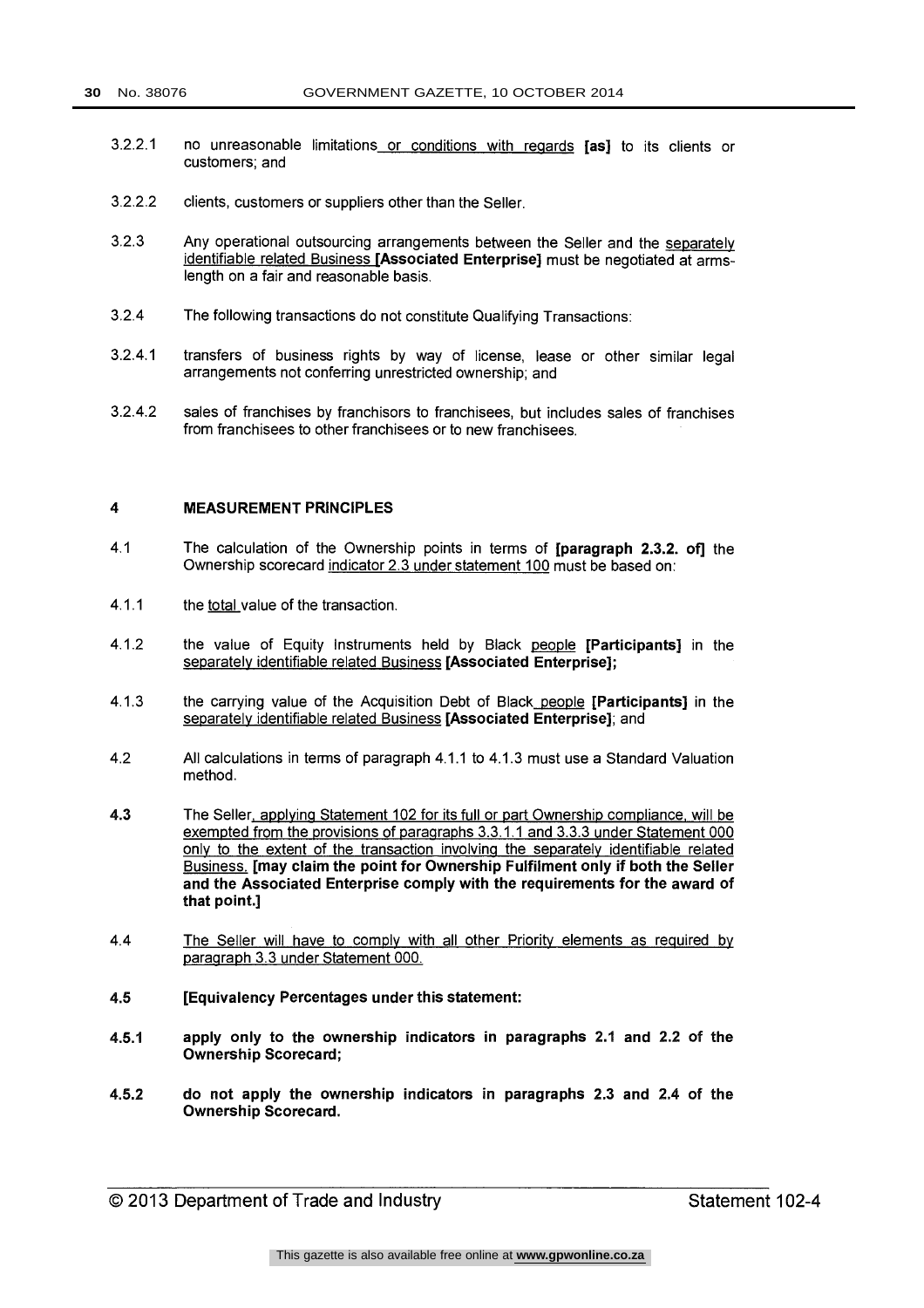4.6 The Seller must include the Equivalency Percentages in its own Ownership Scorecard as if those percentages arose from black ownership of Equity Instruments in the Seller. The Equivalency Percentages for the indicators in paragraphs 2.1 and 2.2 of the Ownership Scorecard can be calculated in terms of Annexe 102 (A)]

## 5 EQUIVALENCY PERCENTAGES

- 5.1 Apply to the Ownership indicators in paragraphs 2.1 and 2.2 of the Ownership scorecard.
- 5.2 The Seller must include the Equivalency Percentages in its Ownership scorecard as if those percentages arose from a sale of Equity Instruments in the Seller to Black people.
- 5.3 The Equivalency Percentages for the indicators in paragraphs 2.1 and 2.2 of the Ownership scorecard can be calculated in terms of Annexe 102 (A).
- 5.4 Any portion or whole of the separately identifiable related business sold off to Black people, towards the fulfilment of the Ownership element of B-BBEE in terms of this Statement 102, is measurable against the total value of the Seller.
- 5.5 A standard valuation method must be used to determine the values of both the Seller and the separately identifiable related Business.
- 5.6 In calculating their Ownership score, the Seller may recognise the Value of the sale transaction in the separately identifiable related Business to Black people on the following basis:
- 5.6.1 the separately identifiable related Business must form part of the same chain of ownership and be owned by the Seller;
- 5.6.2 the percentage of the value of the separately identifiable related Business sold off or held by Black people to the total value of Seller represents the recognisable Economic Interest held by Black people; and
- 5.6.3 the percentage of Exercisable Voting Rights ceded to the new owners of the separately identifiable related Business of the Equity Instruments in the Associate Entity represents the recognisable right to Exercisable Voting Rights held by Black people; and
- 5.6.4 the rights of Ownership in the Equity Instruments are comparable to rights that would have accrued had the sale/transaction taken place at Seller level.

## 6 RECOGNITION OF SALE OF ASSET, EQUITY INSTRUMENTS, AND **BUSINESSES**

6.1 A Seller seeking recognition of a Qualifying Transaction in its Ownership scorecard must determine that recognition under paragraph 4 in compliance with paragraph 2.3 of Statement 000: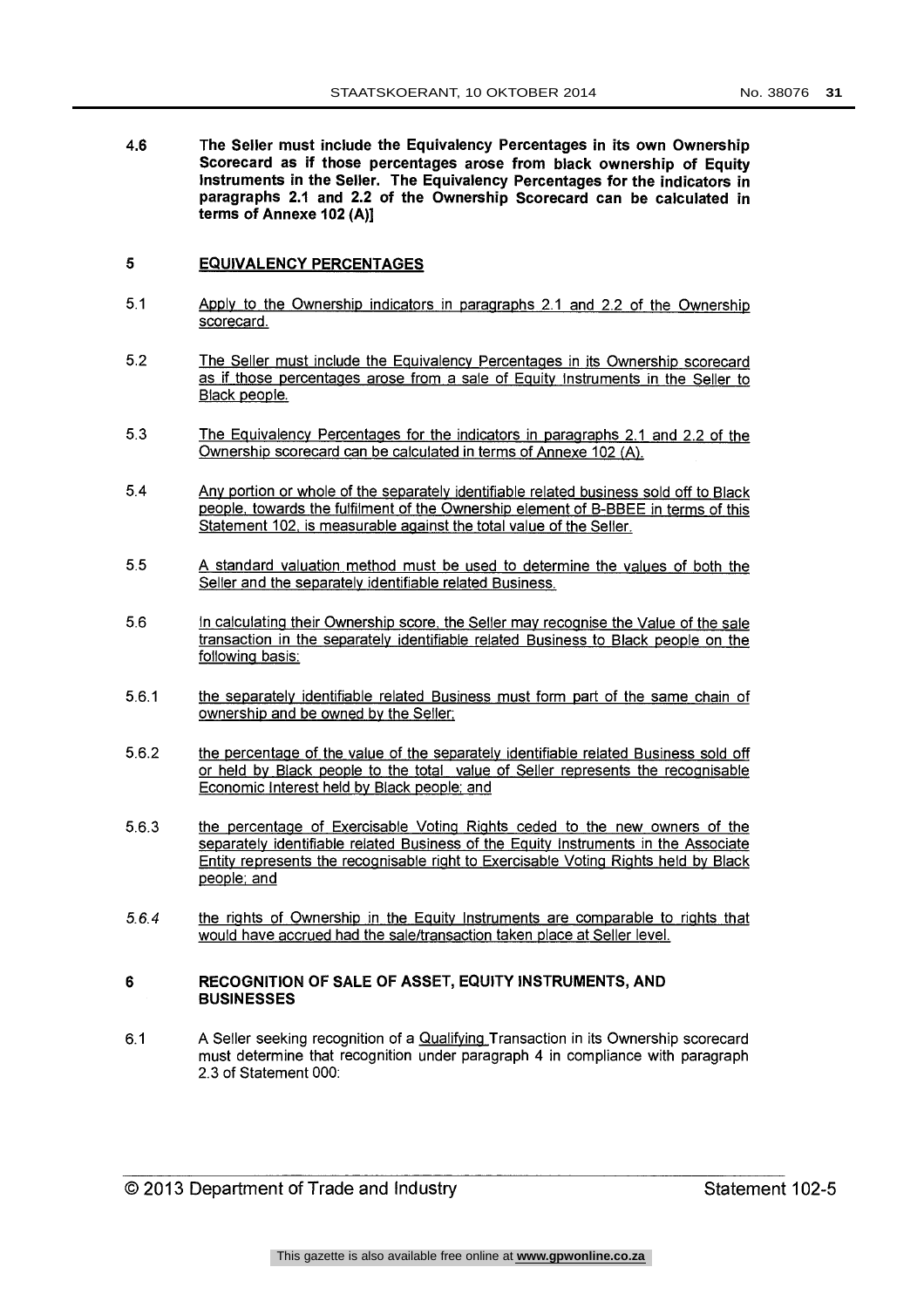- 6.1.1 for the first three years after the transaction the Seller will recognise Ownership points [based on data current] on date of measurement based on:
- 6.1.1.1 the value of the Seller: and
- 6.1.1.2 the value of the separately identifiable related Business.
- 6.1.2 for each year thereafter the third year, as per paragraph 6.1.1, the Seller will recognise Ownership points on date of measurement based on:
- 6.1.2.1 the Ownership indicator percentages achieved at the date of measurement in the third year after the transaction.
- 6.1.2.2 [the Indicator Percentages at the date of measurement; and
- 6.1.2.3 the values of the Qualifying Transaction and benefit to the Seller at the date of measurement in the third year after the transaction. ]
- 6.1.3 Net Value points recognition for the Seller will be based on the points achieved, using the principles outlined in paragraph 4 above, in the third year as per the provisions of this paragraph 6.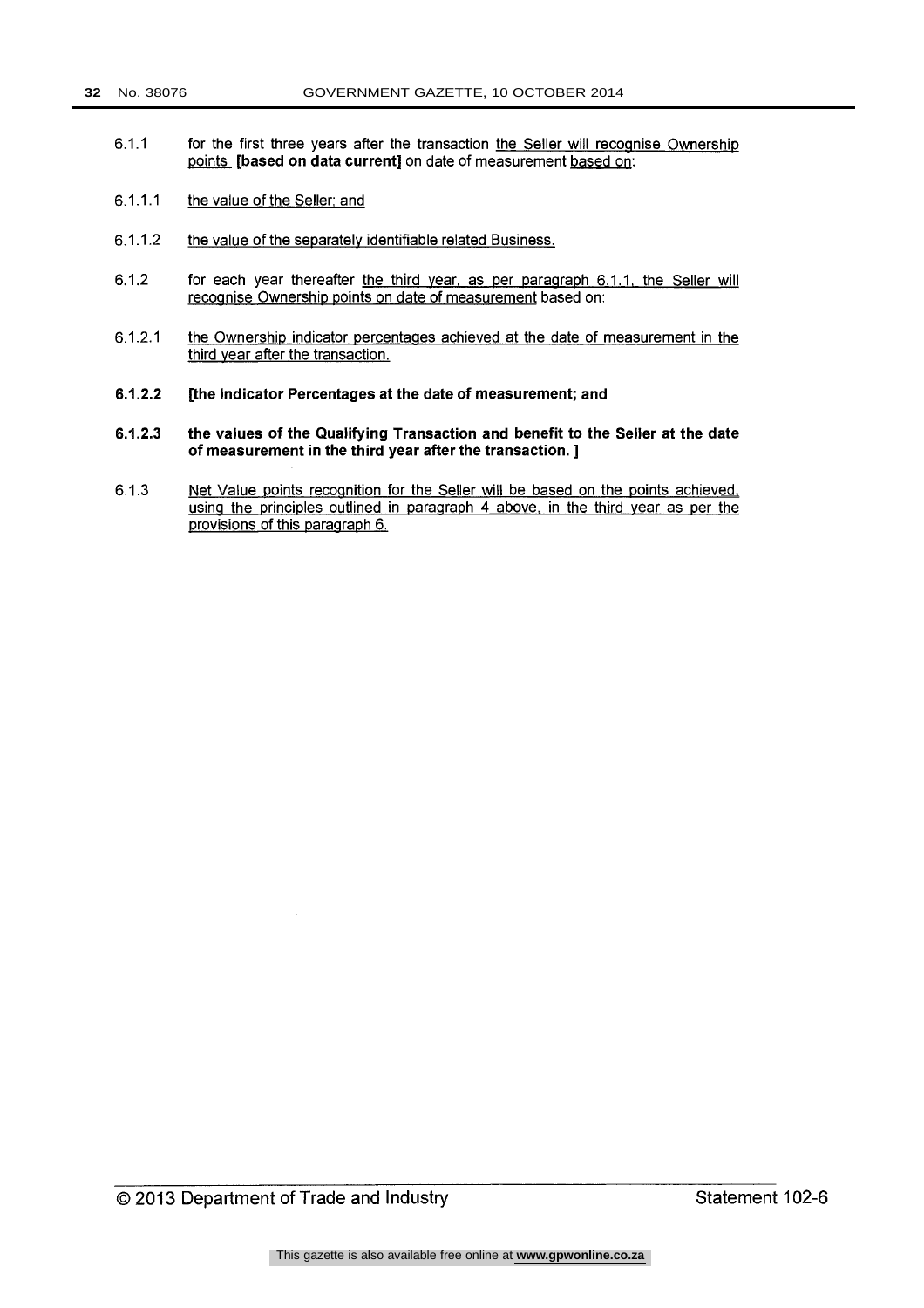## ANNEXE 102 (A)

## This formula determines the equivalency percentages for the indicators in paragraph 2.1 and 2.2 of the Ownership Scorecard.

$$
A = \frac{B}{C} \times D
$$

**Where** 

A is the Equivalency Percentage for each of the indicators in paragraphs 2.1 and 2.2 of the Ownership scorecard

B is the value of the Qualifying Transaction to the separately identifiable related Business [Associated Enterprise] determined using a Standard Valuation method

C is the value of the Seller determined using a Standard Valuation method

D is the Indicator Percentages of the [Associated Enterprise]separately identifiable related **Business** 

#### Definition:

Separately Identifiable Related Business is defined, for the purposes of this Statement, as a business that is related to the Seller by virtue of being a Subsidiary, Joint Venture, Associate, Business Division, Business Unit, or any other similar related arrangements within the Ownership structure of the Seller.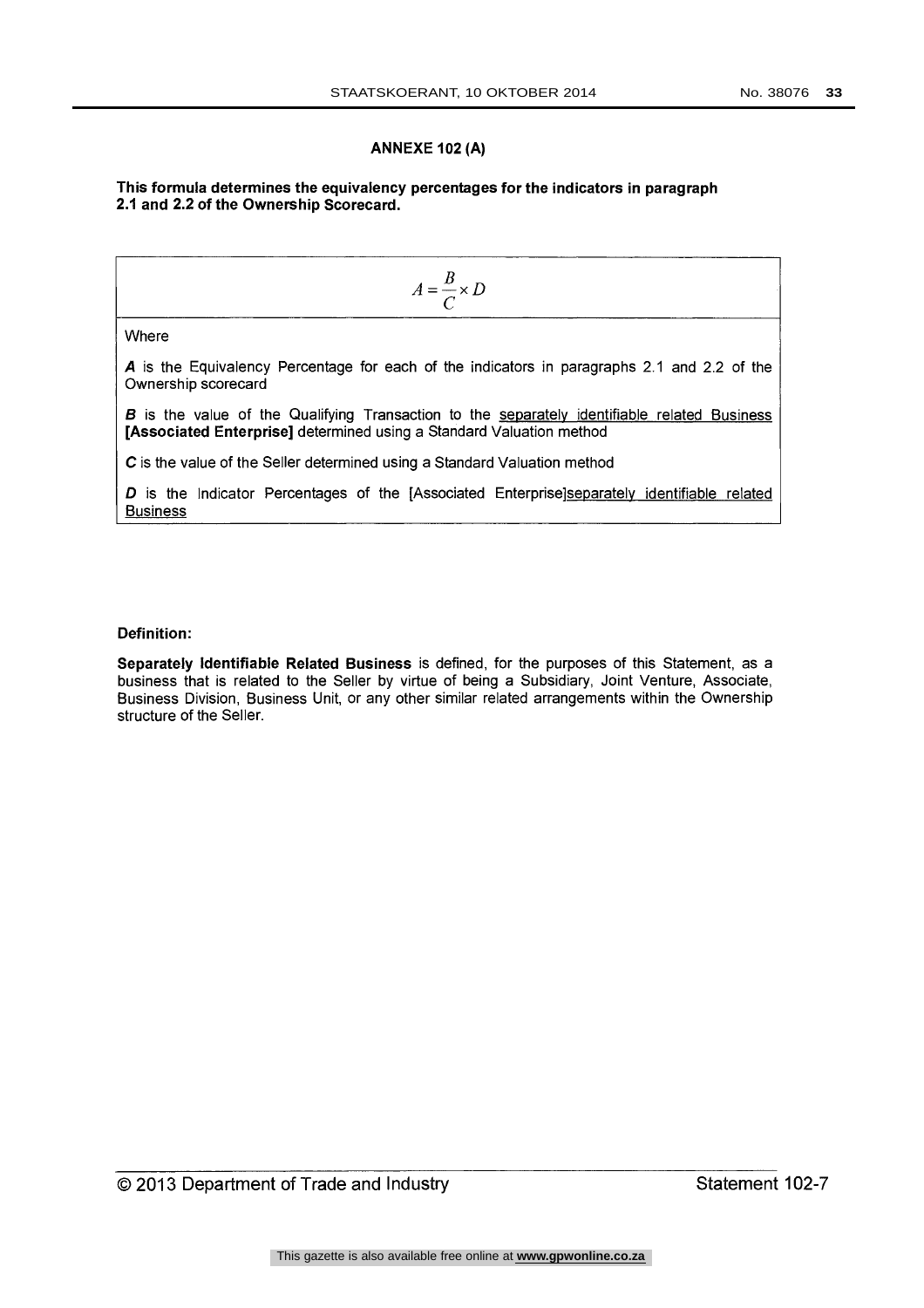## CODE SERIES 100: THE MEASUREMENT OF THE OWNERSHIP ELEMENT OF BROAD-BASED BLACK ECONOMIC EMPOWERMENT

## STATEMENT 103: THE RECOGNITION OF EQUITY EQUIVALENTS FOR MULTINATIONALS

Issued under section 9 of the Broad-Based Black Economic Empowerment Act of 2003

## Arrangement of this statement

|                | <b>Para Subject</b> | Page |
|----------------|---------------------|------|
| $\mathbf 1$    |                     |      |
| $\overline{2}$ |                     |      |
| 3              |                     |      |
| 4              |                     |      |
| 5.             |                     |      |
| 6              |                     |      |
| $\overline{7}$ |                     |      |
| 11             |                     |      |
|                |                     |      |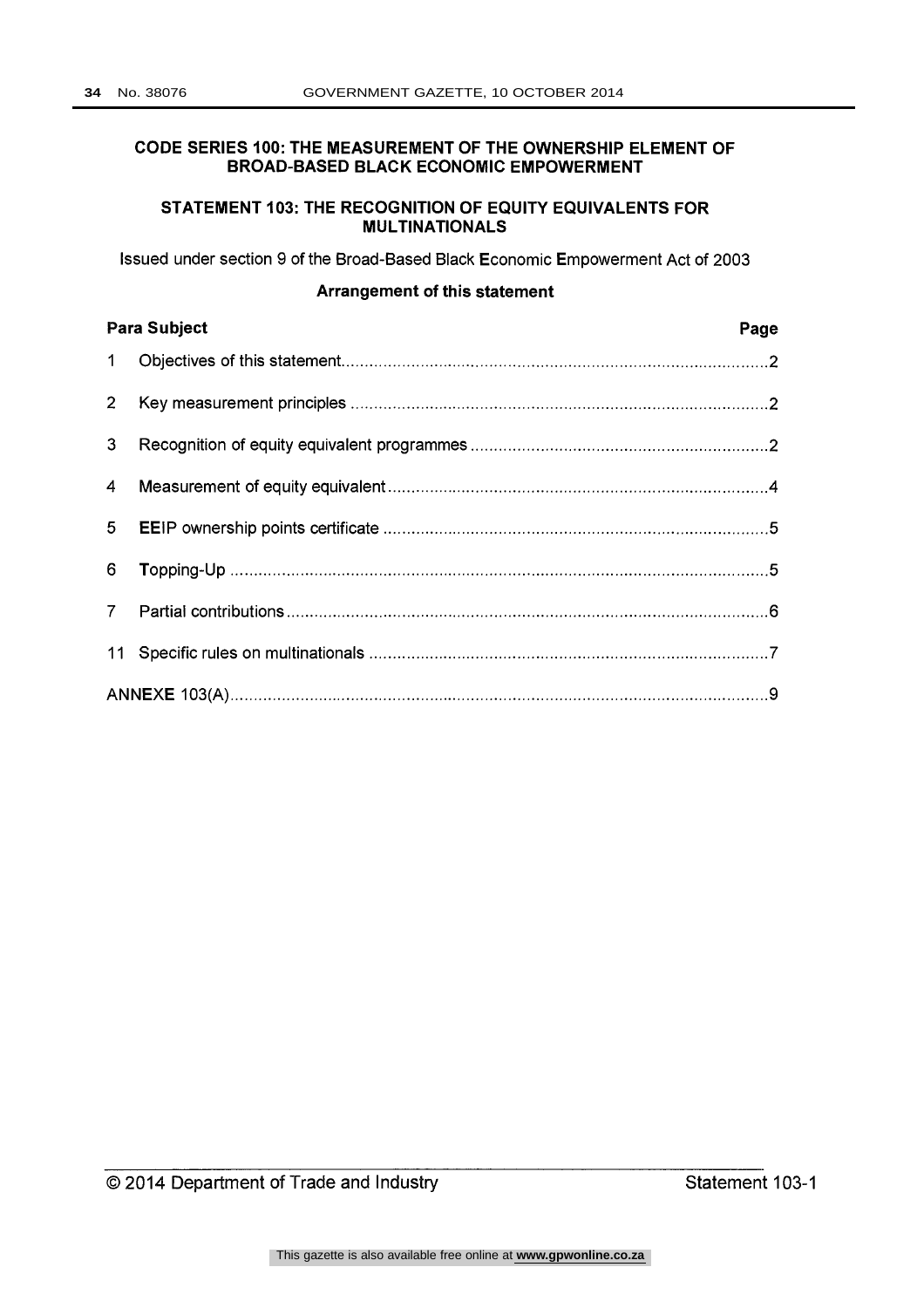## GENERAL EXPLANATORY NOTE

[ ] Words in bold type in square brackets indicate deletions from existing enactments

Words underlined with a solid line indicate insertions into existing enactments

## <sup>1</sup> OBJECTIVES OF THIS STATEMENT

The objectives of this statement are to:

- 1.1 Define the means by which Multinationals may apply for recognition of Equity Equivalent programmes; and
- 1.2 Specify how contributing towards the Ownership element of B-BBEE by Multinationals is measurable.

## 2 KEY MEASUREMENT PRINCIPLES

Any Equity Equivalent contributions towards the Ownership element of B-BBEE made by Multinationals are measurable against the value of their operations in the Republic of South Africa.

## 3 RECOGNITION OF EQUITY EQUIVALENT PROGRAMMES

- 3.1 The Minister may approve certain Equity Equivalent programmes after the Multinational has consulted with the sectoral line Ministry, Premiers or other stakeholders in any government department, provincial government or local government with respect to their equity equivalent proposal.
- 3.2 Any Equity Equivalent programme forming part of a Sector Code constitutes an approved programme.
- 3.3 Equity Equivalent programmes are preferably Sector Specific, but the Minister may consider requests for approval of programmes that are not Sector Specific.
- 3.4 Equity Equivalent programmes may involve projects that support Government strategic economic development policies and programmes such as:
- 3.4.1 The Industrial Policy Action Plan (IPAP);
- 3.4.2 The New Growth Path (NGP);
- 3.4.3 The National Skills Development Strategy; and
- 3.4.4 The National Development Plan.
- 3.4.4.1 [ the Accelerated and Shared Growth Initiative for South Africa;
- 3.4.4.2 the Joint Initiative for Priority Skills; ]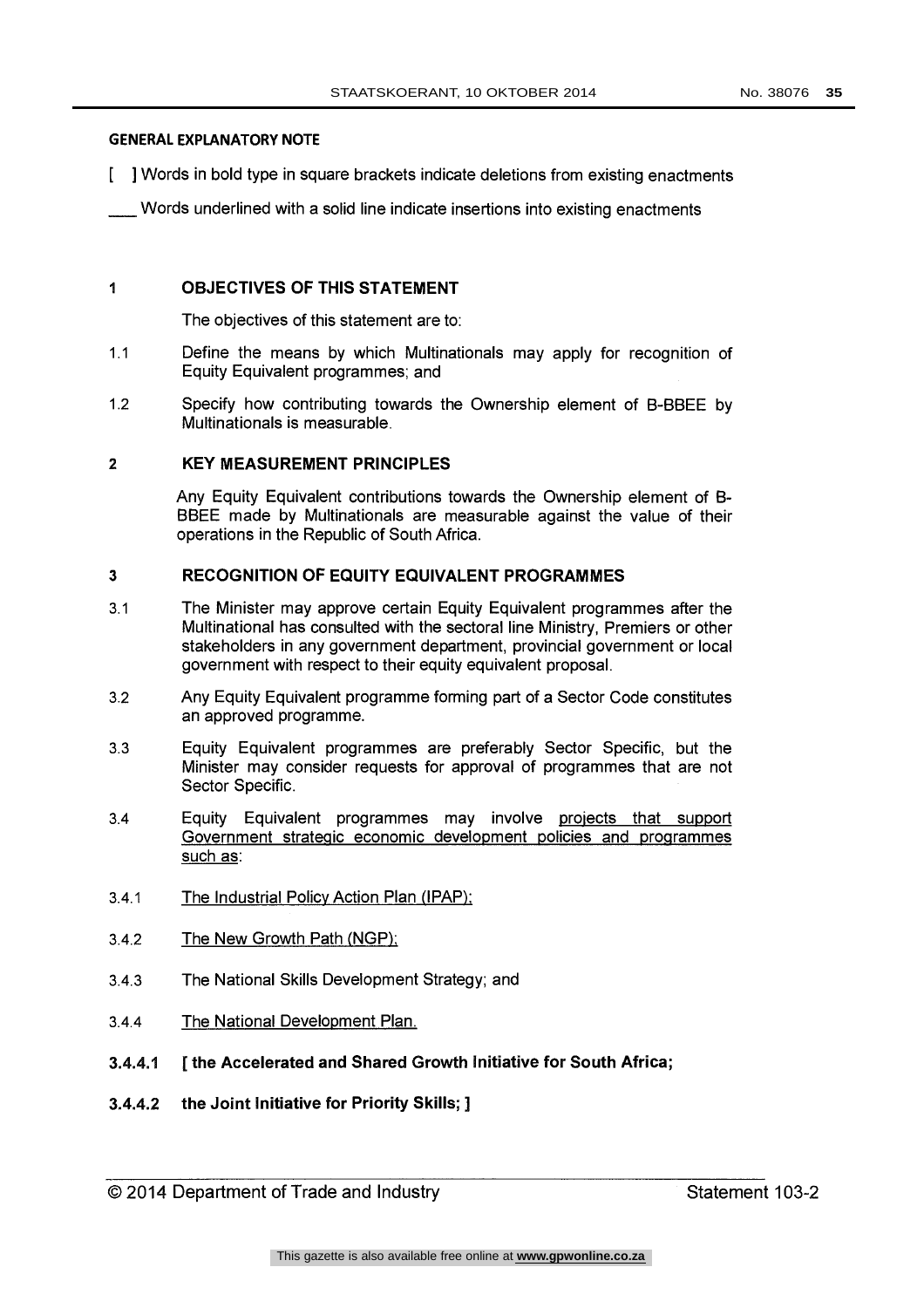- 3.4.5 [ Programmes that promote enterprise creation in respect of Co-Operatives that are:
- 3.4.5.1 more than 50% owned by black people; or
- 3.4.5.2 more than 30% owned by black women; or
- 3.4.5.3 more than 50% owned by members of black designated groups;
- 3.4.6 Any other programmes that promote Socio-Economic advancement or contribute to the overall Socio-Economic development of the Republic of South Africa.]
- 3.4.7 Equity Equivalent programmes must promote and advance the following critical areas:
- 3.4.7.1 Enterprise and Supplier Development;
- 3.4.7.2 Research and Development; and
- 3.4.7.3 Critical and core Skills.
- 3.4.8 Multinationals may have any of the enterprises or natural persons stipulated under paragraphs 3.4.9 and 3.4.10 below as beneficiaries of their Equity Equivalent programmes.
- 3.4.9 If the beneficiaries of any programme stated under 3.4.7 above are Enterprises, the following criteria will apply:
- 3.4.9.1 for Exempted Micro Enterprises, the beneficiary must be a level one B-BBEE compliant enterprise; and
- 3.4.9.2 for Qualifying Small Enterprises, the beneficiary must be a level one B-BBEE compliant enterprise.
- 3.4.10 If the Beneficiaries of any programme state under 3.4.7 above are Natural Persons or Designated Groups or Co-Operatives or Communities, the following criteria will apply:
- 3.4.10.1 The natural persons who are Black people must be at least 75% of the total beneficiaries;
- 3.4.10.2 The Economic Interest/Benefit allocated to the beneficiaries must be at least 75%.
- 3.4.10.3 In the event that the Beneficiaries are represented by a Co-Operative then Black women must own more than 30% of the Co-operative.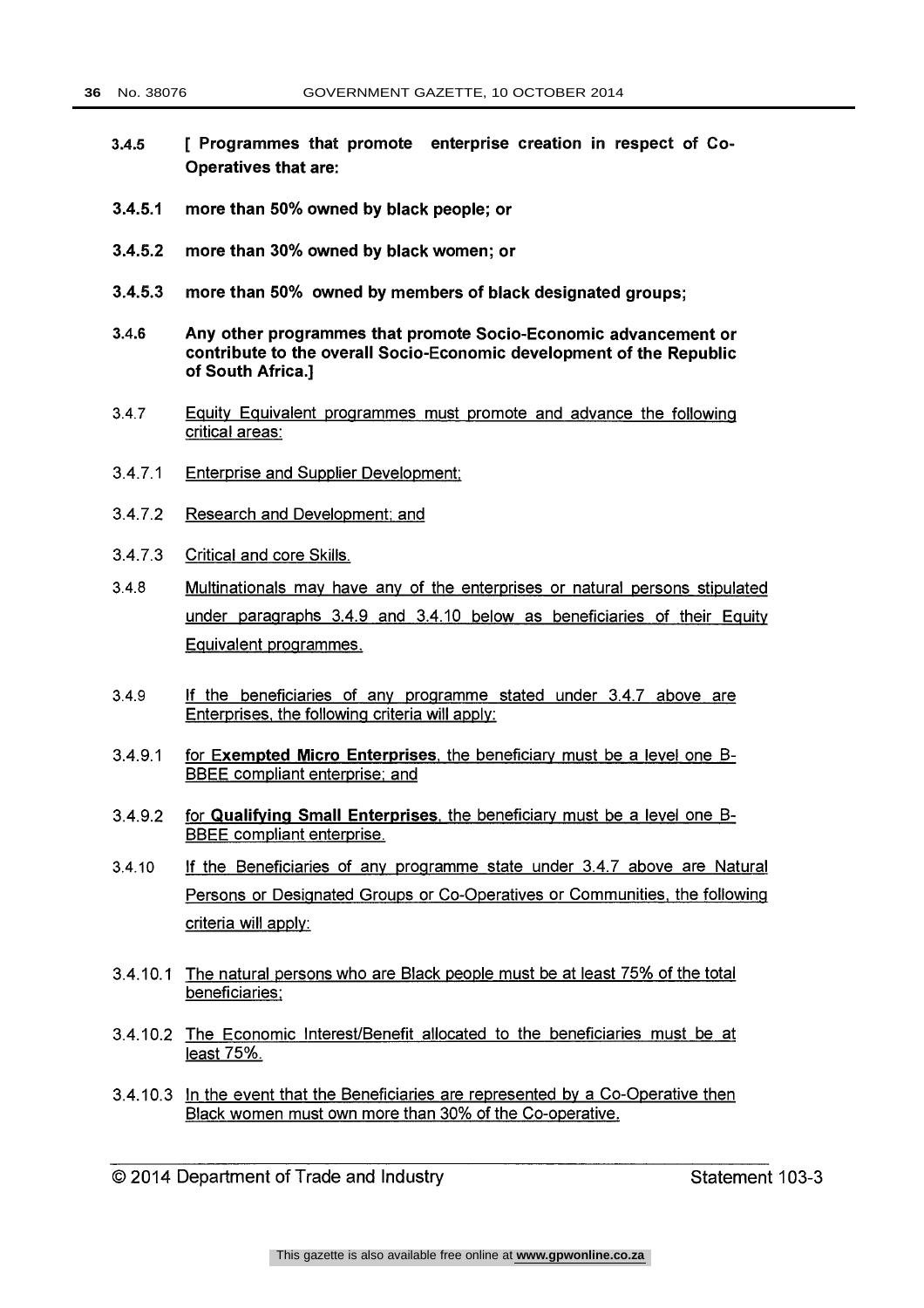## 3.5 Equity Equivalent programme applications must include:

- 3.5.1 full description of the programme objectives and projected outcomes;
- 3.5.2 Qualification criteria for participation in the programme;
- 3.5.3 Timelines for implementation and delivery with milestones against which progress is measurable; and
- 3.5.4 Details about the sponsors of the programme.
- 3.6 Equity Equivalent programmes are limited to Multinationals subject to a Global Practice.
- 3.7 [ Equity Equivalent programmes may have any of the following as their beneficiaries:
- 3.7.1 enterprises in which:
- 3.7.1.1 black people hold more than 50% of the exercisable voting rights and more than 50% of the economic interest;
- 3.7.1.2 black women hold more than 30% of the exercisable voting rights and more than 30% of the economic interest; and
- 3.7.1.3 Black Designated Groups hold more than 50% of the exercisable voting rights and more than 50% of the economic interest; or
- 3.7.2 Communities, natural persons or groups of natural persons where at least 75% of the beneficiaries are black people and the same percentage of economic value is derived by black people.]

## 4 MEASUREMENT OF EQUITY EQUIVALENT CONTRIBUTIONS ON THE OWNERSHIP SCORECARD

- 4.1 The Ownership Score of a Multinational participating in an Equity Equivalent programme is calculated in terms of paragraph 4.3. A Multinational participating in an Equity Equivalent programme cannot receive any points for ownership under any statement in Code Series 100 other than this statement.
- 4.2 Contributions to Equity Equivalent programmes are measured as actual contributions made using the general principle set out in code series [600] 400 and [700] 500 against any of the following targets:
- 4.2.1 25% of the value of the South African operations of the Multinational, determined using a Standard Valuation Method; or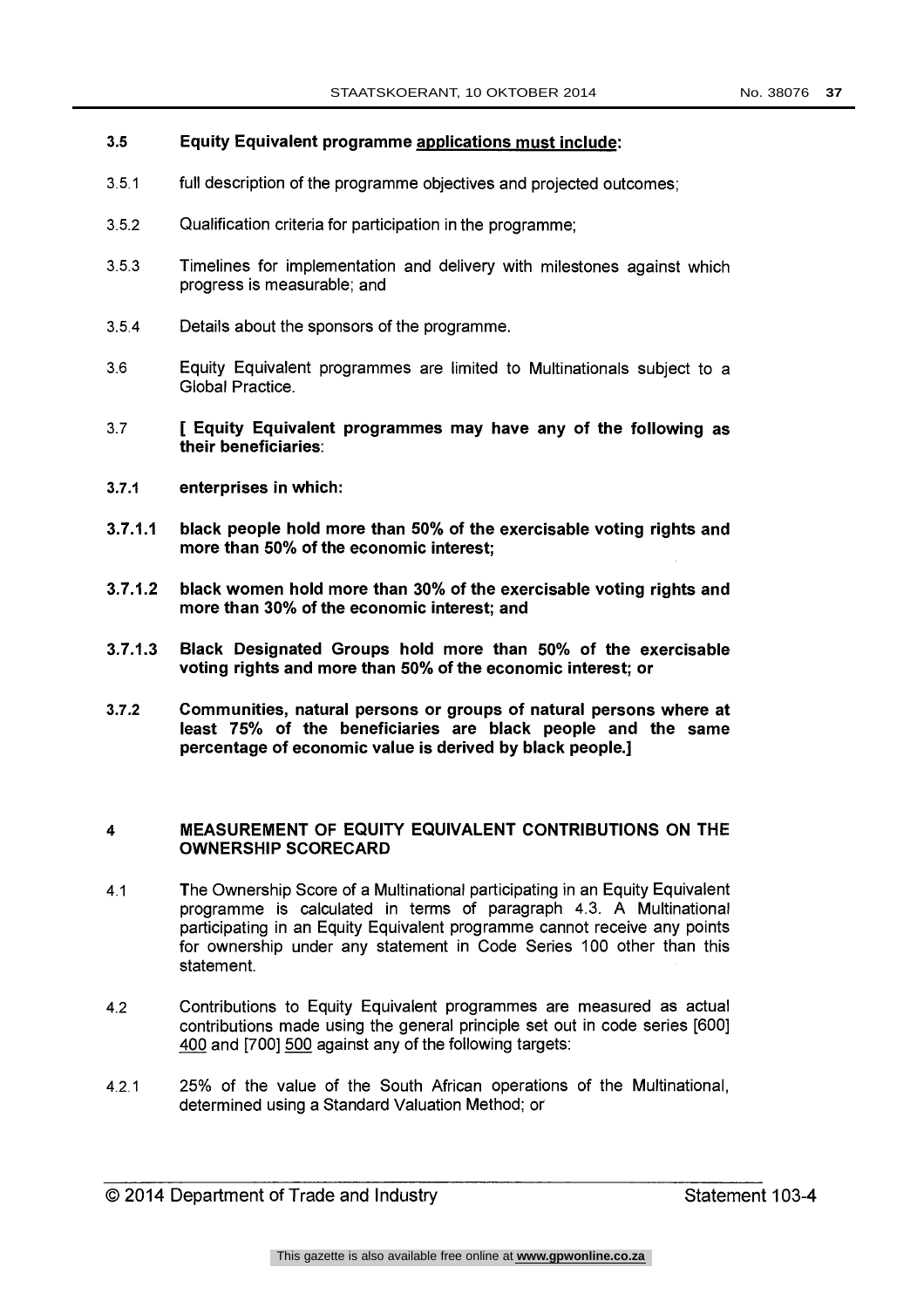- 4.2.2 4% of Total Revenue from its South African operations annually over the period of continued measurement.
- 4.3 The Ownership Score under an Equity Equivalent programme using either of the targets in paragraphs 4.2 must be calculated in terms of Annexe 103  $(A)$ .

## 5 EEIP OWNERSHIP POINTS CERTIFICATE

5.1 The EEIP Ownership Points Certificate awarded in terms of this statement and will be valid for an investment period agreed upon in terms of paragraph 9 below.

## 6 TOPPING-UP

6.1 If a Multinational wants to retain its EEIP Ownership Points at the date of expiry of its Certificate in terms of paragraph 5 above, then the Multinational will have to reinvest and make an additional contribution into a new Equity Equivalent programme using the Topping-Up principle as illustrated in the Technical Assistance Guide of the B-BBEE Codes.

## 7 PARTIAL CONTRIBUTIONS

- 7.1 Multinationals can make partial contributions to the EEIP on proportional ratio basis for the recognition of Ownership points. The Ownership points will be awarded and determined in terms of the provisions of both Statement 100 and Statement 103.
- 7.2 The minimum partial contributions that can be made towards EEIP, as allowed in terms of paragraph 7.1 above, must be at least 40% of the compliance target for Ownership scorecard.

## 8 **I EXAMPLES OF EQUITY EQUIVALENT PROGRAMMES**

- 8.1 Enterprise creation:
- 8.1.1 If the equity equivalent contribution of a Multinational involves the creation of a new Enterprise:
- 8.1.1.1 The new Enterprise must qualify as a Value-Adding Enterprise;
- 8.1.1.2 The creation of the new Enterprise must comply with the requirements for the Recognition in the Sale of Assets as defined in statement 102;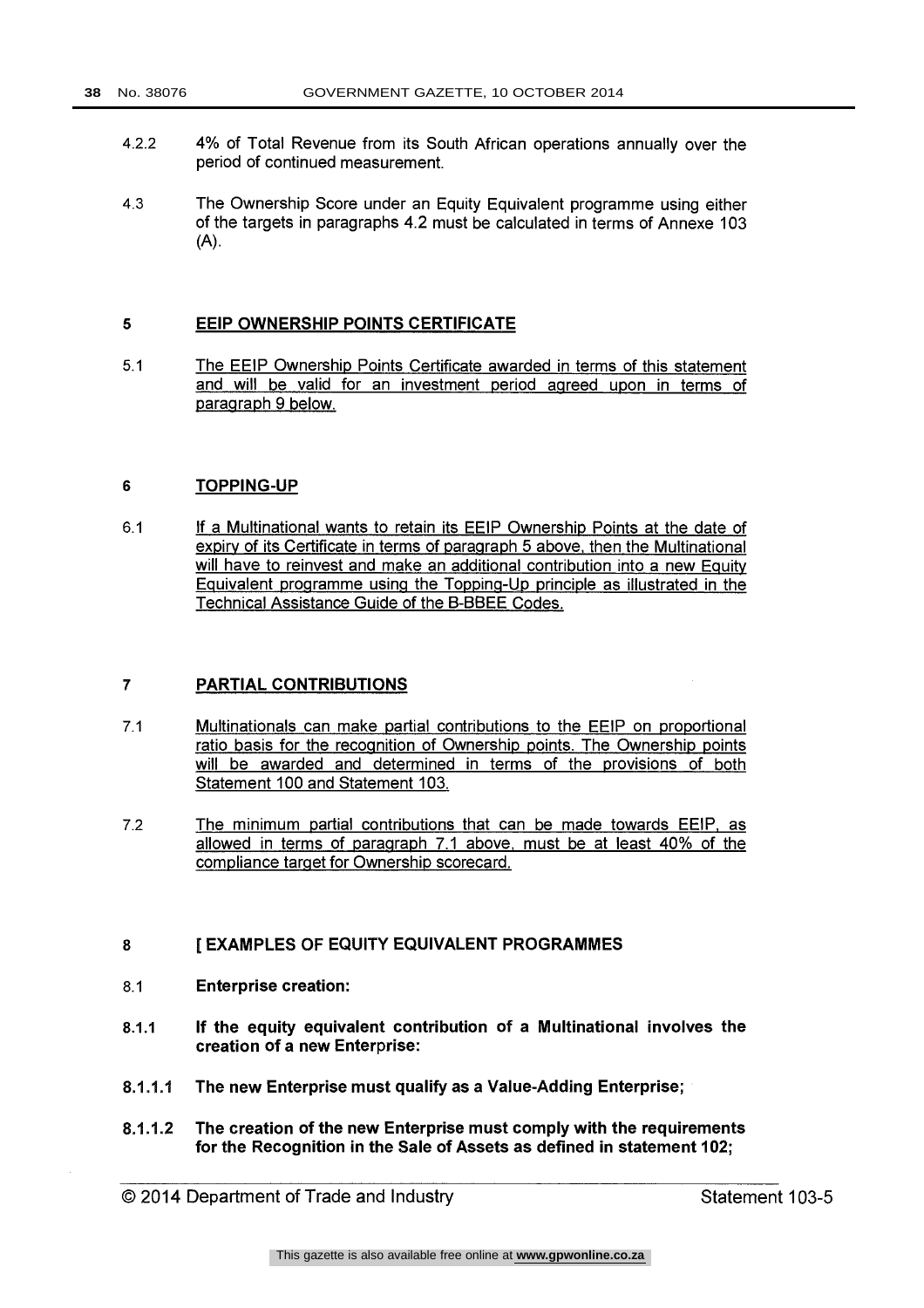- 8.1.1.3 The creation of the new Enterprise cannot contribute to the Multinational's score under Code series 600; and
- 8.1.1.4 The Equity Equivalent contribution must involve the provision of interest free loans, No-Gain grants or Human Capital Investments to the new Enterprise equivalent in value to 50% of the new Enterprise's projected operational costs for the first three years following its establishment.
- 8.2 Investment in social advancement:
- 8.2.1 An equity equivalent contribution of a Multinational that involves enhanced Socio-Economic Development:
- 8.2.1.1 Must comply fully with Code series 700; and
- 8.2.1.2 Cannot form part of the Multinational's score under Code series 700. ]

## <sup>9</sup> Investment Periods

- 9.1 Total contributions that are more than R100 million can be considered for an investment period of up to 10 years
- 9.2 Total contributions between R75 million and R100 million can be considered for an investment period of up to seven years;
- 9.3 Total contributions between R50 million and R75 million can be considered for an investment period of up to five years; and
- 9.4 Total contributions that are less than R50 million can be considered for an investment period of up to three years.

## 10 Rules for the administration of the programme:

- 10.1 If the administration of the programme is outsourced then the rules stated below will apply, where applicable:
- 10.1.1 the economic interest and voting rights of the administrator must be at least 51% Black owned;
- 10.1.2 the administrator must be B-BBEE compliant and be a superior B-BBEE contributor;
- 10.1.3 the administration fee for programme must not exceed 15%;
- 10.1.4 the administrator must possess the appropriate and necessary skill and experience;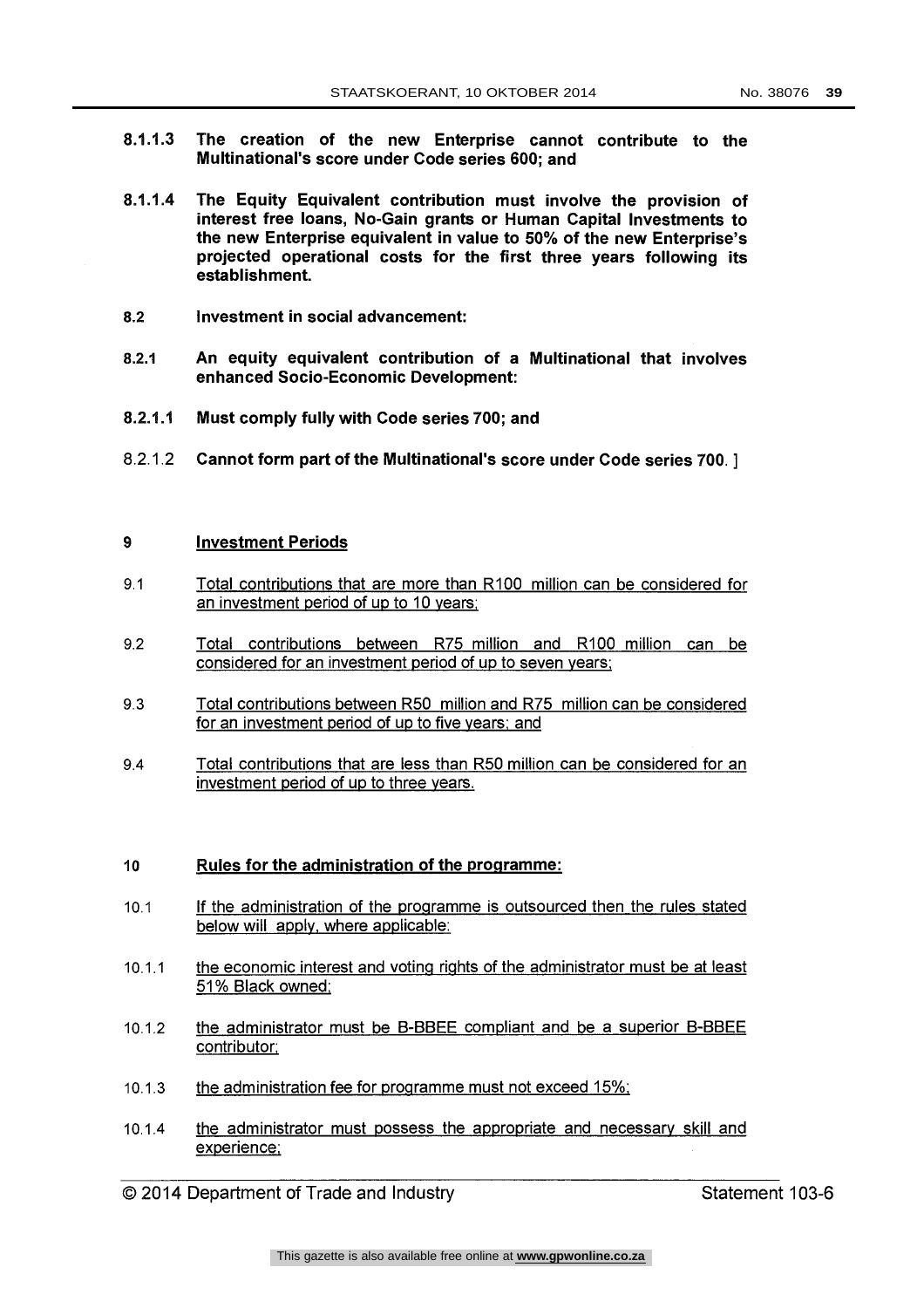- 10.1.5 the programme manager responsible for overseeing the implementation of the programme by the administrator must be in possession of the B-BBEE Management Development Programme;
- 10.1.6 the programme manager must sign off on all reports to the multinational and/or to the dti:
- 10.1.7 all goods and services procured for the purposes of implementing this programme must be sourced and procured from Service Providers that are B-BBEE compliant with a minimum B-BBEE Level Four; and
- 10.1.8 the dti reserves the right to request the B-BBEE verification certificate of both the administrator and the Service Provider(s) of goods and services procured in terms of paragraph 10.1.7 above.
- 10.2 If the administration of the programme is located within the Multinational, then the rules stated below will apply:
- 10.2.1 the staff assigned to the administration of the programme must possess the appropriate and necessary skill and experience;
- 10.2.2 the programme manager responsible for overseeing the implementation of the programme must be in possession of the B-BBEE Management Development Programme;
- 10.2.3 the administration fee for the programme must not exceed 15%;
- 10.2.4 all goods and services procured for the purposes of implementing this programme must be sourced and procured from Service Providers that are B-BBEE compliant with a minimum B-BBEE Level Four;
- 10.2.5 the programme manager and the CEO must sign off on all reports to the dti: and
- 10.2.6 the dti reserves the right to request the B-BBEE verification certificate of the Service Provider(s) of goods and services procured in terms of paragraph 10.2.4 above.

## 11 SPECIFIC RULES ON MULTINATIONALS

- $11.1$ Any contributions towards the Ownership element of B-BBEE made by Multinationals, in terms of this Statement, are measurable against the value of their operations in the Republic of South Africa.
- 11.2 In calculating their Ownership score, Multinationals [Businesses and South African Multinationals ] must apply the Exclusion Principle to any portion of the business value of their South African operations gained from non-South African sources. A Standard Valuation Method must be used to determine the value of the South African operations.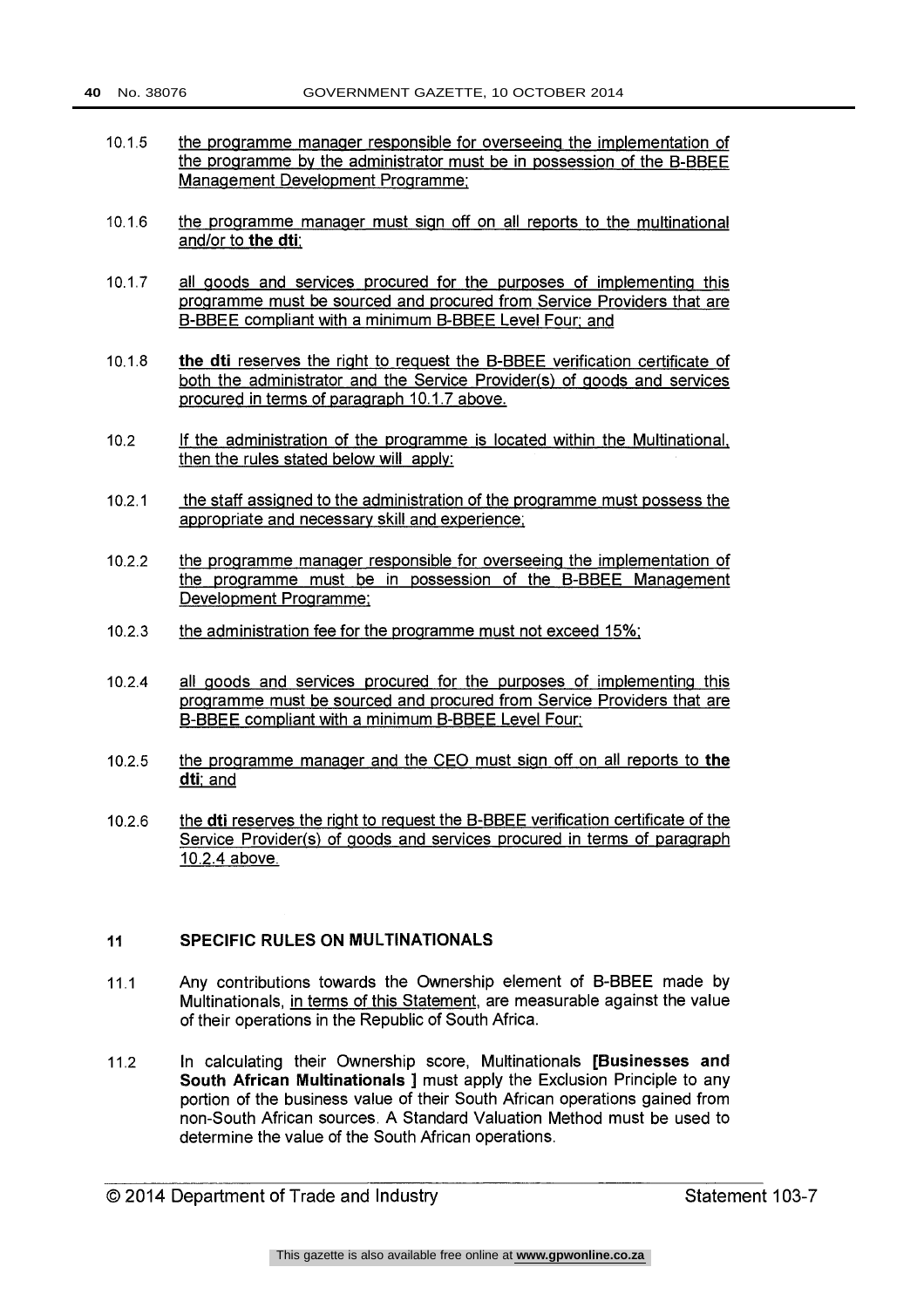- 11.3 In calculating their Ownership score Multinationals [Businesses] may recognise sales of Equity Instruments in non-South African companies[Enterprises] to Black people on the following basis:
- 11.3.1 the non-South African company [Enterprise] and the Multinational in South Africa must form part of the same chain of ownership and be owned by the same ultimate parent companv.[between the Multinational Business and its eventual holding company]; and
- 11.3.2 the transaction must comply with South African exchange control requirements; and
- 11.3.3 the percentage of the value of the Equity Instruments (i.e. in the Non-South African company) sold to or held by South African Black people in the non-South African company to the value of the Multinational based in South Africa represents the recognisable Black claim to Economic Interest; and
- 11.3.4 the percentage of Exercisable Voting Rights ceded to the buyers of the Equity Instruments in the Multinational [Business]represents the recognisable Black right to Exercisable Voting Rights; and
- 11.3.5 The rights of Ownership in the Equity Instruments are comparable to rights that would have accrued to Black people had the Equity Instrument been held in the Multinational in South Africa [Business].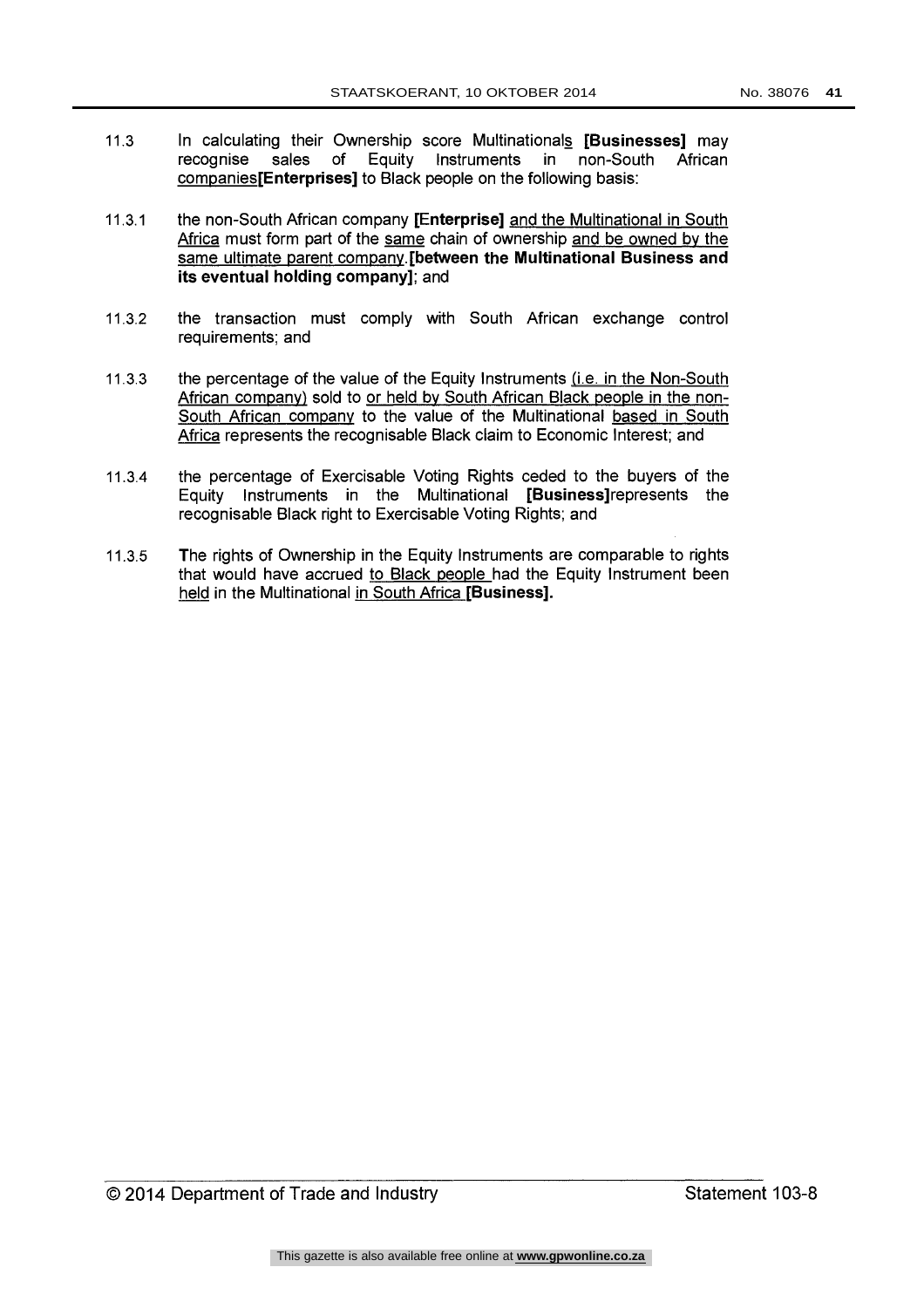## ANNEXE 103(A)

This formula is for determining the Ownership Score under an Equity Equivalent Programme using either of the targets in paragraph 4.2, where the contribution is made upfront on a once off basis.

$$
A = \frac{B}{C} \times [20]25
$$

**Where** 

A is Ownership points of the Multinational in any year arising from its equity equivalent contribution

**B** is the value of contributions made

C is the financial value of the target of 4% of total revenue from its South African operations annually over the period of continued measurement;

This formula is for determining the Ownership Score under an Equity Equivalent Programme using either of the targets in paragraphs 4.2, where the contribution is made on an annual basis towards a 10 year target is as follows:

$$
A = \frac{B}{C} \div \left(\frac{1}{25\% \times D}\right) \times [20]25
$$
  
Where  
**A** is Our  
parship points of the Multinational in any year arising from its equality

A is Ownership points of the Multinational in any year arising from its equity equivalent contribution

B is the value of total contributions made as at the date of measurement

C is the financial value of the target in paragraph 4.2.1 or the 10 year value of contributions to be made over the life of this statement

D is the time-based graduation factor outlined below:

- 10% for the first year after the commencement of statement 000.  $\bullet$
- 20% for the second year after the commencement of statement 000.  $\bullet$
- 40% from the first day of the third year after the commencement date of statement 000 to the last day at the end of the fourth year after the commencement date of statement 000.
- 60% from the first day of the fifth year after the commencement date of statement 000 to the last day at the end of the sixth year after the commencement date of statement 000.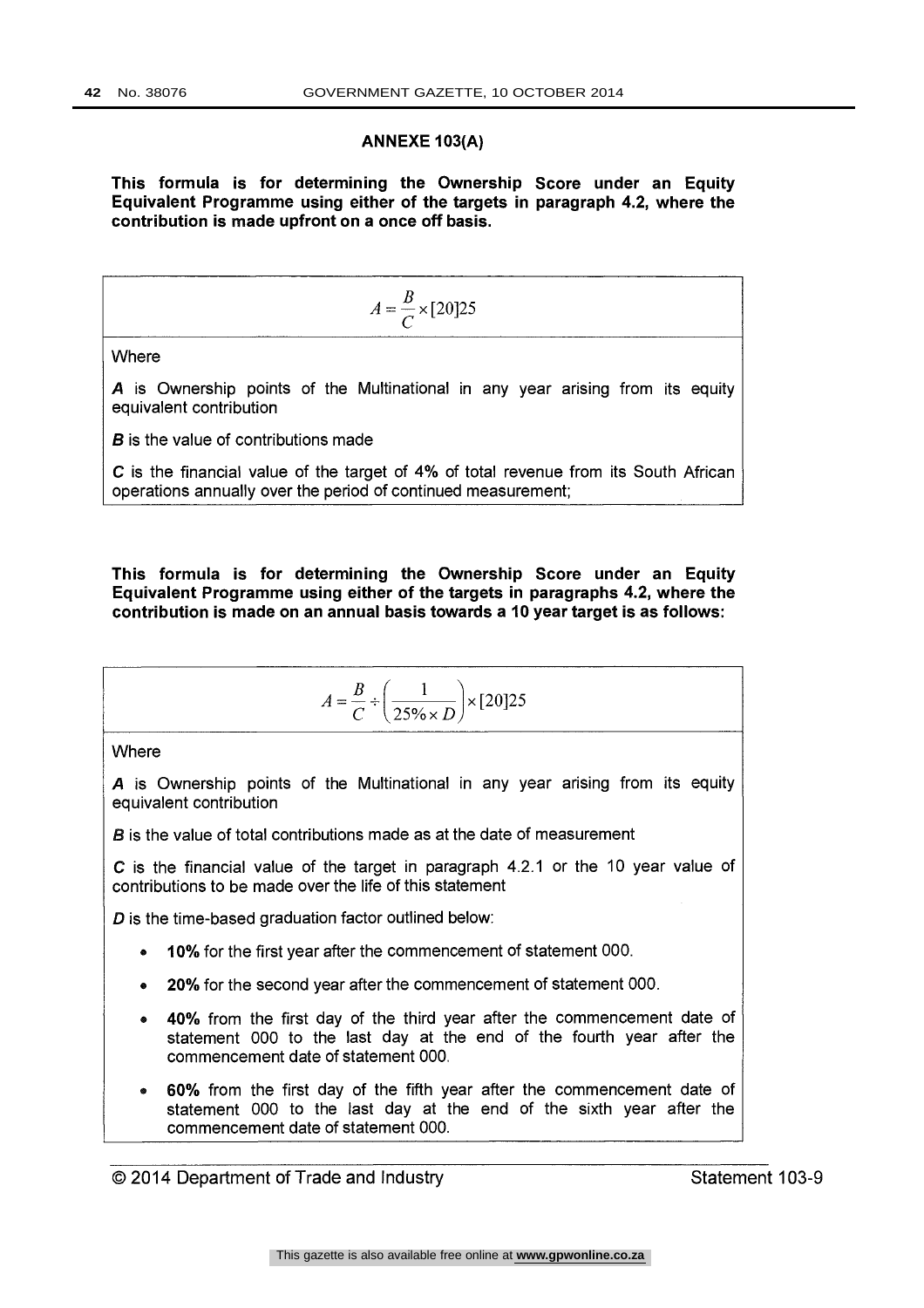- 80% from the first day of the seventh year after the commencement date of  $\bullet$ statement 000 to the last day at the end of the eighth year after the commencement date of statement 000.
- 100% from the first day of the ninth year after the commencement date of  $\bullet$ statement 000 to the last day at the end of the 10th year after the commencement date of statement 000.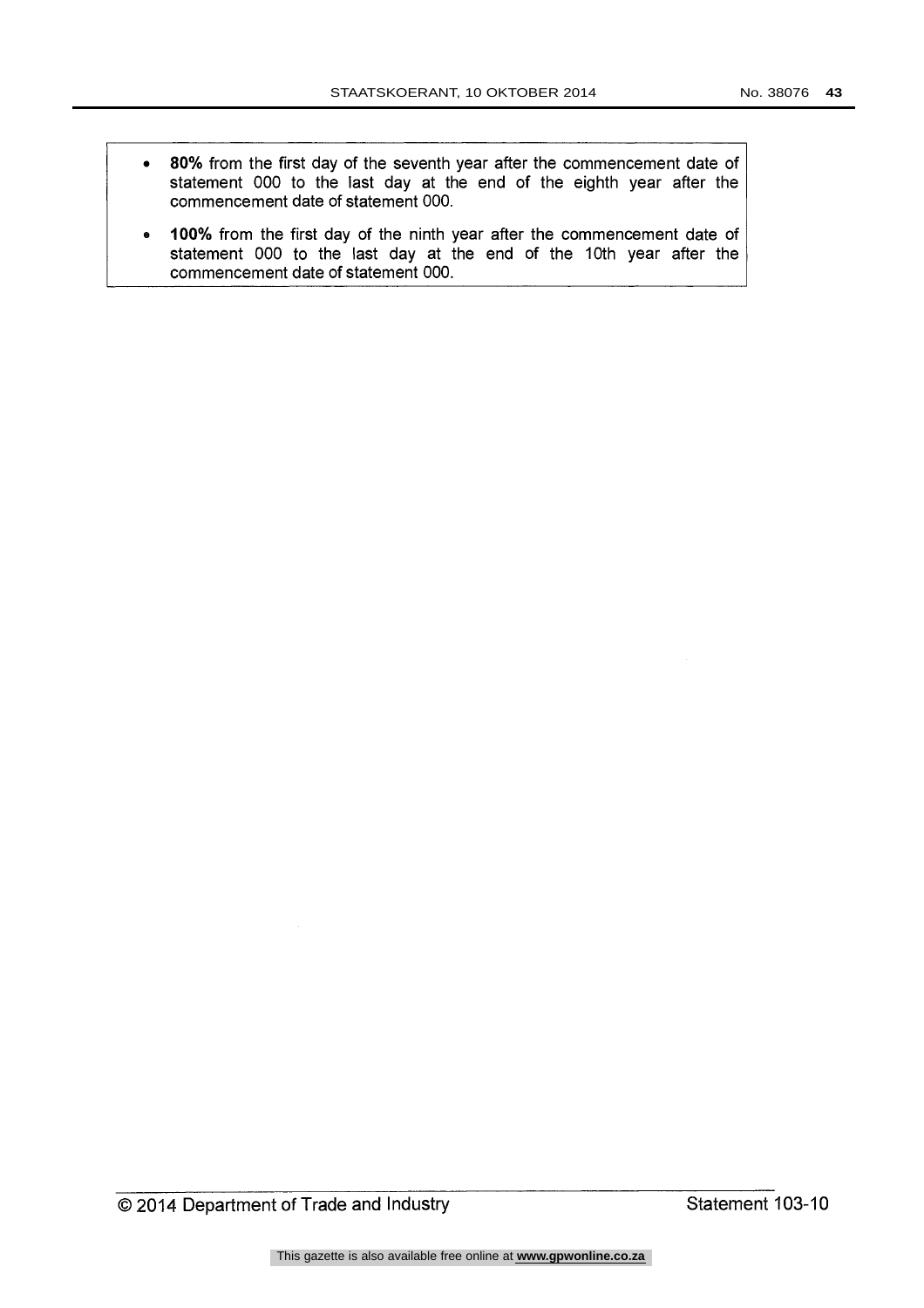## CODE SERIES 600: CODES OF GOOD PRACTICE FOR

## QUALIFYING SMALL ENTERPRISES (QSE'S)

Issued under section 9 of the Broad-Based Black Economic Empowerment Act of 2003

## Arrangement of this statement

|                | Para Subject | Page |
|----------------|--------------|------|
| $\mathbf 1$    |              |      |
| $\overline{2}$ |              |      |
| $3^{\circ}$    |              |      |
| 4              |              |      |
| 5              |              |      |
| 6              |              |      |
| $\overline{7}$ |              |      |
| 8              |              |      |
| 9              |              |      |
|                |              |      |
|                |              |      |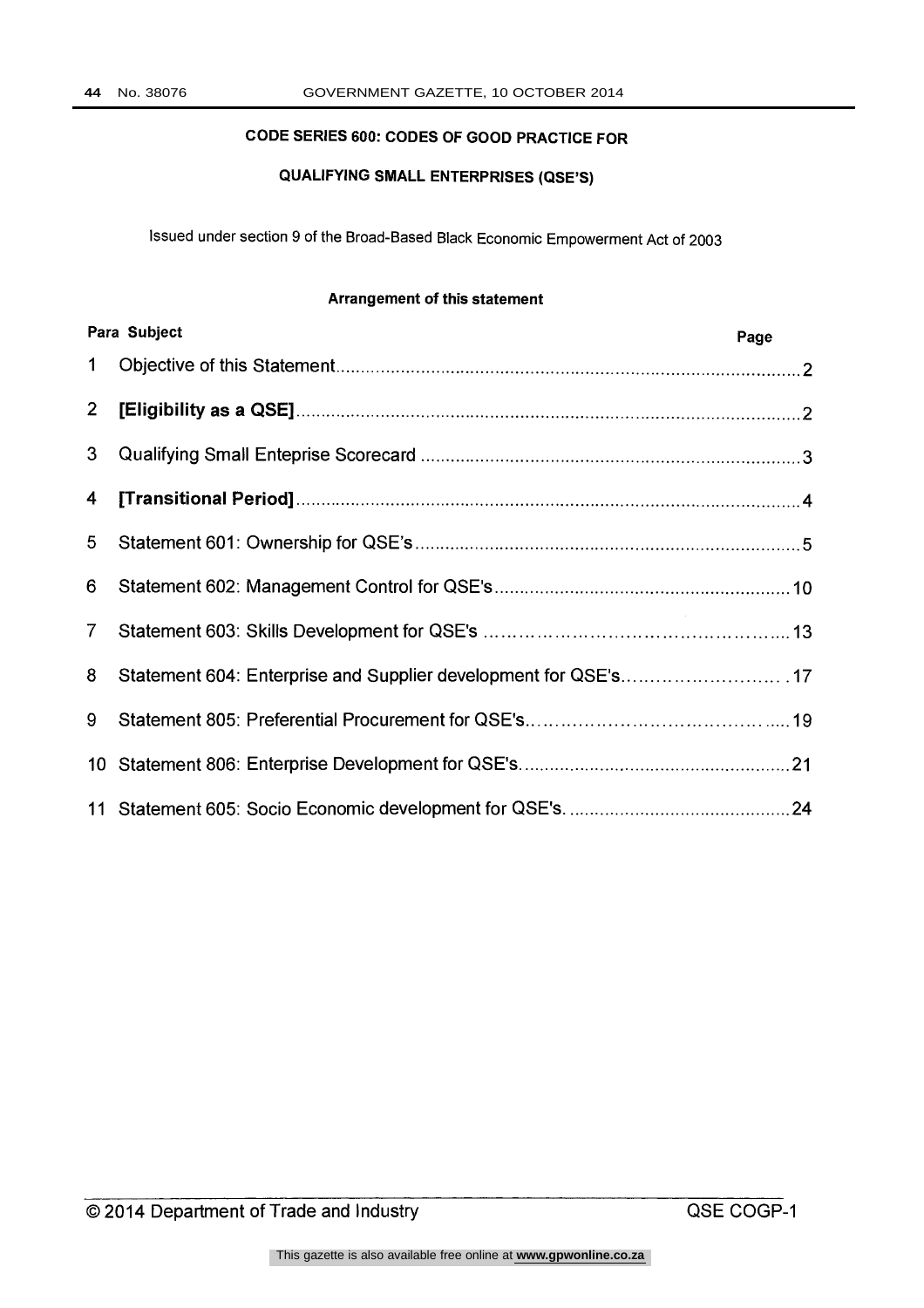## GENERAL EXPLANATORY NOTE

- [ ] Words in bold type in square brackets indicate deletions from existing enactments
- Words underlined with a solid line indicate insertions into existing enactments

## STATEMENT 600: THE FRAMEWORK FOR THE QUALIFYING SMALL ENTERPRISE SCORECARD OBJECTIVES OF THIS STATEMENT

## [STATEMENT 800: THE FRAMEWORK FOR THE QSE SCORECARD AND EXEMPTED MICRO-ENTERPRISES

## <sup>1</sup> OBJECTIVES OF THIS STATEMENT

- 1.1 The objectives of this statement are to:
- 1.1.1 specify the Elements of B-BBEE measurable under the Qualifying Small Enterprise (QSE) Scorecard;
- 1.1.2 specify the QSE Scorecard;
- 1.1.3 specify the principles in the Generic Statements [100-700] (100 500) applicable to Qualifying Small Enterprises.
- 1.1.4 Specify the scorecard for measuring the Qualifying Small Enterprise (QSE) contributions to B-BBEE.
- 1.1.5 The key measurement principles for measuring QSE contribution to B-BBEE are specified under Statement 000: General Principles and the Generic Scorecard unless stated in this statement.

## 2 **[ ELIGIBILITY AS A QSE]**

2.1 [Any enterprise with an annual Total Revenue of between R1Omillion and R50million qualifies as a QSE, if its qualification does not result from circumvention of the codes.]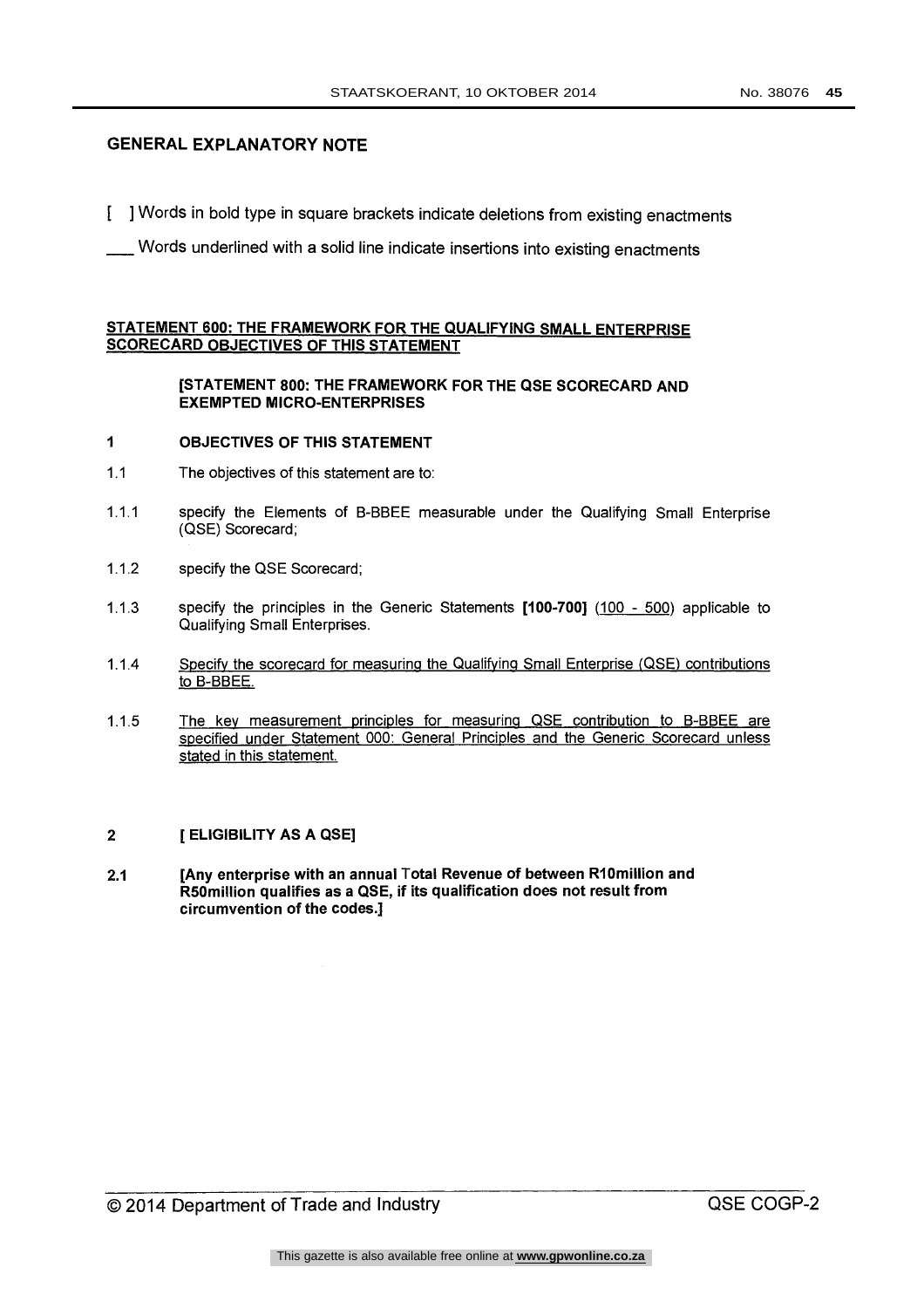## 3 THE QUALIFYING SMALL ENTERPRISE SCORECARD

3.1 The following table represents the QSE Scorecard and contains the Elements of the scorecard and the weightings for each element:

| Element and the state of Weighting                         | <u>se de la compa</u>        | <u> Karatana Ma</u><br><b>Code Communication</b><br>- 50<br><b>Series</b><br>William<br>[800]<br>600 |
|------------------------------------------------------------|------------------------------|------------------------------------------------------------------------------------------------------|
| Framework                                                  |                              | [800]<br>600                                                                                         |
| Ownership                                                  | 25 points                    | [801]<br>601                                                                                         |
| <b>Management control</b>                                  | 15 points                    | [802]<br>602                                                                                         |
| [Employment equity]                                        | [25]<br>points]              | $[803]$                                                                                              |
| <b>Skills Development</b>                                  | 25 points                    | $[804]$<br>603                                                                                       |
| [Preferential<br>procurement]                              | [25]<br>points]              | [805]                                                                                                |
| Enterprise<br>and<br><b>Supplier</b><br><b>Development</b> | [25]<br>points] 30<br>points | [806]<br>604                                                                                         |
| Socio-Economic<br>Development                              | 5 points                     | $[807]$<br>605                                                                                       |

3.2 [A QSE must select any four of the seven Elements of B-BBEE for the purposes of measurement under the QSE Scorecard. If a QSE does not make a selection, its four best element scores will be used for the purposes of measurement.]

## 3.3 [A QSE will be scored in proportion to the extent that it meets the compliance targets for those four elements.]

3.4 The Weighting points in respect of any element in the scorecard represent the maximum number of points possible for each of the criteria.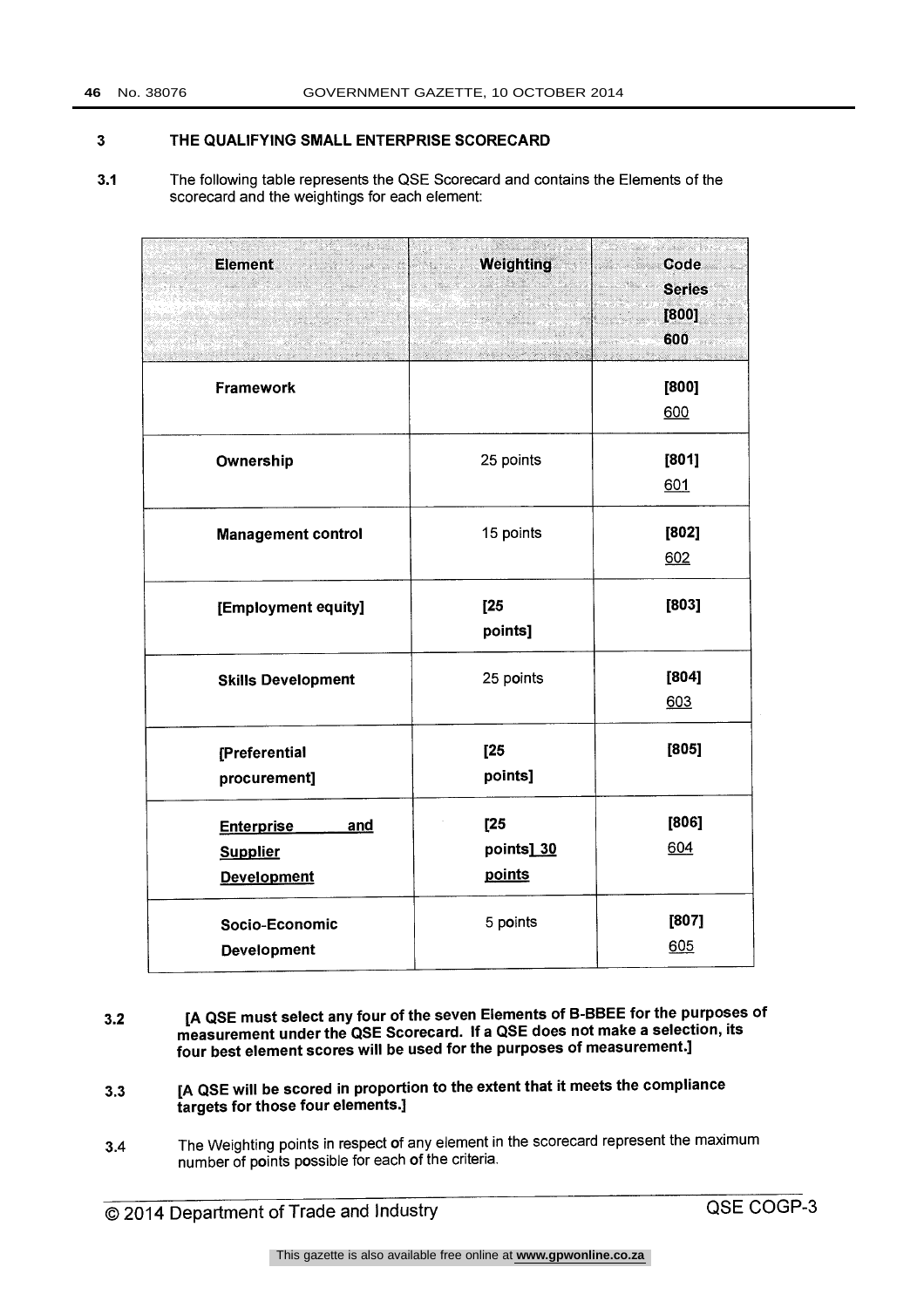- 3.5 [Wherever a Standard Valuation Method applies to measuring an indicator, the same standard should apply, as far as reasonably possible, in all other applicable calculations in this statement.
- 3.6 [The Adjusted Recognition for Gender must be used for the purposes of calculating the Employment Equity and Skills Development element of the QSE scorecard.]
- 3.7 The B-BBEE compliance of a QSE must be determined in accordance with code 000.
- 3.8 Any matter concerning the application of the QSE scorecard that is not dealt with explicitly in this scorecard must be dealt with in terms of codes [100-700] 100-500.
- 4 **ITRANSITIONAL PERIOD**
- 4.1 For the first year after the commencement of this statement, a Measured Entity may elect to use -
- 4.1.1 the QSE Scorecard; or;
- 4.1.2 be scored by reference to its level of compliance with the QSE compliance targets for ownership and management control.
- 4.2 Thereafter, all BEE compliance measurement under the Codes for QSEs is subject to the use of the QSE Scorecard or, if applicable, a Sector Code.]

## $A=B\times1.18$

**Where** 

A is the indicative B-BBEE Status during the transitional period

B is the total score achieved in statements 801 and 802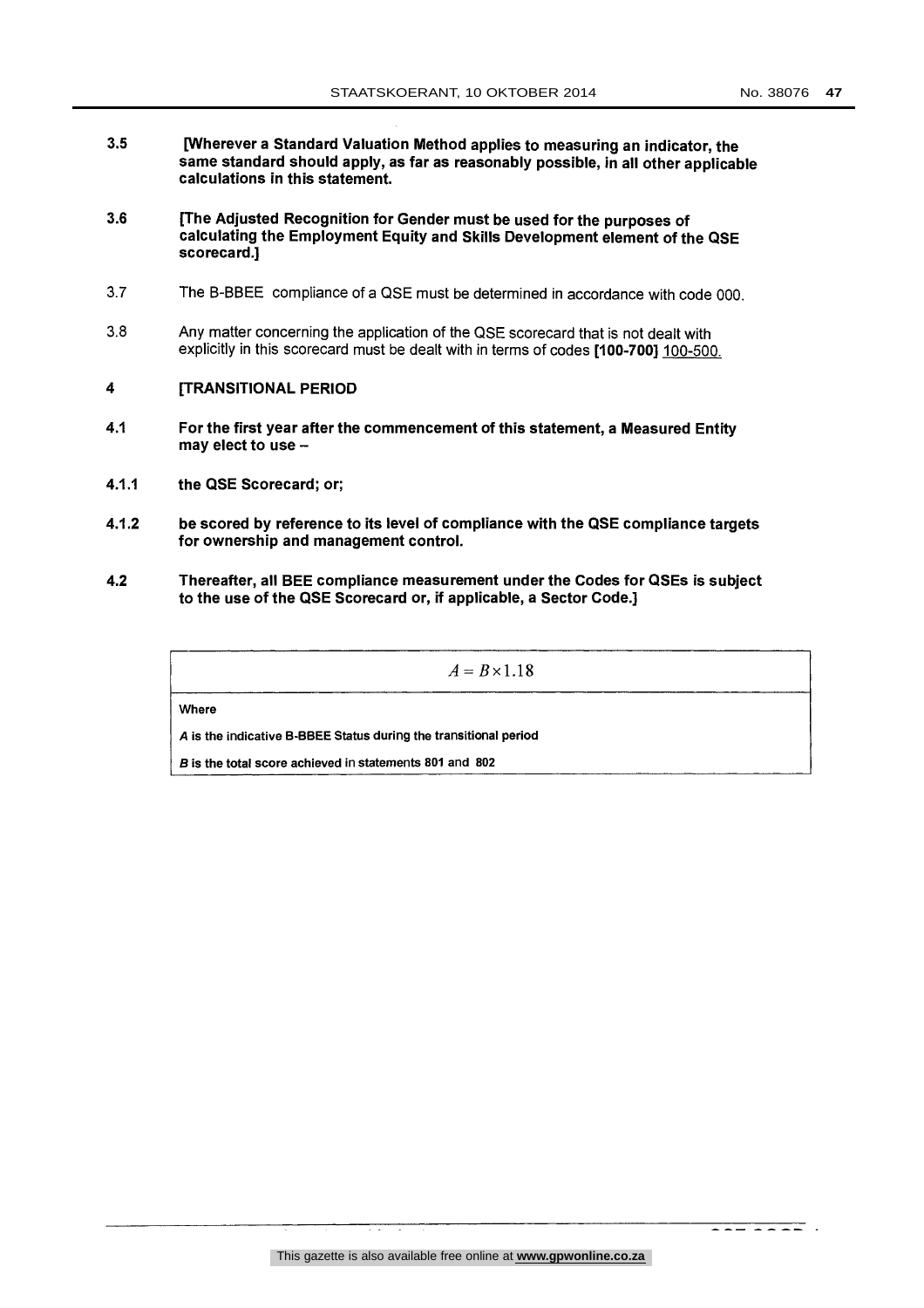## 1. STATEMENT [801] 601: OWNERSHIP FOR QSE

## 1. THE QSE OWNERSHIP SCORECARD

The following table represents the indicators and method for calculating a score for ownership under this statement:

| <b>Category and Ownership Indicator</b>                                                                                                                                | Weighting      | <b>Compliance</b>                |
|------------------------------------------------------------------------------------------------------------------------------------------------------------------------|----------------|----------------------------------|
|                                                                                                                                                                        | points         | <b>Target</b>                    |
| 1.1 Voting rights:                                                                                                                                                     |                |                                  |
| 1.1.1 Exercisable Voting Rights in the Enterprise in the hands of<br>black people                                                                                      | $[6]$ 5        | $25%+1$ vote                     |
| 1.1.2 Exercisable Voting Rights in the Enterprise in the hands of<br>black women                                                                                       | $\overline{2}$ | 10%                              |
| 1.2 Economic Interest:                                                                                                                                                 |                |                                  |
| Economic Interest of black people in the Enterprise<br>1.2.1                                                                                                           | [9] 5          | 25%                              |
| 1.2.2 Economic Interest of black women in the Enterprise                                                                                                               | $\overline{2}$ | <u>10%</u>                       |
| 1.2.3 New Entrants or Black Designated Groups                                                                                                                          | $\overline{3}$ | 2%                               |
| <b>1.3 Realisation points:</b>                                                                                                                                         |                |                                  |
| [1.3.1 Ownership fulfilment]                                                                                                                                           | 11]            |                                  |
| 1.3.2 Net Value                                                                                                                                                        | 618            | Refer to<br><u>Annex 100 (E)</u> |
| [1.4 Bonus points:]                                                                                                                                                    |                |                                  |
| [Involvement in the ownership of the Enterprise by black<br>womenl                                                                                                     | [2]            | [10%]                            |
| [1.4.1 Involvement in the ownership of the Enterprise<br>by black Participants in Employee Ownership Schemes,<br>1.4.2 Co-operatives or Broad-Based Ownership Schemes] | [1]            | [10%]                            |

## 2 KEY MEASUREMENT PRINCIPLES AND SUB-MINIMUM REQUIREMENTS

- 2.1 General principles:
- 2.1.1 [An Enterprise receives points for participation by black people in its rights of ownership, using the QSE ownership scorecard. Black people may hold their rights of ownership in a Measured Enterprise as direct Participants or as Participants through a business such as:
- 2.1.1.1 a company with shares;
- 2.1.1.2 a close corporation;
- 2.1.1.3 a co-operative;
- 2.1.1.4 any form of juristic person recognised under South African law;
- 2.1.1.5 a partnership or other association of natural persons;
- 2.1.1.6 an Employee Share Ownership Scheme;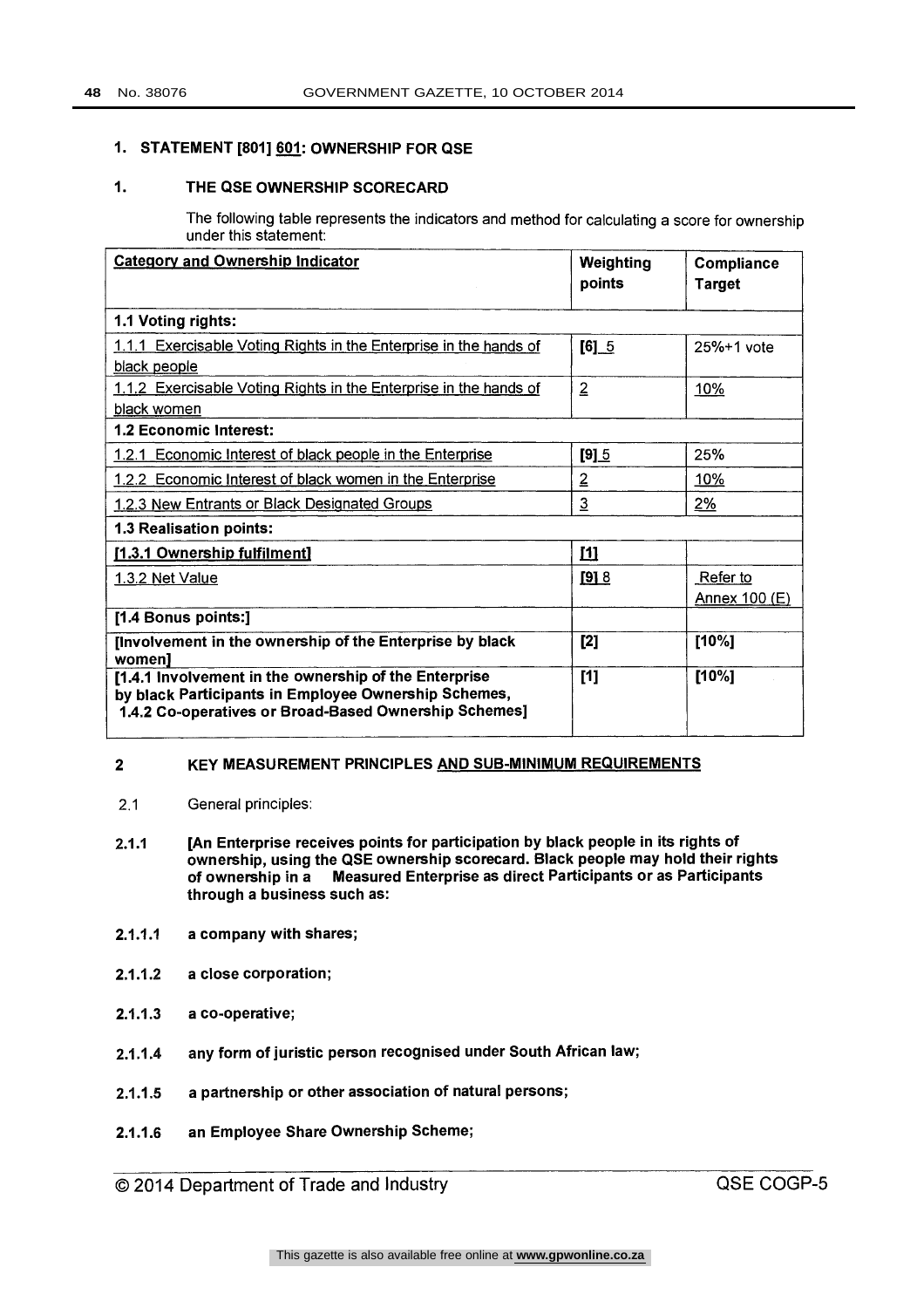## 2.1.1.7 a Broad-Based Ownership Scheme; and

## 2.1.1.8 a trust.]

- 2.2 Key Measurement Principles and sub-minimum requirements under statement 100 are applicable to this statement.
- 2.3 Any interpretation or calculation of a QSE score for ownership must be made in accordance with statement 100.
- 3 **IREALISATION POINTS**
- 3.1 Ownership Fulfilment occurs:
- 3.1.1 on the release of all black Participants in a Measured Enterprise from all third-party rights; or
- 3.1.2 if black Participants have never been subject to any third-party rights.
- 3.1.3 A minimum score of 7 points for Net Value is a requirement for the award of the Ownership Fulfilment point.]
- 4 [THE BONUS POINTS
- 4.1 A Measured Enterprise with 25% black Economic Interest, can receive a maximum<br>of 2 bonus points for a 10% holding of Economic Interest by black women. bonus points for a 10% holding of Economic Interest by black women.
- 4.2 A Measured Enterprise with 25% black Economic Interest, can receive a maximum of 1 bonus point for a 10% holding of Economic Interest by black Participants in:
- 4.2.1 Employee Share Ownership Schemes;
- 4.2.2 Co-operatives; or
- 4.2.3 Broad-Based Ownership Schemes.
- 4.3 A Qualifying Small Enterprise may benefit from any of the other statements in the Code<br>series 100. When electing to benefit from any of those statements, the provisions of series 100. When electing to benefit from any of those statements, the provisions of those statements apply to the Qualifying Small Enterprise.
- 4.4 The Qualifying Small Enterprise Ownership Scorecard remains applicable to Qualifying<br>Small Finterprise's even if they benefit from other statements in the Code series Enterprise's even if they benefit from other statements in the Code series 100.
- 4.5 Any interpretation or calculation of a QSE's score for ownership must be made in accordance with statement 100.
- 4.6 Without limiting the generality of the preceding clause, the following matters dealt with in code 100 apply expressly to QSEs -
- 4.6.1 The Flow-Through Principle
	- Specific rules on certain types of enterprises (Broad-Based Ownership Schemes; Employee Share Ownership Schemes and Trusts).]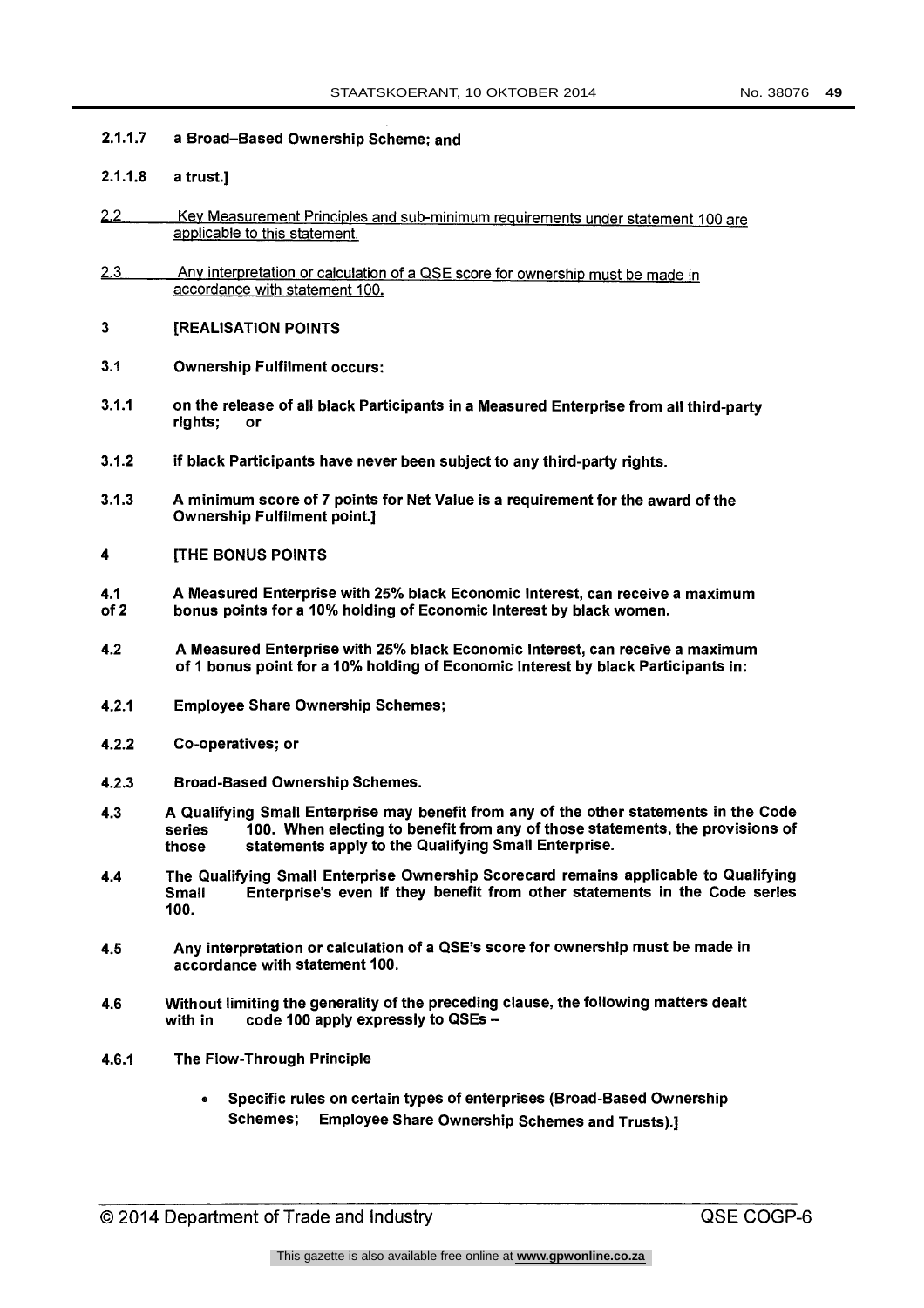## [ANNEXE 801 (A)

#### <sup>1</sup> MEASUREMENT OF VOTING RIGHTS

1.1 The calculation of the ownership indicators provided for in paragraphs 0 to 0 is as follows:

 $A=\frac{D}{C}\times D$  $C_{\text{max}}$  and  $C_{\text{max}}$ 

**Where** 

A is the score achieved for the Enterprise for the measured ownership indicator

B is the percentage that Exercisable Voting Rights in the hands of the category of Participants who are black people in that Enterprise holds to all Voting Rights held by all Participants of that Enterprise

C is the percentage compliance Target for Exercisable Voting Rights for the applicable measured ownership indicator in paragraph 1.1

D is the Weighting points allocated to the applicable measured ownership indicator in paragraph 1.1

1.2 If an Enterprise gains a score in the formula above that is more than the Weighting points in paragraph 1, that Enterprise will only receive the Weighting points.

#### 2 MEASUREMENT OF ECONOMIC INTEREST

2.1 The calculation of the ownership indicators provided for in paragraphs lError! Reference source not found. is as follows:

$$
A = \frac{B}{C} \times D
$$

**Where** 

A is the recognisable percentage of black Participant claim to Economic Interest in the Enterprise

B is the percentage that Economic Interest to which Participants who fall within the category of black people in that Enterprise holds to all Economic Interest to which all Participants of that Enterprise

C is the percentage compliance Target for Economic Interest for the applicable measured ownership indicator in paragraph 1.2

D is the Weighting points allocated to the applicable measured ownership indicator in paragraph 1.2

2.2 If an Enterprise gains a score in the formula above that is more than the Weighting points in paragraph 1, that Enterprise will only receive the Weighting points.

#### 3 CALCULATION OF NET VALUE

In calculating the "Net Value" referred to in the formula , the following formula applies:



Where

A is the Net Value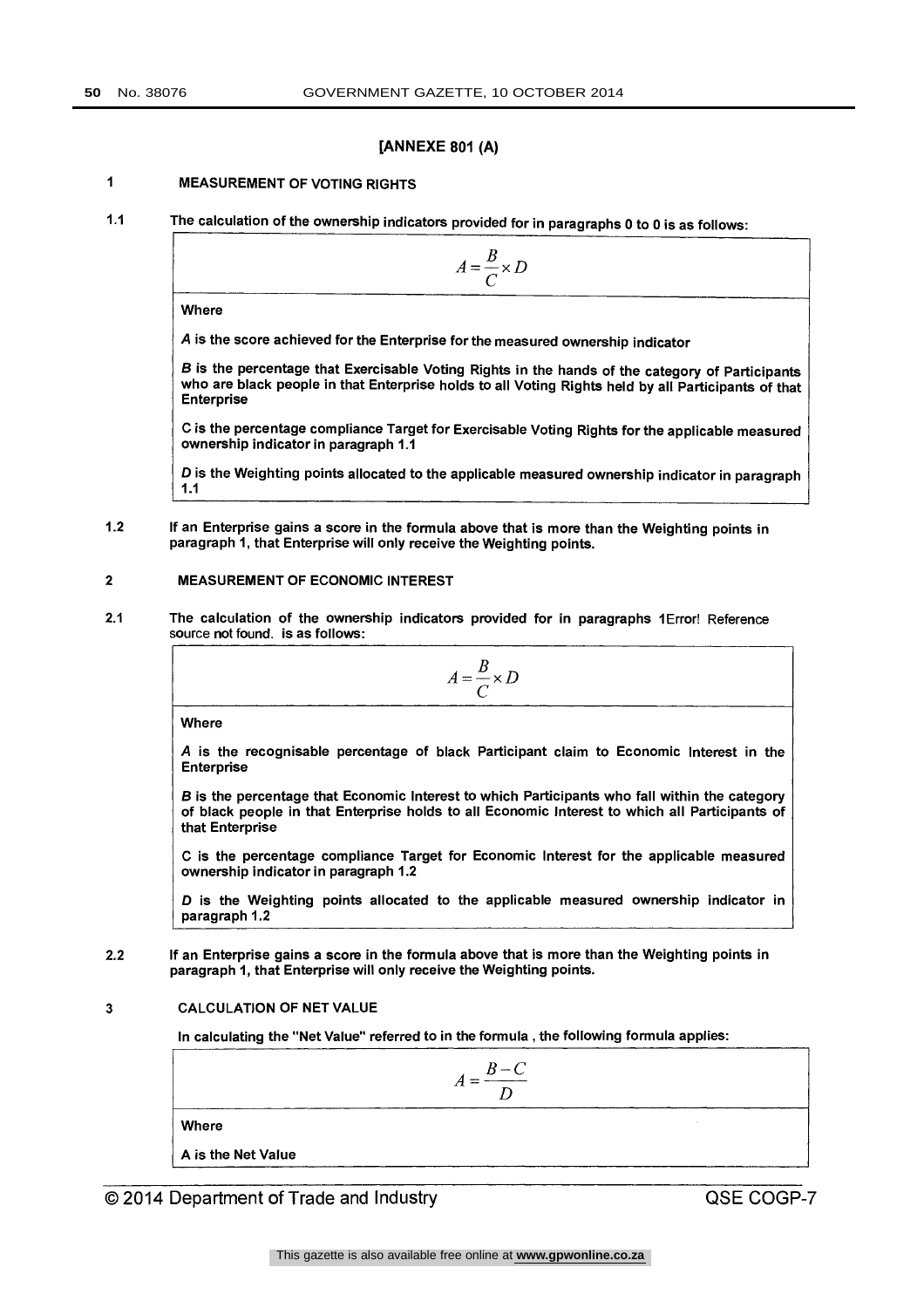B is the value of the Equity Instruments relevant to the calculation, determined on the date of measurement

C is the carrying value of any acquisition debts of the relevant black Participants

D is the value of the Measured Enterprise on the date of measurement

#### 4 REALISATION POINTS

4.1 The "Current Equity Interest" points in paragraph 1 is the lower result of Formula A and Formula B below:

> Formula A

$$
A = B \times \left(\frac{1}{25\% \times C}\right) \times 7
$$

**Where** 

A is the score under paragraph 1

B is the Net Value for all black Participants in the Measured Enterprise determined using paragraph 0

C is the time-based graduation factor of the Economic Interest compliance target outlined below:

- 10% for the first year after the commencement of statement 000.
- 20% for the second year after the commencement of statement 000.
- 40% from the first day of the third year after the commencement date of statement 000 to the last day at the end of the fourth year after the commencement date of statement 000.
- 60% from the first day of the fifth year after the commencement date of statement 000to the last day at the end of the sixth year after the commencement date of statement 000.
- 80% from the first day of the seventh year after the commencement date of statement 000 to the last day at the end of the eighth year after the commencement date of statement 000.
- 100% from the first day of the ninth year after the commencement date of statement 000 to the last day at the end of the tenth year after the commencement date of statement 000

Formula B

$$
A = \frac{B}{C} \times 7
$$

**Where** 

A is the score under paragraph 1

B is the percentage Economic Interest in the Measured Enterprise of black Participants

C is the target for the ownership indicator in paragraph 1

4.2 If an Enterprise gains a score in paragraph 0 that is more than the Weighting points in paragraph Error! Reference source not found., that Enterprise will only receive the Weighting points.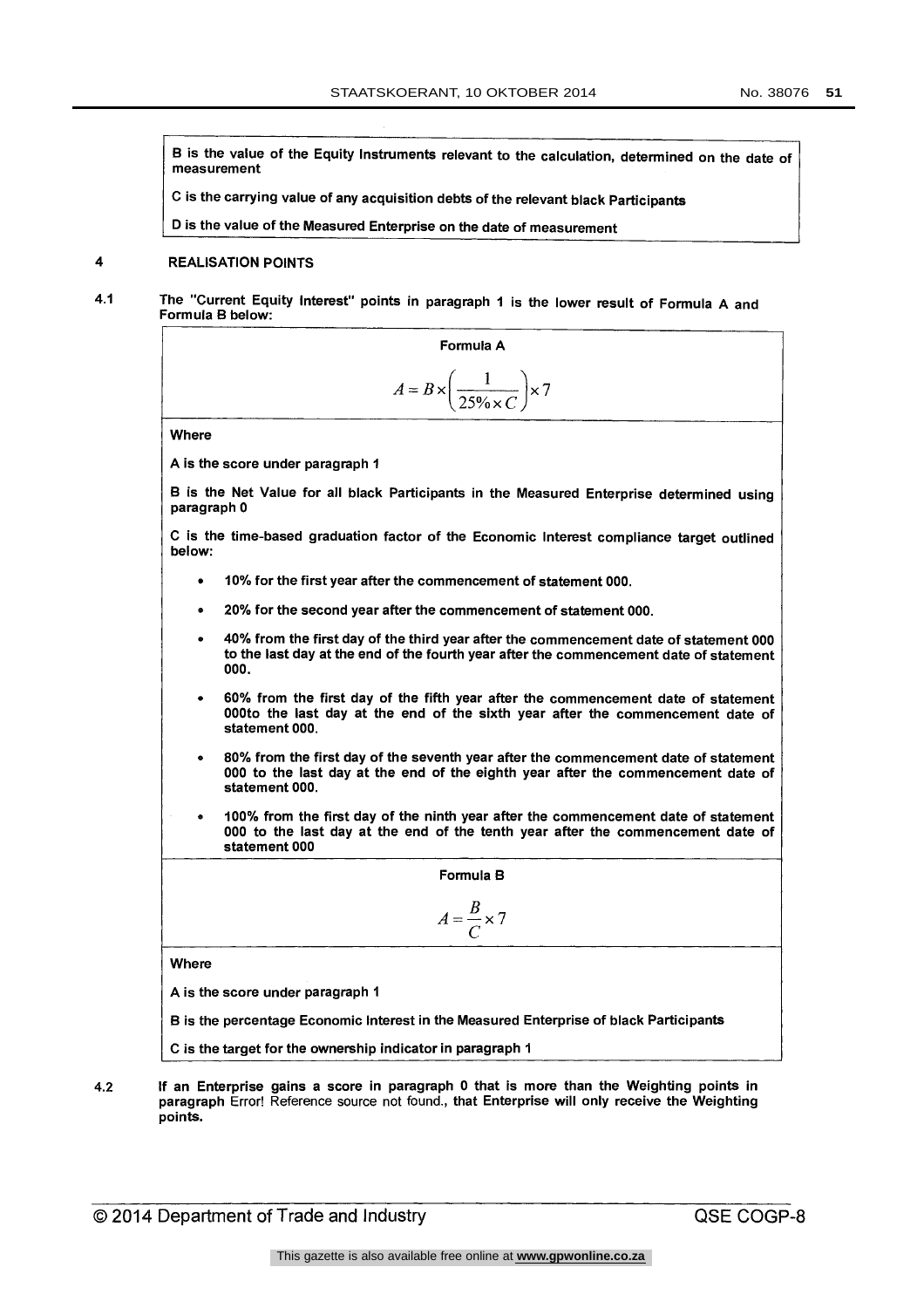- 4.3 Ownership Fulfilment occurs:
- 4.3.1 on the release of all black Participants in a Measured Enterprise from all third-party rights;or
- 4.3.2 when black Participants have never been subject to any third-party.
- 4.4 A minimum score of 7 points for Current Equity Interest is a requirement for the award of the Ownership Fulfilment point.

#### 5 THE BONUS POINTS

5.1 The calculation of the bonus points uses the following formula:

$$
A = \frac{B}{C} \times \frac{D}{25} \times E
$$

Where

A is the bonus points awarded in paragraphs lError! Reference source not found.

B is the percentage that Economic Interest to which Participants who fall within that category of black people in that Enterprise holds to the total of all Economic Interest of that Enterprise

C is the percentage compliance Target for Economic Interest for the measured ownership indicator in paragraph 1

D is percentage of the Economic Interest in the Measured Enterprise of black people up to a maximum of 25%

 $E$  is the Weighting points allocated to the applicable measured ownership indicator in paragraph 1

- 5.2 A Measured Enterprise with 25% black Economic Interest, can receive a maximum of 2 bonus points for a 10% holding of Economic Interest by black women.
- 5.3 A Measured Enterprise with 25% black Economic Interest, can receive a maximum of 1 bonus point for a 10% holding of Economic Interest by black Participants in:
- 5.3.1 Employee Ownership Schemes;
- 5.3.2 General Benefit Schemes; or
- 5.3.3 Special Benefit Schemes.
- 6 BENEFITS OF THE CODE SERIES 100

A Qualifying Small Enterprise may benefit from any of the other statements in the Code series 100. When electing to benefit from any of those statements, the provisions of those statements apply to the Qualifying Small Enterprise. The Qualifying Small Enterprise Ownership Scorecard remains applicable to Qualifying Small Enterprise's even if they benefit from other statements in the Code series 100.]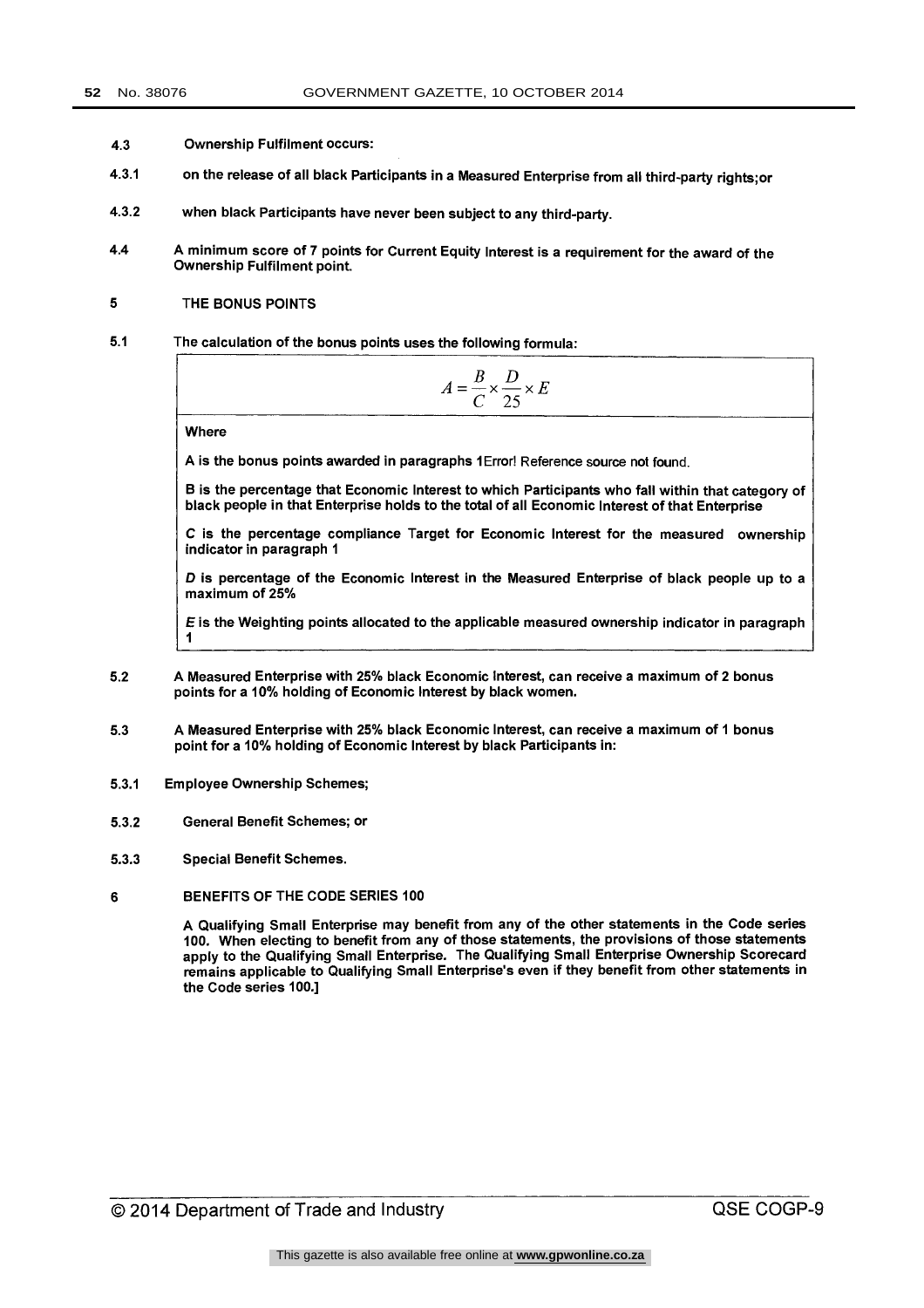## 6. STATEMENT [802] 602: MANAGEMENT CONTROL FOR QSE

## <sup>1</sup> THE QSE MANAGEMENT CONTROL SCORECARD

1.1 The following table represents the indicators and method for calculating a score for management control under this statement:

| <b>Criteria</b>                                                                                          | Weighting<br>points | <b>Compliance Target</b> |
|----------------------------------------------------------------------------------------------------------|---------------------|--------------------------|
| <b>1.1.1 Executive Management</b>                                                                        |                     |                          |
| 1.1.1.1 Black representation at Executive Management.<br>[Black representation at Top-Management level.] | $[25]$ 5            | $[50.1\%]$ 50%           |
| 1.1.1.2 Black female representation at Executive<br>Management.                                          | $\overline{2}$      | 25%                      |
| <b>1.1.2 Non-Executive Management</b>                                                                    |                     |                          |
| 1.1.2.1 Black representation at non-executive<br>management                                              | $6\overline{6}$     | 60%                      |
| 1.1.2.2 Black female representation at non-executive<br>management                                       | $\overline{2}$      | 30%                      |
|                                                                                                          |                     |                          |
| [Bonus Points: Black women representation as<br><b>Top-Management]</b>                                   | [2]                 | [25%]                    |

## 2 KEY MEASUREMENT PRINCIPLES

## 2.1 [A measured entity receives points in proportion to the extent that it meets the targets for participation of black people and black women at Top-Management level.]

- 2.2 For the purpose of QSE scorecard, executive management include other executive management as described under the general principles of statement 200.
- 2.3 For the purpose of QSE Scorecard Non Executive Management refers to all other management positions except those referred under 2.2 above .
- 2.4 The demographic representation of black people as defined in the Regulations of Employment Equity Act and Commission on Employment Equity report are not applicable to the QSE Scorecard.
- 2.5 A measured entity must use the current payroll data in calculating its score under the management control scorecard.

## 3 [COMMON EXAMPLES OF TOP MANAGEMENT

The inclusion of the following examples of Top Management is for guidance purpose only: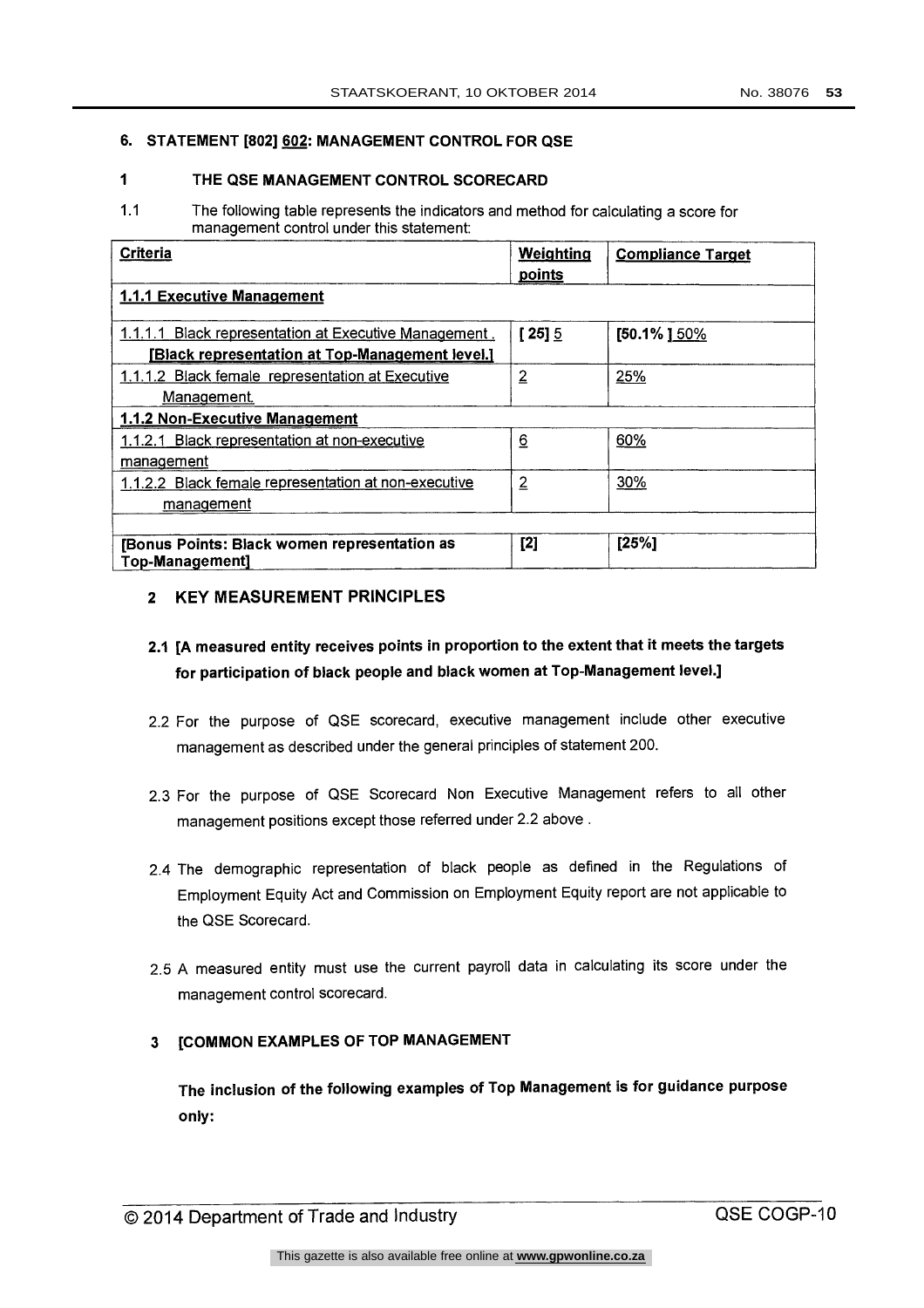- 3.1 Senior Management positions include chief executive officer, the chief operating officer, the chief financial officer and other people holding similar positions.
- 3.2 Other Top Management positions include chief information officer, the head of marketing, the head of sales, the head of public relations, the head of transformation, the head of human resources and other people holding similar positions.]

## ANNEXE [802] 602 ( A)

## <sup>1</sup> Calculating compliance

| 1.1.1 | . The calculation of the management indicators provided for in paragraph 1.1 is as follows: |
|-------|---------------------------------------------------------------------------------------------|
|       |                                                                                             |

$$
A = \frac{B}{C} \times D
$$

**Where** 

A is the score for management indicator in paragraph 1.1

## (B is the number of the measurable category of black Top-Managers as a percentage of the total number of Top-Managers of the Measured Entity]

B is the number of the measurable category of black Executive (or black female Executive) or black non-Executive ( or black female Non-Executive) as a percentage of the total number of Executive management or non-Executive management of the Measured Entity

C is the target for the applicable management indicator as per paragraph 1.1

D is the Weighting points in paragraph 1.1

## 1.1.2 [If Measured Entity gains a score on the Management Control Scorecard that is more than the Weighting points in paragraph 1.1, that Enterprise will only receive the Weighting points.]

## [STATEMENT 803: EMPLOYMENT EQUITY

#### $\ddot{\mathbf{1}}$ THE QSE EMPLOYMENT EQUITY SCORECARD

#### $1.1$ The following table represents the criteria used for deriving a score for employment equity under this statement:

| Criteria                                                                                                                                           | Weighting | <b>Compliance targets</b> |                |
|----------------------------------------------------------------------------------------------------------------------------------------------------|-----------|---------------------------|----------------|
|                                                                                                                                                    | points    | Years $0 - 5$             | Years $6 - 10$ |
| <b>Black employees of the Measured Entity who are</b><br>Management as a percentage of all Management<br>using the Adjusted Recognition for Gender | 15        | 40%                       | 60%            |
| <b>Black employees of the Measured Entity as a</b><br>percentage of all employees using the Adjusted<br><b>Recognition for Gender</b>              | 10        | 60%                       | 70%            |
| Bonus point for meeting or exceeding the EAP<br>targets in each category above                                                                     | 2         |                           |                |

© 2014 Department of Trade and Industry example that the COGP-11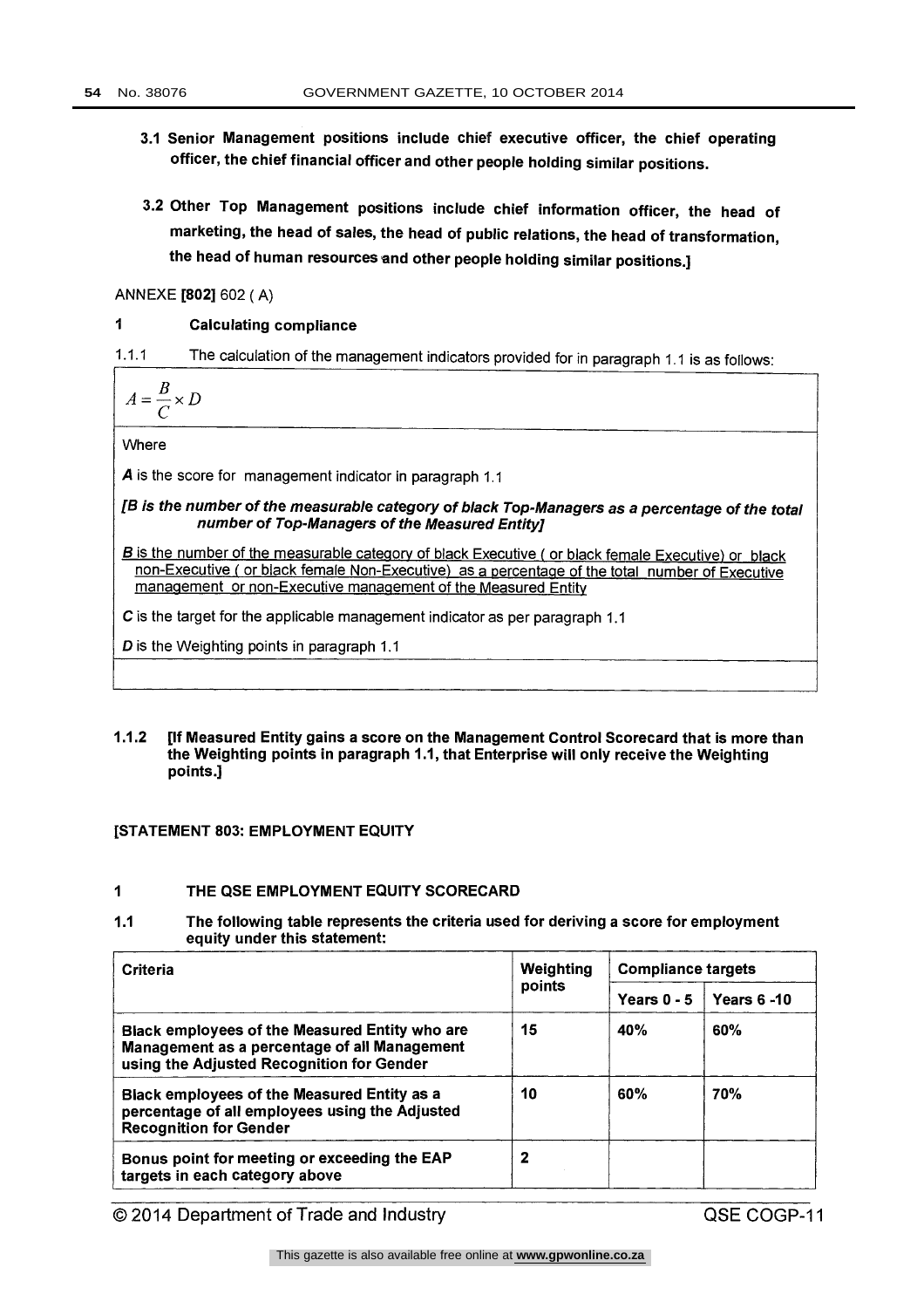## 2 KEY EASUREMENT PRINCIPLES

- 2.1 A Measured Entity receives points in proportion to the extent that it meets the targets for participation of black people and black women at Management level.
- 2.2 Wherever possible, a Measured Entity must use the data that it files with the Department of Labour under the Employment Equity Act in calculating its score under the employment equity scorecard.
- 2.2.1 No Measured Entity shall receive any points under the Employment Equity Scorecard unless they have achieved a sub-minimum of 40% of each of the targets set out on the Employment Equity Scorecard in respect of the both five year periods.
- 2.3 In order for a measured entity to achieve bonus points at a particular level, the entity needs to meet or exceed the EAP targets.
- 2.4 A Measured Entity exempt from filing returns must compile its data for calculating its score under the Employment Equity Scorecard using the guidelines set out in the Employment Equity Act and its EE Regulations.
- 2.5 Black women employees in each Measurement Category qualify for enhanced recognition using the Adjusted Recognition for Gender.

## ANNEXE 803 (A)

## <sup>1</sup> CALCULATING THE ADJUSTED RECONITION FOR GENDER

The calculation of the Adjusted Recognition for Gender is as follows:

$$
A = \frac{B}{2} + C
$$

C is limited to a maximum of 50% of the target

**Where** 

A is the Adjusted Recognition for Gender

B is the percentage of employees in the measurement category that are black people

C is the percentage of employees in the measurement category that are black women

## 2 MEASUREMENT OF EMPLOYMENT EQUITY CRITERIA

This equation explains the method of measurement of the criteria in the employment equity scorecard for Qualifying Small Enterprises:

$$
A = \frac{B}{C} \times D
$$

**Where** 

A is the score for measurement category indicator

B is the Adjusted Recognition for Gender calculated in paragraph 1

C is the target for that measurement category as per paragraph 5.1

D is the Weighting for measured indicator as per paragraph 5.1]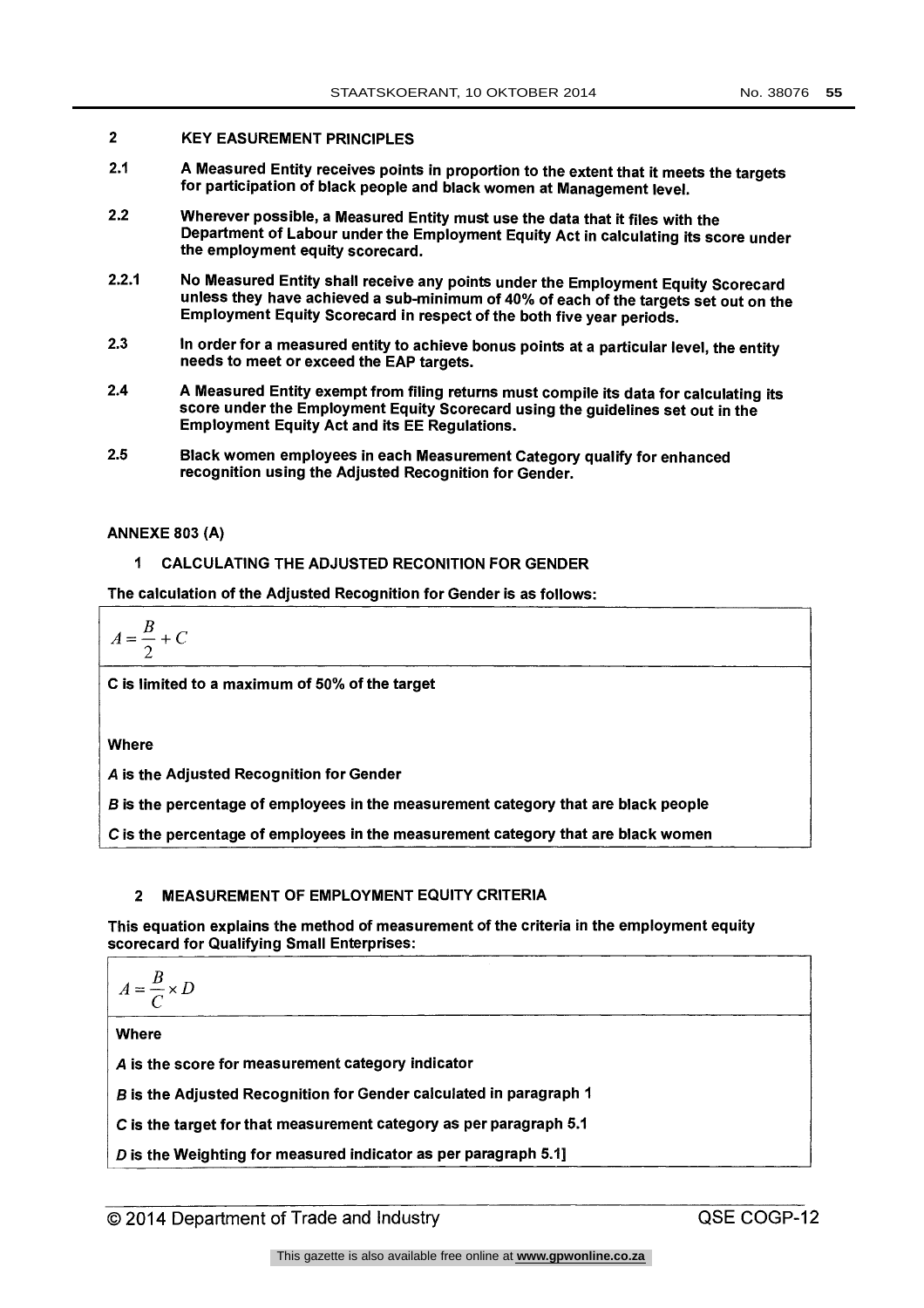## 7. STATEMENT [804] 603: SKILLS DEVELOPMENT FOR QSE

## <sup>1</sup> THE QSE SKILLS DEVELOPMENT SCORECARD

1.1 The following table represents the [criteria] indicators and methods [used] for [deriving] calculating a score under this statement:

| <b>1.1.1 Skills Development Element</b>                                                                                                                                                                                                                                                              | <b>Weighting points</b> | <b>Compliance Target</b> |
|------------------------------------------------------------------------------------------------------------------------------------------------------------------------------------------------------------------------------------------------------------------------------------------------------|-------------------------|--------------------------|
| Skills development expenditure on learning<br>1.1.1.1<br>programmes specified in the learning programme<br>matrix for black people as a percentage of<br>leviable amount.<br>[Skills development spend on learning<br>programmes for black employees as a<br>percentage of leviable amount using the | $[25]$ 20               | $[2\%]3\%$               |
| <b>Adjusted Recognition for Gender. 1</b>                                                                                                                                                                                                                                                            |                         |                          |
| 1.1.1.2 Skills development expenditure on learning<br>programmes specified in the learning programme<br>matrix for black female as a percentage of leviable<br>amount.                                                                                                                               | 5                       | 1%                       |

## 2. KEY MEASUREMENT PRINCIPLES AND SUB-MINIMUM REQUIREMENTS

- 2.1 [ Any Skills Development Spend by a Measured Entity that is an ABET programme is recognisable at a multiple of 1.25 to the actual value of such Skills Development Spend.
- 2.2 Skills Development Spend includes any legitimate expenses incurred for any Learning Programme offered by a Measured Entity to its employees evidenced by an invoice or appropriate internal accounting record.
- 2.3 Legitimate training expenses includes:
- 2.3.1 costs of training materials;
- 2.3.2 costs of trainers including, where appropriate, the opportunity cost of internal trainers;
- 2.3.3 costs of training facilities including costs of catering;
- 2.3.4 scholarships and bursaries;
- 2.3.5 course fees;
- 2.3.6 accommodation and travel; and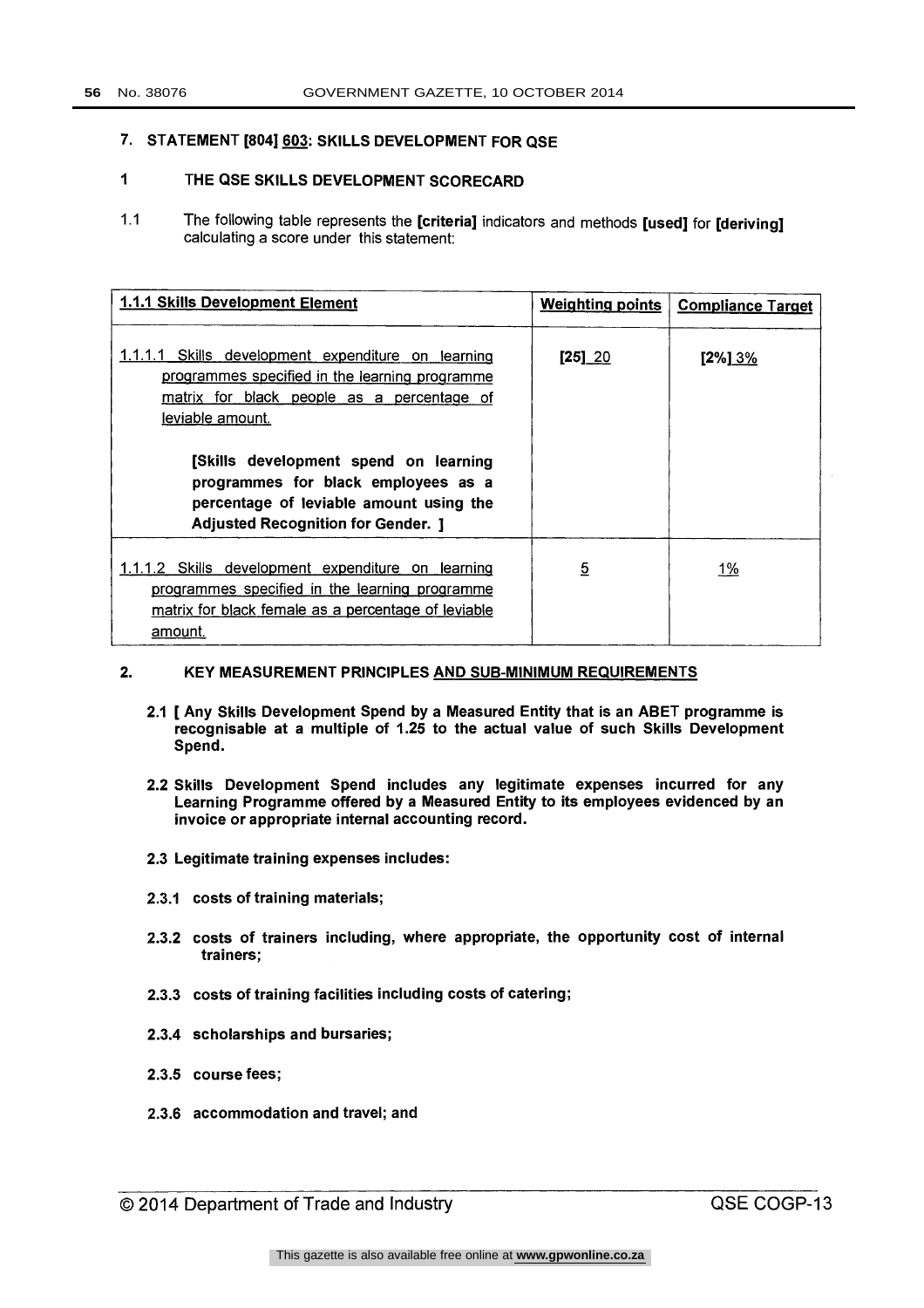- 2.3.7 administration costs such as organization of training including, where appropriate, the cost to the Measured Entity of employing a skills development facilitator or a training manager.
- 2.4 No portion of any salary or wage paid to any employee participating as a learner in any Learning Programme constitutes Skills Development Spend unless the Learning Programme is an In-service Training Programme.]
- 2.5 Sub-minimum requirements and Discounting principle under Statement 300 are applicable to this statement.
- 2.6 The demographic representation of black people as defined in the Regulations of Employment Equity Act and Commission on Employment Equity report are not applicable to the QSE Scorecard.
- 2.7 The following criteria must be fulfilled in order for the Measured Entity to receive points on the Skills Development Element scorecard (where applicable):
- 2.7.1 Workplace Skills Plan, an Annual Training Report and Pivotal Report which are SETA approved; and
- 2.7.2 Implementation of Priority Skills programme generally, and more specifically for black people.
- 2.7.3 The learning matric under code series 300 is applicable to this statement.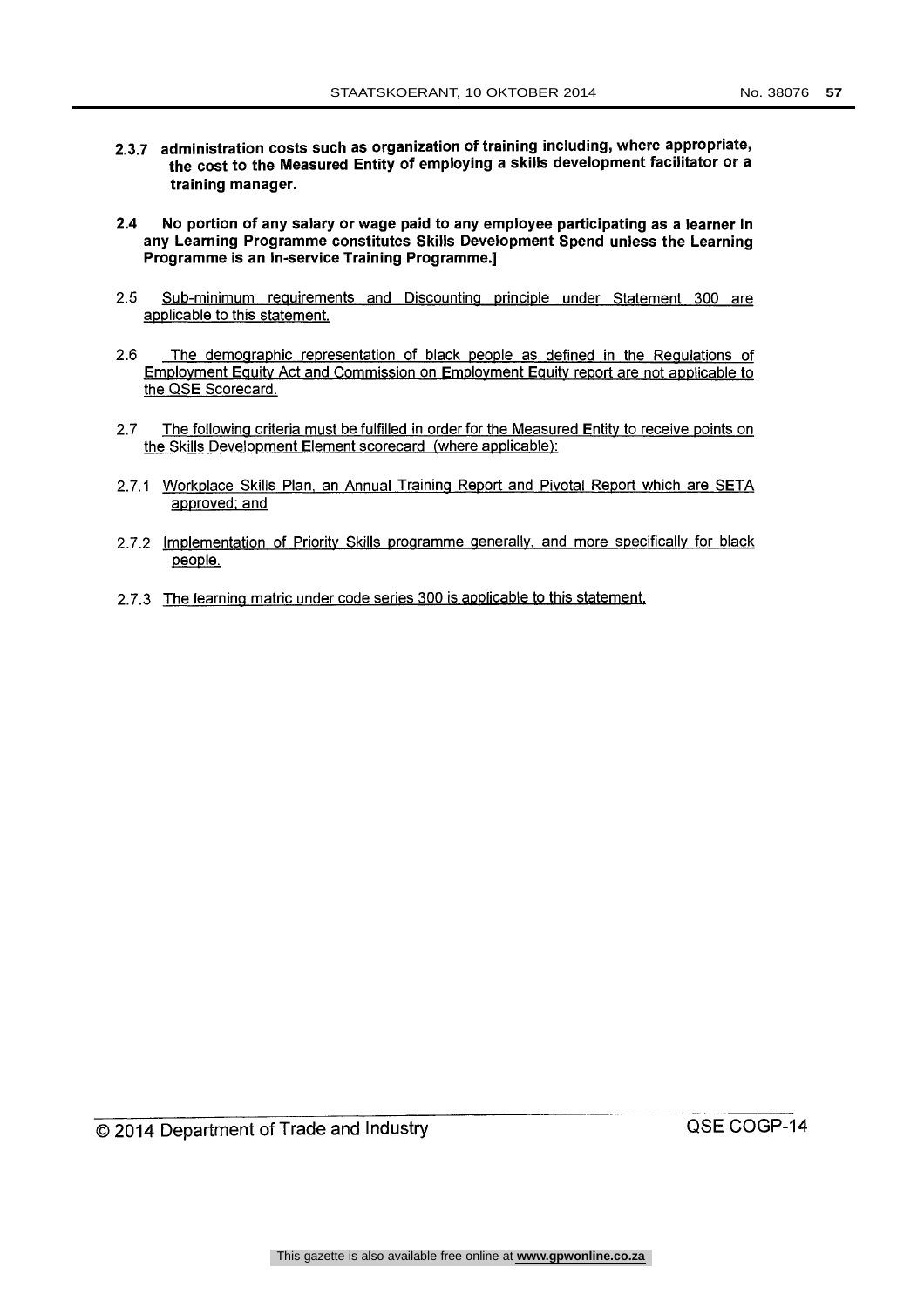## [ANNEXE 804 (A)

| Cat | <b>Narrative Description</b>                                                                                                                                                                                                      | <b>Delivery Mode</b>                                                                                                                                                   | <b>Learning Site</b>                                                                                        | <b>Learning Achievement</b>                                                                                                                                                                                                                                                                                                                 |
|-----|-----------------------------------------------------------------------------------------------------------------------------------------------------------------------------------------------------------------------------------|------------------------------------------------------------------------------------------------------------------------------------------------------------------------|-------------------------------------------------------------------------------------------------------------|---------------------------------------------------------------------------------------------------------------------------------------------------------------------------------------------------------------------------------------------------------------------------------------------------------------------------------------------|
| A   | Institution-based<br>theoretical instruction<br>alone - formally assessed<br>by the institution                                                                                                                                   | Institutional<br>instruction                                                                                                                                           | <b>Institutions such</b><br>as universities<br>and colleges,<br>schools, ABET<br>providers                  | <b>Recognised theoretical</b><br>knowledge resulting in the<br>achievement of a degree,<br>diploma or certificate issued<br>by an accredited or registered<br>formal institution of learning                                                                                                                                                |
| в   | Institution-based<br>theoretical instruction as<br>well as some practical<br>learning with an employer<br>or in a simulated work<br>environment - formally<br>assessed through the<br>institution                                 | Mixed mode<br>delivery with<br>institutional<br>instruction as well<br>as supervised<br>learning in an<br>appropriate<br>workplace or<br>simulated work<br>environment | <b>Institutions such</b><br>as universities<br>and colleges,<br>schools, ABET<br>providers and<br>workplace | Theoretical knowledge and<br>workplace experience with set<br>requirements resulting in the<br>achievement of a degree,<br>diploma or certificate issued<br>by an accredited or registered<br>formal institution of learning                                                                                                                |
| C   | Recognised or registered<br>structured experiential<br>learning in the workplace<br>that is required after the<br>achievement of a<br>qualification - formally<br>assessed by a statutory<br>occupational or<br>professional body | <b>Structured learning</b><br>in the workplace<br>with mentoring or<br>coaching                                                                                        | <b>Workplace</b>                                                                                            | Occupational or professional<br>knowledge and experience<br>formally recognised through<br>registration or licensing                                                                                                                                                                                                                        |
| D   | Occupationally-directed<br>instructional and work-<br>based learning programme<br>that requires a formal<br>contract - formally<br>assessed by an accredited<br>body                                                              | <b>Institutional</b><br>instruction together<br>with structured,<br>supervised<br>experiential learning<br>in the workplace                                            | Institution and<br>workplace                                                                                | Theoretical knowledge and<br>workplace learning, resulting<br>in the achievement of a<br><b>South African Qualifications</b><br><b>Authority registered</b><br>qualification, a certificate or<br>other similar occupational or<br>professional qualification<br>issued by an accredited or<br>registered formal institution<br>of learning |
| Е   | Occupationally-directed<br>instructional and work-<br>based learning programme<br>that does not require a<br>formal contract - formally<br>assessed by an accredited<br>body                                                      | Structured,<br>supervised<br>experiential learning<br>in the workplace<br>which may include<br>some institutional<br><b>Instruction</b>                                | Workplace and<br>some<br>institutional as<br>well as ABET<br>providers                                      | <b>Credits awarded for</b><br>registered unit standards                                                                                                                                                                                                                                                                                     |
| F   | Occupationally-directed<br>informal instructional<br>programmes                                                                                                                                                                   | <b>Structured</b><br>information sharing<br>or direct instruction<br>involving<br>workshops,<br>seminars and<br>conferences and<br>short courses                       | Institutions,<br>conferences and<br>meetings                                                                | <b>Continuing professional</b><br>development, attendance<br>certificates and credits<br>against registered unit<br>standards (in some instances)                                                                                                                                                                                           |
| G   | Work-based informal<br>programmes                                                                                                                                                                                                 | Informal training                                                                                                                                                      | <b>Workplace</b>                                                                                            | Increased understand of job<br>or work context or improved<br>performance or skills]                                                                                                                                                                                                                                                        |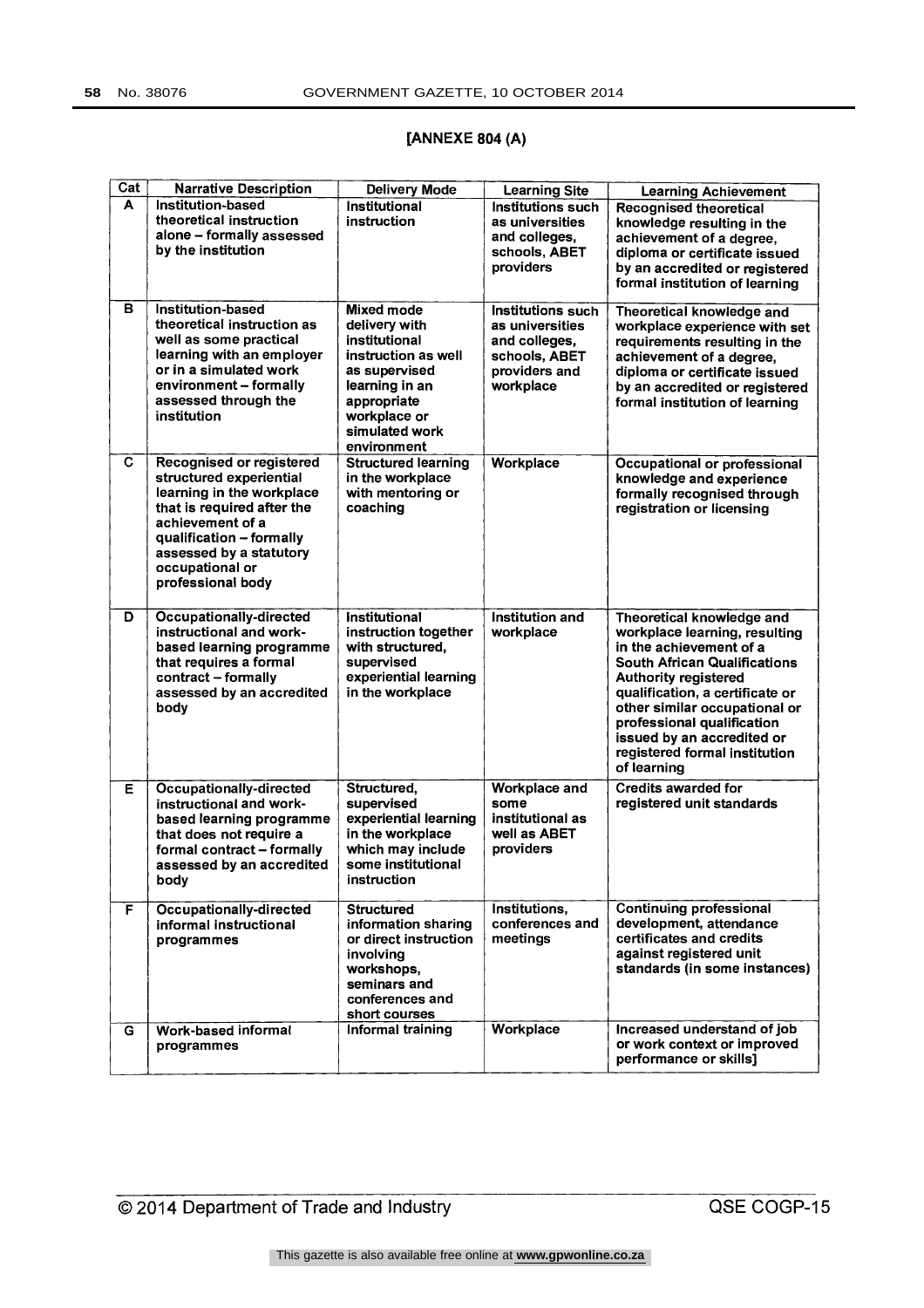## [ANNEXE 804(B)

## <sup>1</sup> CALCULATING THE ADJUSTED RECOGNITION FOR GENDER

The calculation of the Adjusted Recognition for Gender is as follows:

$$
A = \frac{B}{2} + C
$$

**Where** 

A is the Adjusted Recognition for Gender

B is the percentage of Skills Development Spend attributable to black employees in paragraph 0

C is the percentage Skills Development Spend attributable to black women employees in paragraph 0

## 2 MEASUREMENT OF SKILLS DEVELOPMENT INDICATORS

This equation explains the method of measurement of the criteria in the skills development scorecard:

$$
A = \frac{B}{C} \times D
$$

Where

A is the score for any given criteria as referred to in in paragraph 0

B is the Adjusted Recognition for Gender calculated in paragraph 1

C is the target for the applicable criteria as referred to in paragraph 0

D is the Weighting for the applicable criteria as referred to in paragraph 0]

2.1 The learning programme matrix that explains the method of measurement of the criteria under the skills development scorecard must be in accordance with code series 300.

2.2 This equation explains the method of measurement of the criteria in the Skills Development scorecard:

$$
A = \frac{B}{C} \times D
$$

<u>Where</u>

A is the score for measurement category indicator

**B** is the percentage of spend in the measurement category that are black people or black female

C is the target for the applicable Skills Development indicator as per paragraph 1.1

D is the Weighting points in paragraph 1.1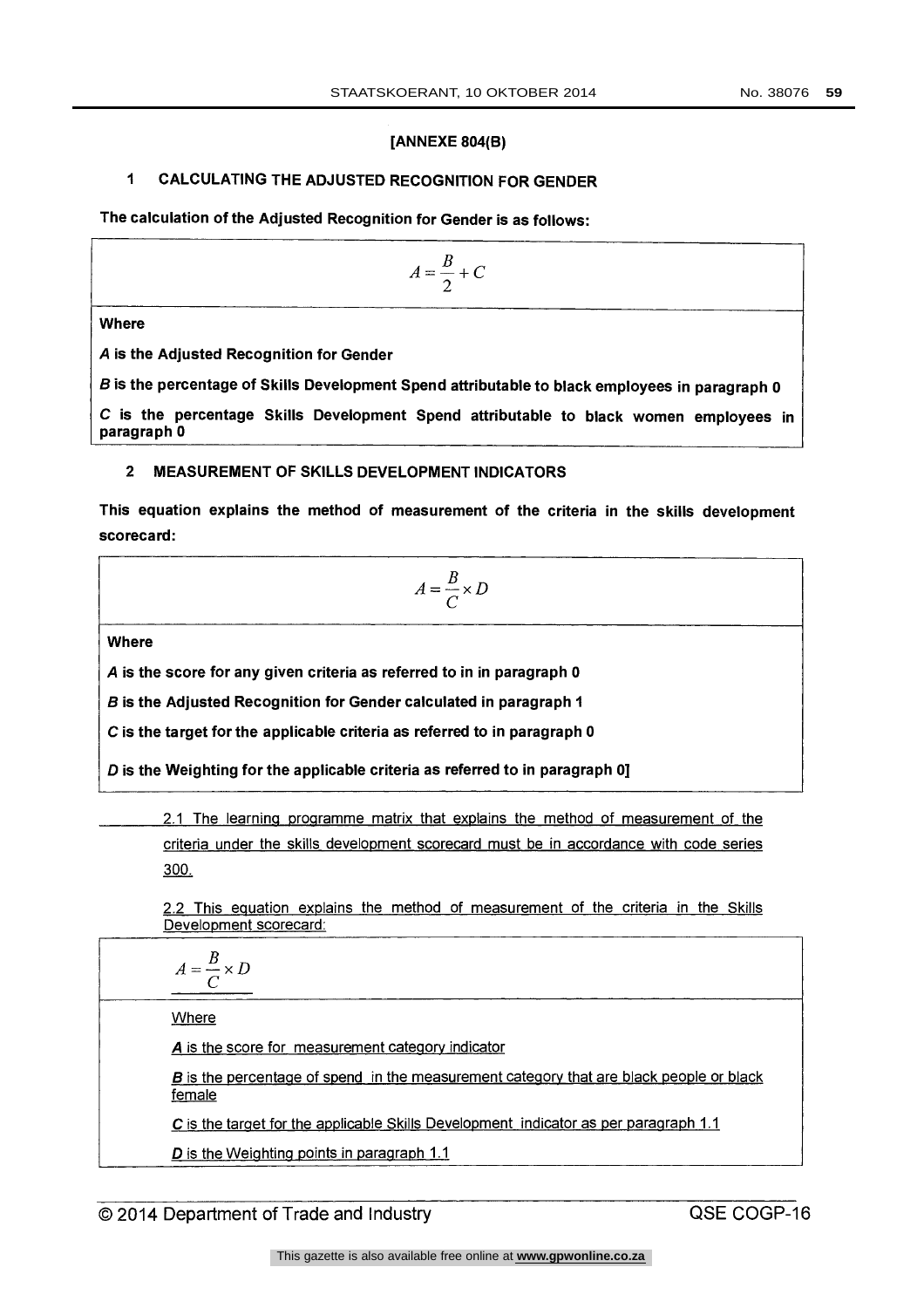## 8. STATEMENT 604: ENTERPRISE AND SUPPLIER DEVELOPMENT FOR QSE

## <sup>1</sup> THE QSE ENTERPRISE AND SUPPLIER DEVELOPMENT SCORECARD

## 1.1 The following table represents the criteria for deriving a score for Enterprise and Supplier Development under this statement.

| <b>Criteria</b>                                                                                                                                                                                                                                                                                                                              | <b>Weighting</b><br>points | <b>Compliance targets</b> |
|----------------------------------------------------------------------------------------------------------------------------------------------------------------------------------------------------------------------------------------------------------------------------------------------------------------------------------------------|----------------------------|---------------------------|
| 1.1.1 PREFERENTIAL PROCUREMENT                                                                                                                                                                                                                                                                                                               |                            |                           |
| 1.1.1.1 B-BBEE Procurement Spend from all Empowering<br>Suppliers based on the B-BBEE Procurement Recognition<br>Levels as a percentage of Total Measured Procurement<br>Spend<br><b>IBEE procurement Spend from all Suppliers based on</b><br>the BEE Procurement Recognition Level as a<br>percentage of Total Measured Procurement Spend] | $[25]$ 15                  | <b>[50] 60%</b>           |
| 1.1.1.2 B-BBEE Procurement Spend from Empowering<br>Suppliers that are at least 51% black owned based on the<br>applicable B-BBEE Procurement Recognition Levels as a<br>percentage of Total Measured Procurement Spend                                                                                                                      | $\overline{5}$             | 15%                       |
| <b>1.1.2 SUPPLIER DEVELOPMENT</b>                                                                                                                                                                                                                                                                                                            |                            |                           |
| 1.1.2.1 Annual value of all Supplier Development<br>Contributions made by the Measured Entity as a<br>percentage of the target.                                                                                                                                                                                                              | $\overline{5}$             | 1% of NPAT                |
| <b>1.1.3 ENTERPRISE DEVELOPMENT</b>                                                                                                                                                                                                                                                                                                          |                            |                           |
| 1.1.3.1 Annual value of Enterprise Development<br>Contributions and Sector Specific Programmes made by the<br>Measured Entity as a percentage of the target.<br>[Average annual value of all Qualifying Contributions<br>made by the Measured Entity as a percentage of the<br>target]                                                       | [25] 5                     | [2%] 1%of NPAT            |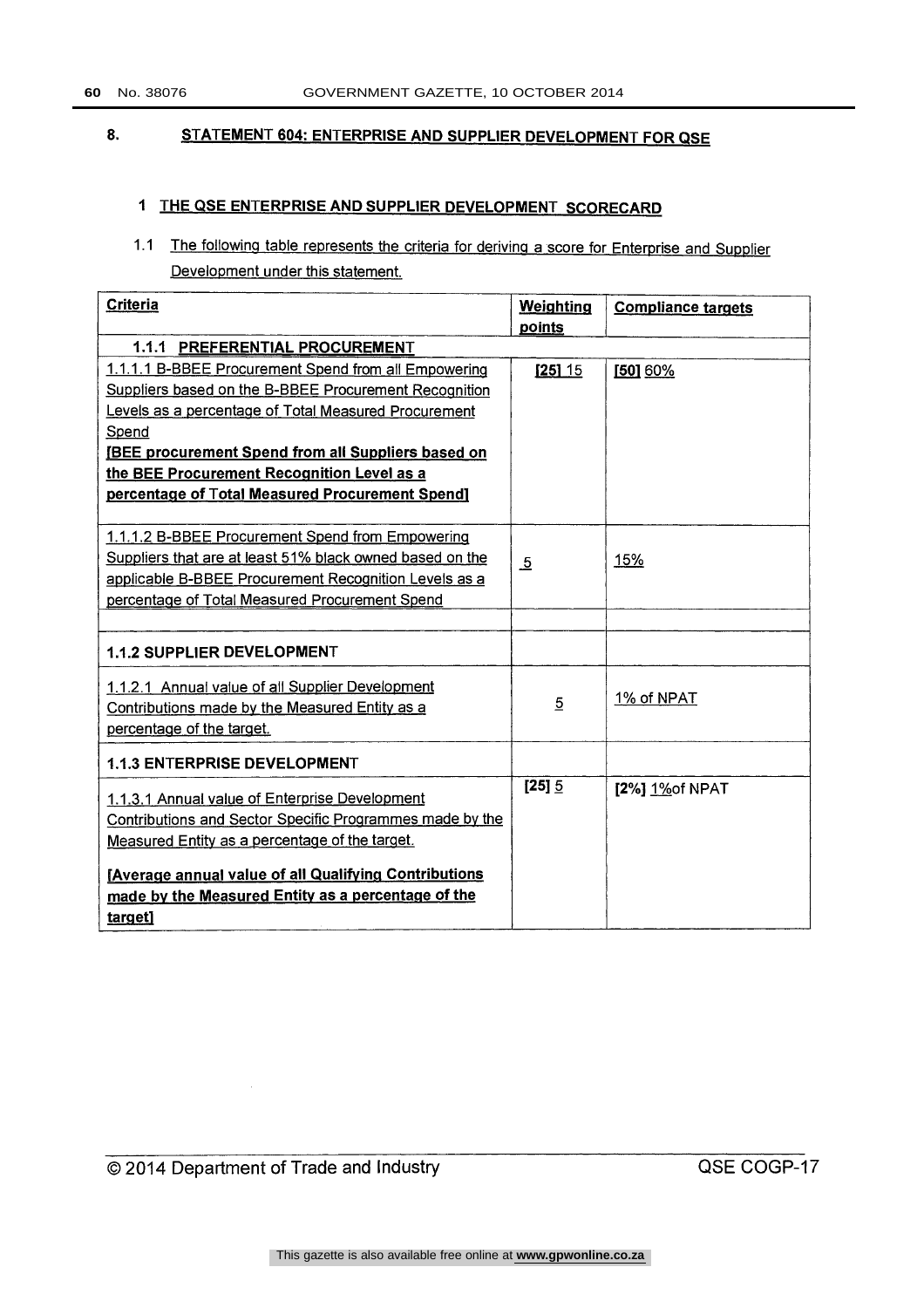## 2. KEY MEASUREMENT PRINCIPLES AND SUB-MINIMUM REQUIREMENTS

- 2.1 Key Measurement Principles and sub-minimum requirements under statement 400 are applicable to this statement.
- 2.2 In calculating the compliance of a measured entity the following Net Profit After Tax (NPAT) target applies unless:
- 2.2.1 the company does not make a profit in the last year or on average over the last five years.
- 2.2.2. the net profit margin is less than a quarter of the norm in the industry.
- 2.3 If the turnover is to be used, the target will be set at:
- 2.3.1 12%1 1% x indicative profit margin (NPAT/turnover) x turnover.
- 2.3.2 indicative profit margin is the profit margin in the last year where the company's profit margin is at least one quarter of the industry norm.
- 2.4 Any interpretation or calculation of a QSE's score for Enterprise and Supplier Development must be made in accordance with statement 400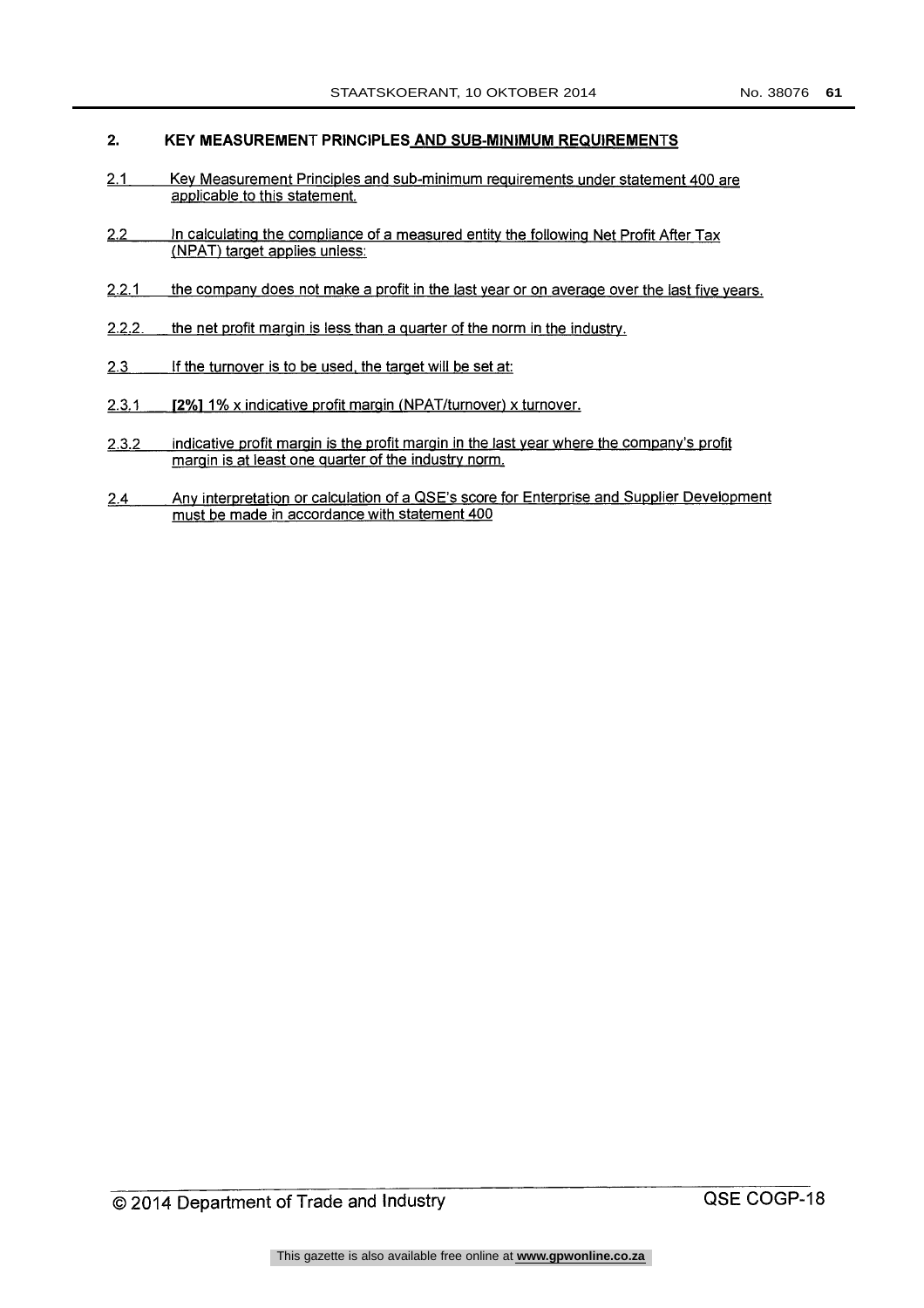## 9. [STATEMENT 805: PREFERENTIAL PROCUREMENT FOR QSE's

## <sup>1</sup> THE QSE PREFERENTIAL PROCUREMENT SCORECARD

#### 1.1 The following table represents the criteria for deriving a score for preferential procurement under this statement:

| Criteria                                       | Weighting | <b>Compliance targets</b> |                               |
|------------------------------------------------|-----------|---------------------------|-------------------------------|
|                                                | points    |                           | Years 0 - 5 $\,$ Years 6 - 10 |
| BEE Procurement Spend from all Suppliers based | 25        | 40%                       | 50%                           |
| on the BEE Procurement Recognition Levels as a |           |                           |                               |
| percentage of Total Measured Procurement Spend |           |                           |                               |

#### 2 KEY MEASUREMENT PRINCIPLES

2.1 All procurement of goods and services by the Measured Entity, other than such portion specifically excluded in this statement, is measurable in calculating Total<br>Measured Procurement Spend of the Measured Entity. Procurement Spend of the Measured Entity.

2.2 Where a Measured Entity can show that it procures goods and services from a Supplier that is also:

2.2.1 a recipient of enterprise development contributions from the Measured Entity under Code series 600, the BEE Procurement Spend attributable to that Supplier multiplied by a factor of 1.2 is recognisable; and

2.2.2 a Value-Adding Supplier, the BEE Procurement Spend attributable to that Supplier<br>multiplied by a factor of 1.25 is recognisable. by a factor of 1.25 is recognisable.

2.3 Measured Entities are expected to pursue compliance with this statement in respect of all areas of procurement. areas of procurement.

2.4 Total Measured Procurement Spend of a Measured Entity and the Exclusions from<br>Total Measured Procurement Spend must be determined in accordance with Statement Measured Procurement Spend must be determined in accordance with Statement 500.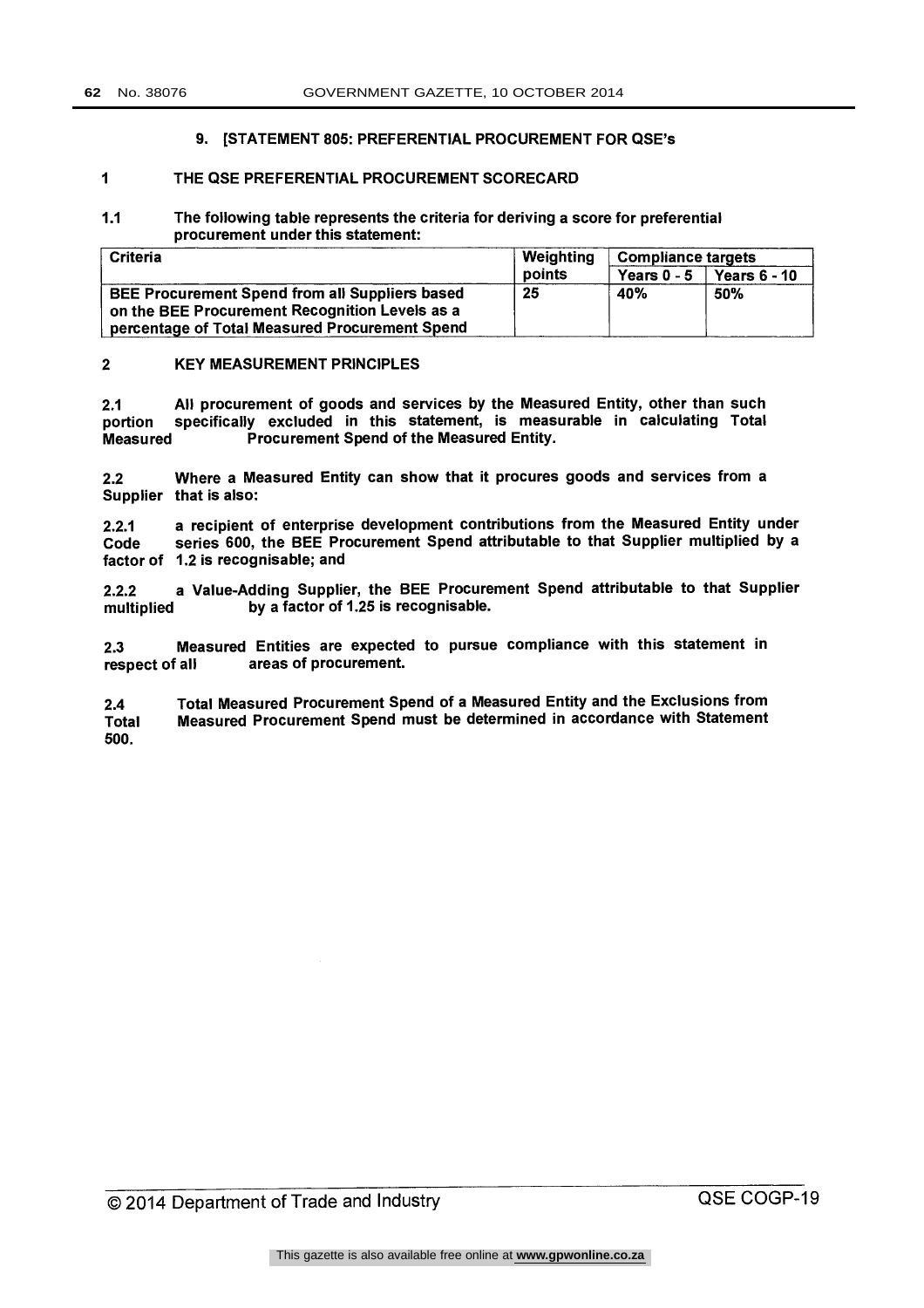## ANNEXE 805 (A)

## <sup>1</sup> MEASUREMENT OF BEE PROCUREMENT SPEND

1.1 BEE Procurement Spend is the sum of the value of the procurement falling within paragraph 0 and not excluded in paragraph Error! Reference source not found. multiplied by the BEE Procurement Recognition Level of the Supplier.

## 1.2 BEE Procurement Spend is measurable as follows:

$$
A = \sum (B \times C)
$$

## Where

A is the calculated total BEE Procurement Spend for the Measured Entity. It is equal to the sum of the result of the product of B and C for each Supplier of the Measured Entity not excluded under paragraph 1

B is the value of procurement falling within paragraph 0 and not excluded in paragraph 1 from each Supplier of the Measured Entity

C is the BEE Procurement Recognition Level of each such Supplier of the Measured Entity

## 2 THE CALCULATION OF PREFERENTIAL PROCUREMENT CONTRIBUTIONS TO BEE

The following formula calculates a Measured Entity's score for preferential procurement contributions to BEE under the preferential procurement scorecard:

$$
A = \frac{B}{C} \times D
$$

## **Where**

A is the calculated preferential procurement score for the criteria in paragraph 1 for the Measured Entity.

B is the total BEE Procurement Spend of the Measured Entity calculated under paragraph 1.2 as a percentage of Total Measured Procurement Spend of that Measured Entity

C is the compliance target for the criteria specified in paragraph 1

D is the Weighting points allocated to the criteria specified in paragraph 1]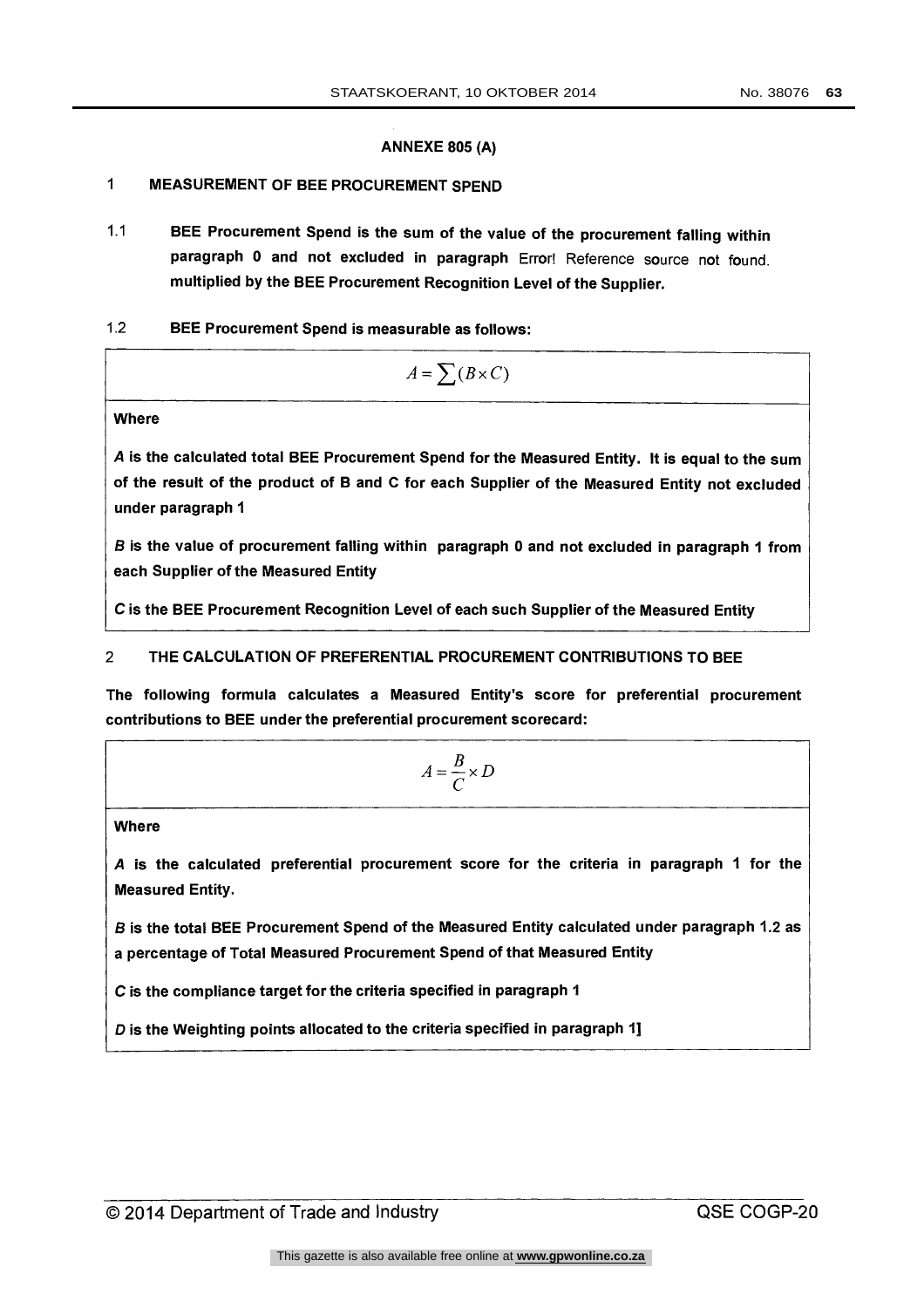## 10. [STATEMENT 806: ENTERPRISE DEVELOPMENT FOR QSE's

- <sup>1</sup> THE QSE ENTERPRISE DEVELOPMENT (ED) SCORECARD
- 1.1 In calculating the compliance of a Measured Entity the following Net Profit After Tax (NPAT) target applies unless: target applies unless:
- 1.1.1 the company does not make a profit last year or on average over the last five years.
- 1.1.2 the net profit margin is less than a quarter of the norm in the industry.
- 1.1.3 If the Turnover is to be used, the target will be set at:
- 1.1.3.1 2% x Indicative Profit Margin (NPAT/Turnover) x Turnover.
- 1.1.3.2 Indicative profit margin is the profit margin in the last year where the company's margin is at least one quarter of the industry norm.
- 1.1 The following table represents the criteria and method used for deriving a score for approved projects and enterprise development under this statement:

| Criteria                                                                                                          | Weighting<br><b>Points</b> | <b>Compliance</b><br><b>Target</b> |
|-------------------------------------------------------------------------------------------------------------------|----------------------------|------------------------------------|
| Average annual value of all Qualifying Contributions made<br>by the Measured Entity as a percentage of the target | 25                         | 2% of NPAT                         |

- 2 KEY MEASUREMENT PRINCIPLES
- 2.1 Measured Entities receive recognition for any Qualifying Contributions that are quantifiable as a monetary value using a Standard valuation method.
- 2.1.1 Qualifying Contributions of any Measured Entity are recognisable:
- 2.1.1.1 from the commencement date of this statement, or an earlier date chosen by the Measured Entity (the Inception Date);
- 2.1.1.2 until the date of measurement.
- 2.1.2 No portion of the value of any Qualifying Contribution that is payable to the beneficiary after the date of measurement can form part of any calculation under this statement.
- 2.1.3 The recognition of Enterprise Development contributions must be determined in accordance with statement 600.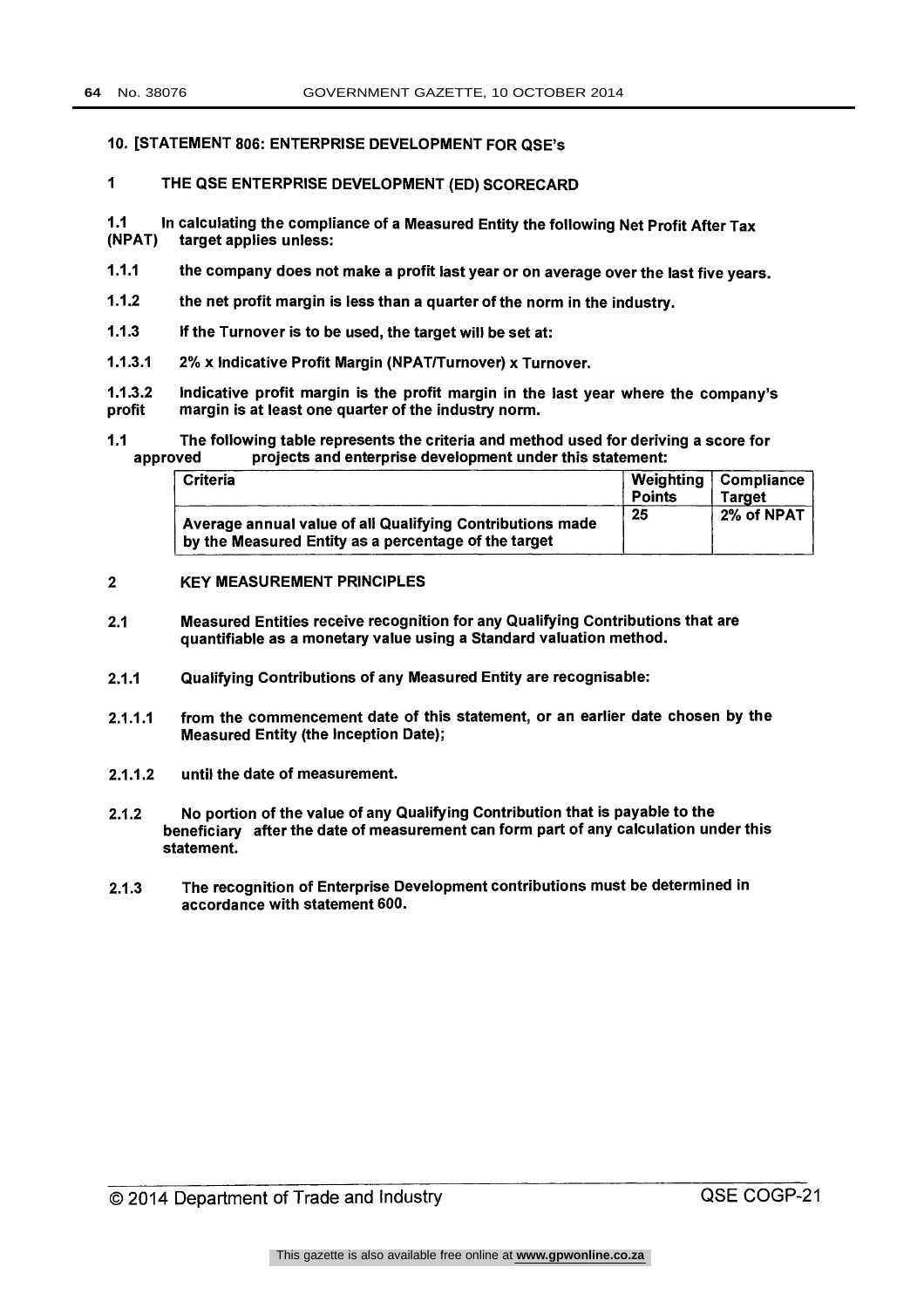| <b>Qualifying Contribution type</b>                                 | <b>Contribution Amount</b>                | <b>Benefit Factor</b>                         |
|---------------------------------------------------------------------|-------------------------------------------|-----------------------------------------------|
| <b>Grant and Related Contributions</b>                              |                                           |                                               |
| <b>Grant Contribution</b>                                           | <b>Full Grant Amount</b>                  | 100%                                          |
| <b>Direct Cost incurred in supporting</b>                           | Verifiable Cost (including both           | 100%                                          |
| enterprise development                                              | monetary and non-monetary)                |                                               |
| Discounts in addition to normal                                     | <b>Discount Amount (in addition to</b>    | 100%                                          |
| <b>business</b><br>practices<br>supporting                          | normal business discount)                 |                                               |
| enterprise development                                              |                                           |                                               |
| Overhead<br>Costs<br>incurred<br>in                                 | Verifiable Costs (including both          | 80%                                           |
| supporting<br>enterprise                                            | monetary and non-monetary)                |                                               |
| development<br>(including people                                    |                                           |                                               |
| appointed<br>enterprise<br>in                                       |                                           |                                               |
| development)                                                        |                                           |                                               |
| <b>Loans and Related Contributions</b>                              |                                           |                                               |
| Interest-Free<br>with<br>Loan<br>no                                 | <b>Outstanding Loan Amount</b>            | 100%                                          |
| security requirements supporting                                    |                                           |                                               |
| enterprise development                                              |                                           |                                               |
| Standard Loan to Black Owned                                        | <b>Outstanding Loan Amount</b>            | 70%                                           |
| <b>EME and QSEs</b>                                                 |                                           |                                               |
| Standard Loan provided to other                                     | <b>Outstanding Loan Amount</b>            | 60%                                           |
| <b>Beneficiary Enterprises</b>                                      |                                           |                                               |
| Guarantees provided on behalf of                                    | <b>Guarantee Amount</b>                   | 3%                                            |
| a Beneficiary entity                                                |                                           |                                               |
| <b>Lower Interest Rate</b>                                          | <b>Outstanding loan amount</b>            | Prime Rate - Actual Rate                      |
| <b>Equity Investments and Related Contributions</b>                 |                                           |                                               |
| Minority Investment in<br><b>Black</b><br><b>Owned EME and QSEs</b> | <b>Investment Amount</b>                  | 100%                                          |
| <b>Other</b><br>Minority Investment in                              | <b>Investment Amount</b>                  | 80%                                           |
| <b>Beneficiary Enterprises</b>                                      |                                           |                                               |
| <b>Development</b><br><b>Enterprise</b>                             | <b>Investment Amount</b>                  | <b>Dividend Rate of Ordinary</b>              |
| Investment with lower dividend to                                   |                                           | Shareholders - Actual Dividend                |
| financier                                                           |                                           | <b>Rate of Contributor</b>                    |
| Contributions made in the form of human resource capacity           |                                           |                                               |
| Professional services rendered at                                   | Commercial hourly rate of                 | 80%                                           |
| no cost and supporting enterprise                                   | professional                              |                                               |
| development                                                         |                                           |                                               |
|                                                                     |                                           |                                               |
|                                                                     |                                           |                                               |
| Professional services rendered at                                   | Value of discount based on                | 80%                                           |
| discount<br>and<br>supporting<br>a                                  | commercial hourly rate of<br>professional |                                               |
| enterprise development                                              |                                           | 80%                                           |
| Time of employees of Measured                                       | Monthly salary divided by 160             |                                               |
| Entity productively deployed in                                     |                                           |                                               |
| assisting beneficiaries<br><b>Other Contributions</b>               |                                           |                                               |
| Shorter payment periods                                             | Percentage of invoiced amount             | Percentage being 15 days less                 |
|                                                                     |                                           | the number of days from<br>invoice to payment |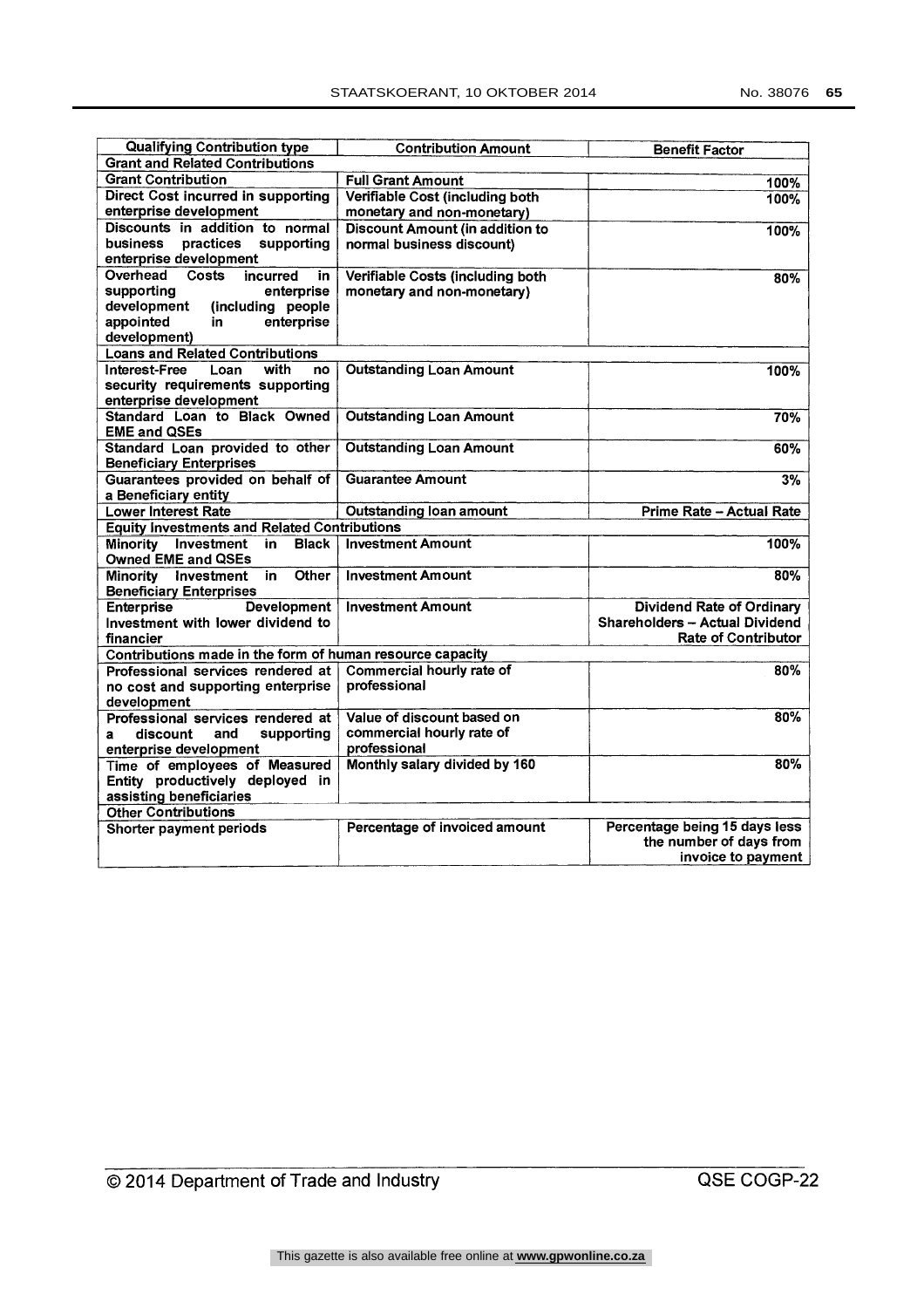## ANNEXE 806(B)

## <sup>1</sup> MEASUREMENT OF QUALIFYING CONTRIBUTIONS

## 1.1 Qualifying Contributions are measurable on the following basis:

$$
A = \frac{B}{C} \times D
$$

**Where** 

A is the score achieved in respect of the Qualifying Contributions made by the Measured Entity

B is the value of all Qualifying Contributions made by the Measured Entity measured from the commencement or the this statement or the Inception Date to the date of measurement

C is compliance target in respect of the Qualifying Contributions as specified in paragraph 1.1

D is the Weighting points allocated to the measured enterprise development criteria under paragraph 1.2

## 2 THE BENEFIT FACTOR MATRIX

The Minister may from time to time, by notice in the gazette, revise or substitute the Benefit Factor Matrix. Any changes will only be applicable to Compliance Reports prepared for a Measured Entity in respect of the first 12-month period following the gazetting of a revision or substitution.]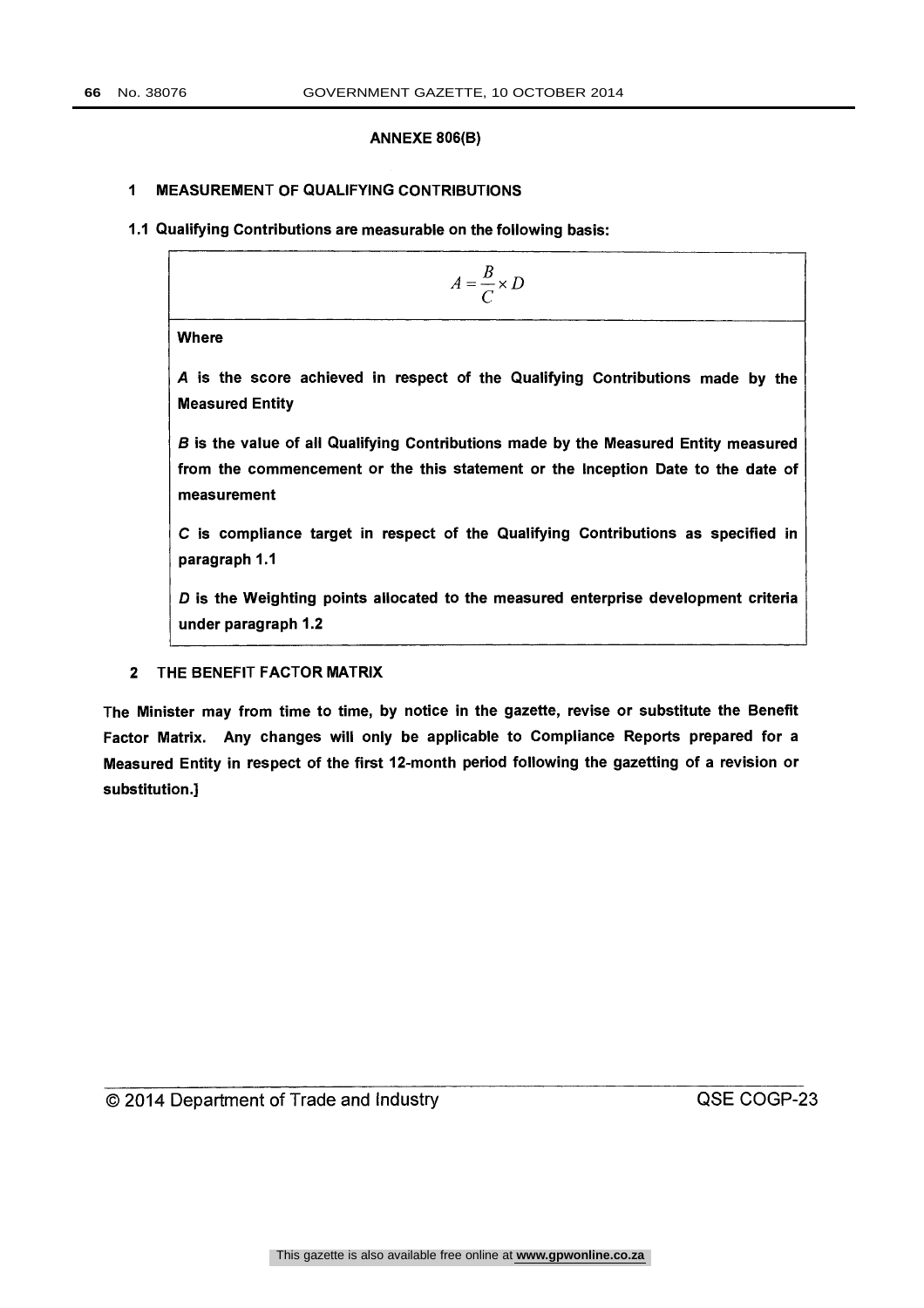## 11. STATEMENT [700] 605: SOCIO-ECONOMIC DEVELOPMENT CONTRIBUTIONS FOR QSE's

## <sup>1</sup> THE QSE SOCIO-ECONOMIC DEVELOPMENT (SED) SCORECARD

- 1.1 In calculating the compliance of a Measured Entity the following Net Profit After Tax (NPAT) target applies unless:
- 1.1.1 The NPAT or average target applies unless:
- 1.1.1.1 the company does not make a profit in the last year or on average over the last five years.
- 1.1.1.2 the net profit margin is less than a quarter of the norm in the industry.
- 1.1.2 If the Turnover is to be used, the target will be set at:
- 1.1.2.1 1% x Indicative Profit Margin (NPAT/Turnover) x Turnover.
- 1.2 The following table represents the criteria and method used for deriving a score for socioeconomic development under this statement:

| Criteria                                                                                                                                                                                                | Weighting<br><b>Points</b> | $\mid$ Compliance<br><b>Target</b> |
|---------------------------------------------------------------------------------------------------------------------------------------------------------------------------------------------------------|----------------------------|------------------------------------|
| Annual value of all Socio-Economic Development Contributions and<br><b>[Approved]</b> Qualifying Socio-Economic Development Contributions made<br>by the Measured Entity as a percentage of the target. | [25] 5                     | 1% of NPAT                         |

## 2 KEY MEASUREMENT PRINCIPLES

- 2.1.1 Measured Entities receive recognition for any Qualifying Contributions that are quantifiable as a monetary value using a Standard Valuation Method.
- 2.1.2 Socio-Economic Development Qualifying Contributions of any Measured Entity are recognisable annually;

## 2.1.2.1 [From the commencement date of this statement, or an earlier date chosen by the Measured Entity (the Inception Date)

#### 2.1.2.2 Until the date of measurement]

- 2.1.3 No portion of the value of any Qualifying Contribution that is payable to the beneficiary after the date of measurement can form part of any calculation under this statement.
- 2.1.4 Payments made by the Measured Entity to third parties to perform social development on the Measured Entity's behalf may constitute a SED Contribution.
- 2.1.5 The recognition of SED Contributions must be determined in accordance with code [700] 500.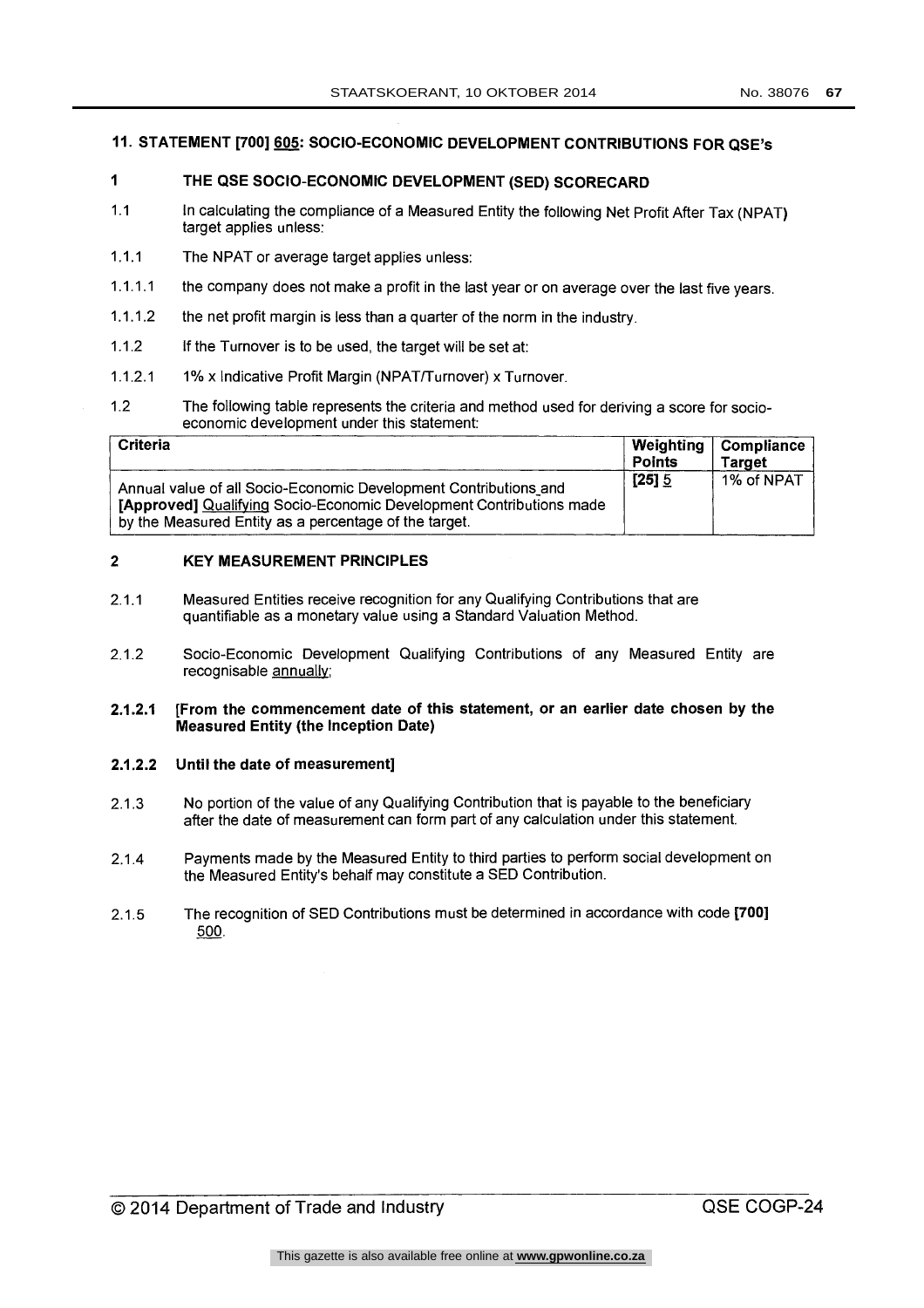| <b>Qualifying Contribution</b>                            | <b>Contribution Amount</b>          | <b>Benefit Factor</b> |
|-----------------------------------------------------------|-------------------------------------|-----------------------|
| type<br><b>Grant and Related Contributions</b>            |                                     |                       |
| <b>Grant Contribution</b>                                 | <b>Full Grant Amount</b>            | 100%                  |
| Direct Cost incurred<br>in                                | <b>Verifiable Cost (including</b>   | 100%                  |
| supporting socio-economic                                 | both monetary and non-              |                       |
| development<br><b>or</b><br>sector                        | monetary)                           |                       |
| specific initiatives                                      |                                     |                       |
| Discounts in addition to                                  | <b>Discount Amount (in addition</b> | 100%                  |
| normal business practices                                 | to normal business discount)        |                       |
| supporting socio-economic                                 |                                     |                       |
| development<br>sector<br><b>or</b>                        |                                     |                       |
| specific initiatives                                      |                                     |                       |
| <b>Overhead Costs incurred in</b>                         | <b>Verifiable Costs (including</b>  | 80%                   |
| supporting socio-economic                                 | both monetary and non-              |                       |
| development<br>sector<br>or                               | monetary)                           |                       |
| specific initiatives                                      |                                     |                       |
| Contributions made in the form of human resource capacity |                                     |                       |
| Professional<br>services                                  | <b>Commercial hourly rate of</b>    | 80%                   |
| rendered<br>at<br>cost<br>no                              | professional                        |                       |
| supporting socio-economic                                 |                                     |                       |
| development<br>sector<br>or                               |                                     |                       |
| specific initiatives                                      |                                     |                       |
| Professional<br>services                                  | Value of discount based on          | 80%                   |
| discount<br>rendered at<br>$\mathbf{a}$                   | commercial hourly rate of           |                       |
| supporting socio-economic                                 | professional                        |                       |
| development<br>or<br>sector                               |                                     |                       |
| specific initiatives<br>οf                                | <b>Total annual cost to company</b> | 80%]                  |
| Time<br>of<br>employees<br>Entity<br><b>Measured</b>      | of the employee divided 1095        |                       |
| productively deployed<br>in                               |                                     |                       |
| assisting beneficiaries and                               |                                     |                       |
| supporting socio-economic                                 |                                     |                       |
| development<br>sector<br>or                               |                                     |                       |
| specific initiatives                                      |                                     |                       |
|                                                           |                                     |                       |